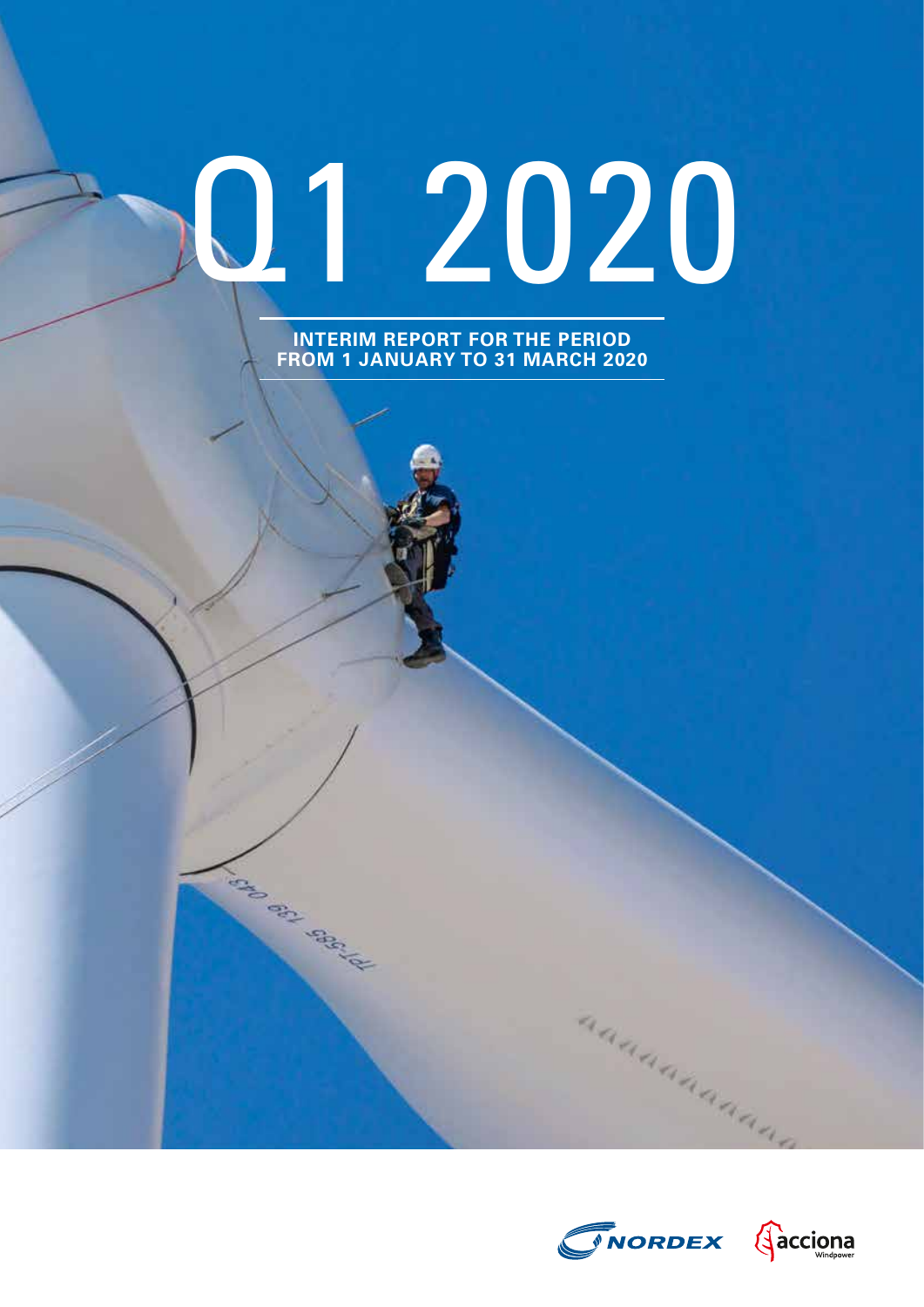# **KEY FIGURES AT A GLANCE**

# **Key figures Nordex Group**

|                                                                           |                    | $01.01. -31.03.2020$ | $01.01. -31.03,2019$ | <b>Change</b> |
|---------------------------------------------------------------------------|--------------------|----------------------|----------------------|---------------|
| <b>Earnings</b>                                                           |                    |                      |                      |               |
| <b>Sales</b>                                                              | <b>EUR Million</b> | 964.6                | 398.9                | 141.8%        |
| Gross revenue                                                             | <b>EUR Million</b> | 1,021.5              | 583.6                | 75.0%         |
| <b>EBITDA</b>                                                             | <b>EUR Million</b> | 13.1                 | 3.3                  | 297.0%        |
| EBIT                                                                      | <b>EUR Million</b> | $-23.7$              | $-30.4$              | n/a           |
| Free cash flow                                                            | <b>EUR Million</b> | $-56.9$              | $-76.3$              | n/a           |
| Capital expenditure                                                       | <b>EUR Million</b> | 37.3                 | 22.0                 | 69.5%         |
| Consolidated net profit                                                   | <b>EUR Million</b> | $-38.0$              | $-35.0$              | n/a           |
| Earnings per share <sup>1</sup>                                           | <b>EUR</b>         | $-0.36$              | $-0.36$              | n/a           |
| <b>EBITDA</b> margin                                                      | $\frac{0}{0}$      | 1.4                  | 0.8                  | $0.6$ PP      |
| Working capital ratio                                                     | $\frac{0}{0}$      | $-7.5$               | $-1.5$               | $-6.0$ PP     |
| <b>Statement of financial position</b><br>as of 31.03.2020 and 31.12.2019 |                    |                      |                      |               |
| Total assets                                                              | <b>EUR Million</b> | 4,092.4              | 4,002.8              | 2.2%          |
| Equity                                                                    | <b>EUR Million</b> | 707.4                | 745.4                | $-5.1%$       |
| Equity ratio                                                              | $\%$               | 17.3                 | 18.6                 | $-1.3$ PP     |
| <b>Employees</b>                                                          |                    |                      |                      |               |
| Employees as at 31 March                                                  |                    | 7,496                | 5,978                | 25.2%         |
| Staff costs                                                               | <b>EUR Million</b> | 89.7                 | 85.0                 | 5.5%          |
| Staff cost ratio                                                          | $\%$               | 9.3                  | 21.3                 | $-12.0$ PP    |
| Company-specific performance indicators                                   |                    |                      |                      |               |
| Order intake, Projects segment                                            | <b>EUR Million</b> | 1,184.6              | 810.2                | 46.2%         |
| Installed capacity                                                        | <b>MW</b>          | 899.2                | 260.9                | 244.7%        |

<sup>1</sup> Earnings per share = basic, based on average weighted number of shares of 106,681 million (prior year: 96, 982 Million)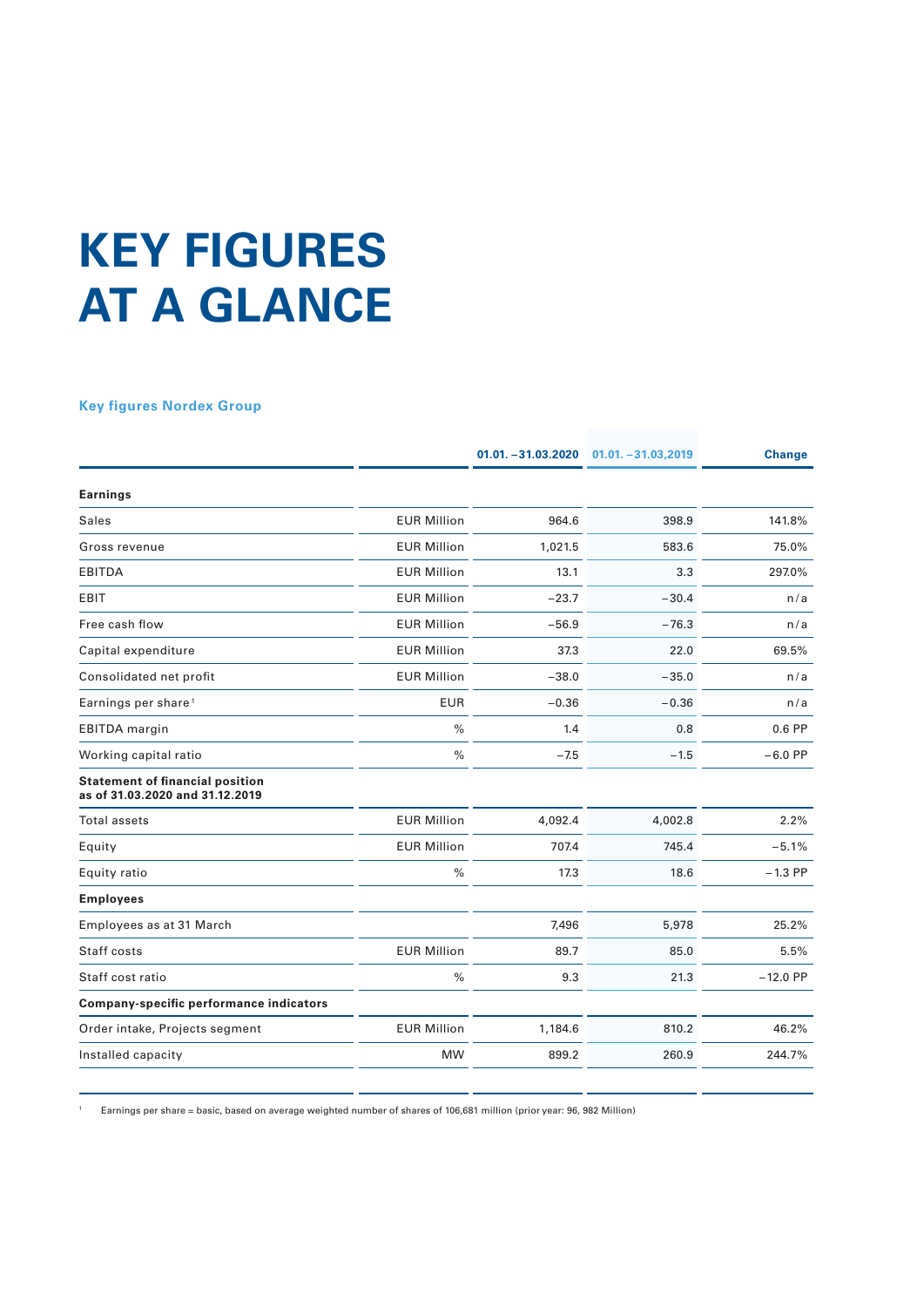# **CONTENT**

# **To our shareholders**



# **Group Interim Management Report**



02 Letter to the shareholders **04 Group Interim Management Report** as of 31 March 2020

# **Interim Consolidated Financial Statements**

# **Notes to the Consolidated Financial Statements**



- 10 Consolidated statement of financial position
- 12 Consolidated income statement
- 13 Consolidated statement of comprehensive income
- 14 Consolidated cash flow statement
- 16 Consolidated statement of changes in equity

# **Other information**

- 40 Responsibility statement
- 41 Financial calendar, publishing information and contact



20 Notes to the Consolidated Financial Statements for the interim period from 1 January to 31 March 2020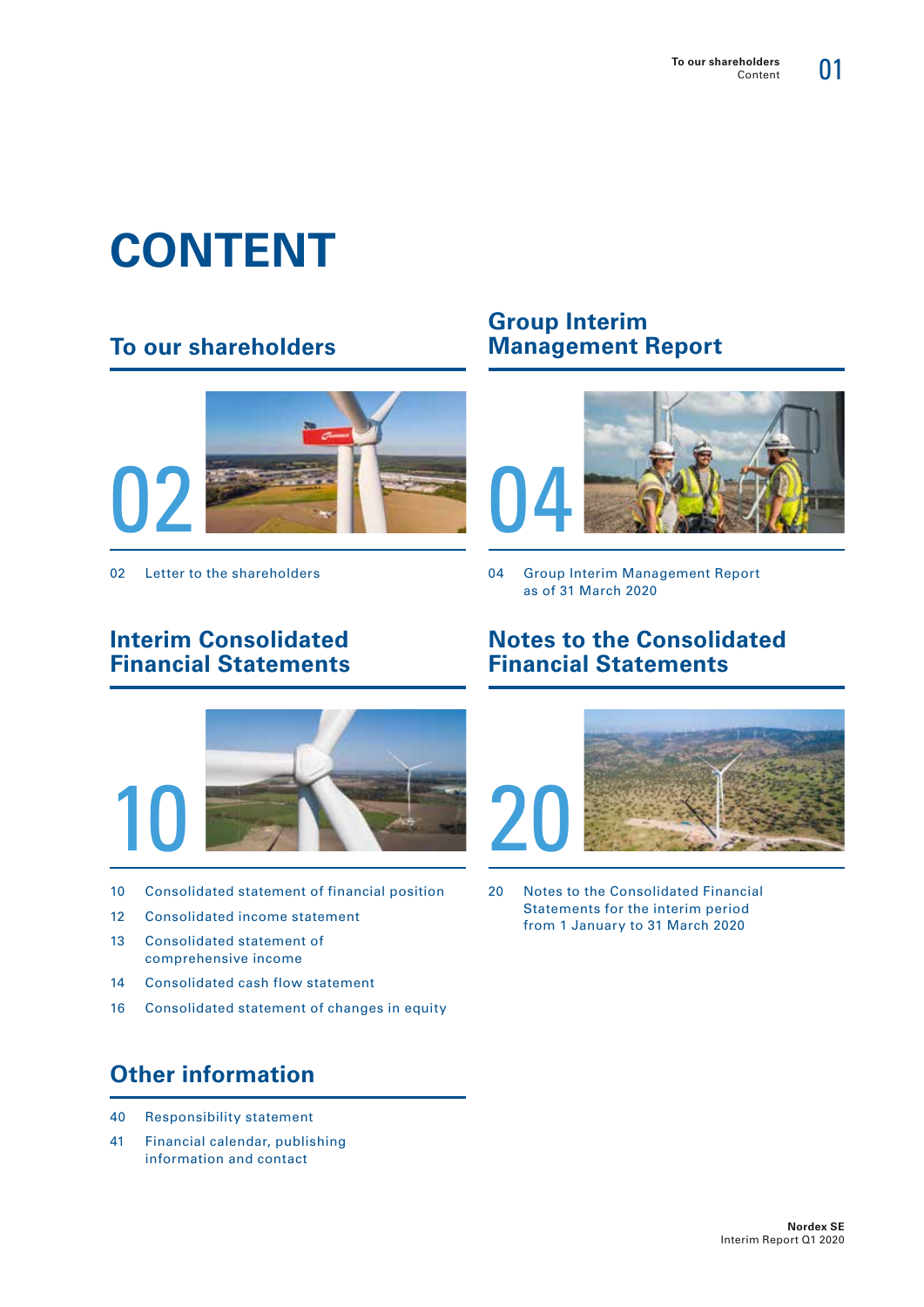# **LETTER TO THE SHAREHOLDERS**



**JOSÉ LUIS BLANCO** Chief Executive Officer

Dear Shareholders and Business Partners,

The effects of the coronavirus pandemic have been dominating everyday life in Europe and many other regions for several weeks now. The Nordex Group and the wind energy sector as a whole are being impacted by this crisis. Our main focus is on safeguarding the health of our employees and business partners. At the same time we are working hard to maintain our supply chain and our production and to process our customers' projects as well as we can despite all the uncertainties.

The fact that demand from our global customers remains high despite these circumstances shows that wind energy is more essential today than ever before. We recorded 1.6 gigawatts in incoming orders in the first quarter of 2020, the tenth quarter in succession that we have generated order intake on this scale. Our new Delta4000 turbine range has steadily increased its share over recent quarters and now makes up 85 percent of orders received in the first quarter. This underlines the operational capabilities and competitive strength of our product portfolio, while the international positioning of our company continues to pay off.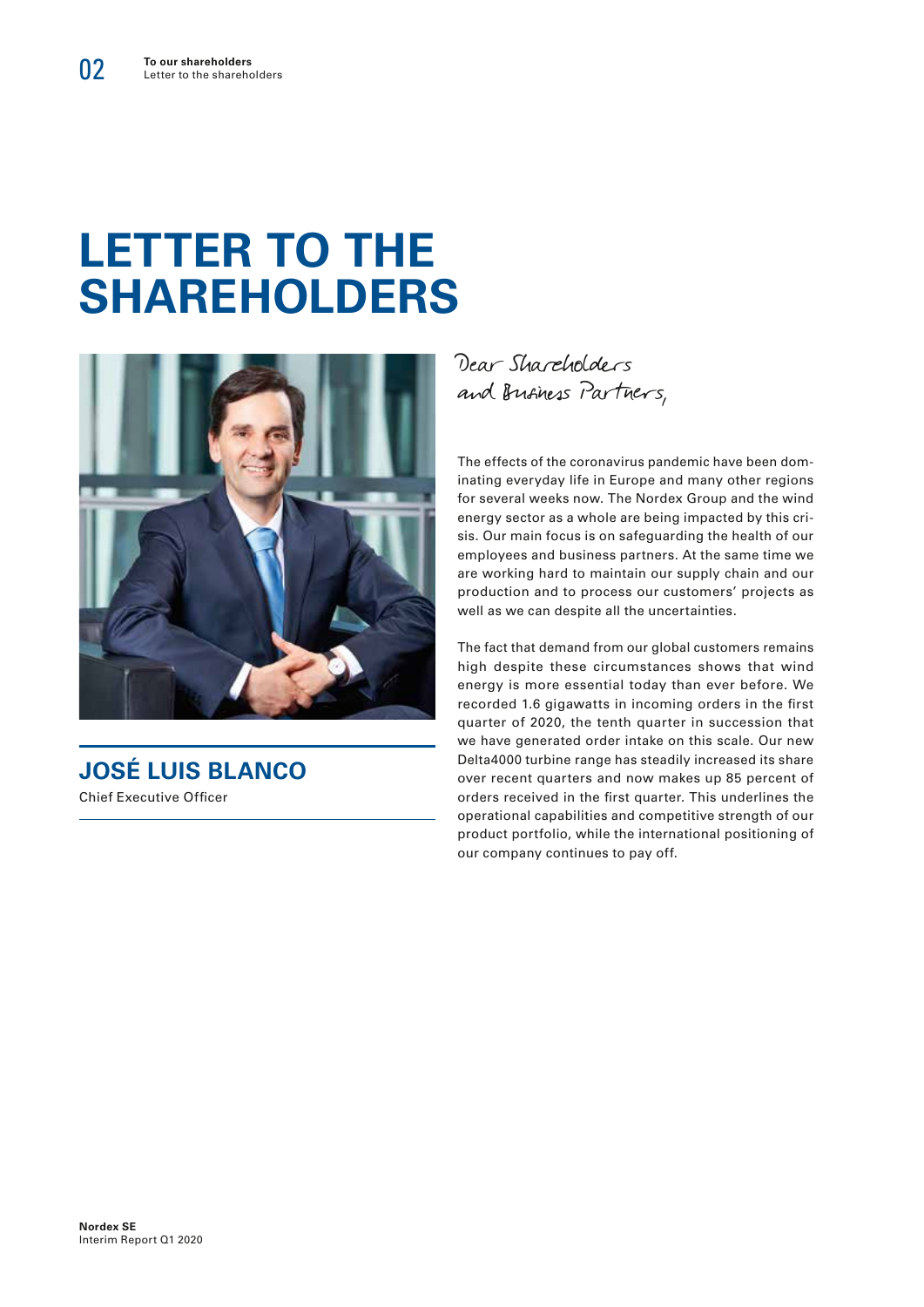We achieved another significant milestone in safeguarding our planned growth in April, as the Nordex Group extended its guarantee credit facility of EUR 1.21 billion provided by an international consortium of 21 banks and insurance companies until April 2023. This also ensures that we can continue to offer our customers the option to secure their international projects with bank guarantees in relevant key currencies, as is customary in the project business. The refinancing of this credit facility also makes it the Nordex Group's latest significant financial instrument to be linked to ESG criteria and thus certified as sustainable. This enables us to benefit from many institutions' preference for sustainable investments.

With sales of around EUR 965 million and operating profit (EBITDA) of EUR 13 million, we started the year in line with expectations in terms of results. However, government measures to contain the spread of COVID-19 have extended ever further around the world, even impacting the Nordex Group with the first plant closures in India, Spain and Mexico in the last few days of March. Since then, there have been many interruptions and adjustments in the operating business, particularly in procurement, production and project management. As the adverse effects continue to persist and cause uncertainty, it is very difficult for us to reliably and realistically assess the potential consequences for our business. With this in mind, we have now decided to withdraw the guidance for the 2020 financial year published with a COVID-19 caveat in the 2019 Annual Report on 24 March. The conditions for providing a realistic and reliable estimate of the Nordex Group's future business performance no longer exist at present. As soon as this is possible, we will issue a new outlook.

Our entire Nordex team is tackling the current challenges with a great deal of motivation and commitment.

Thank you for placing your trust in our work.

Kind regards, José Luis Blanco

Chief Executive Officer

**Hamburg, May 2020**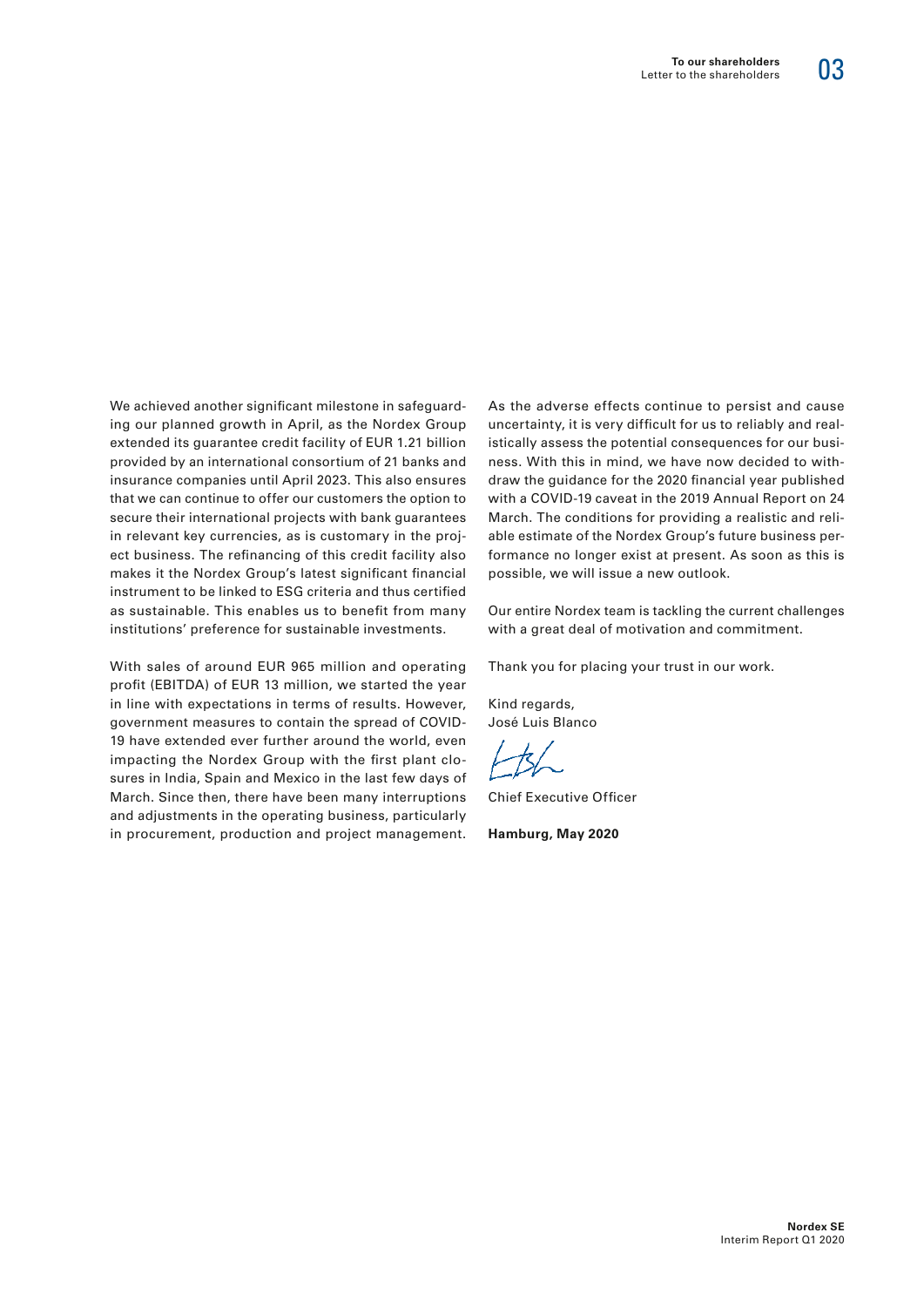# **GROUP INTERIM MANAGEMENT REPORT FOR THE PERIOD ENDED 31 MARCH 2020**

# **SECTOR ENVIRONMENT**

The wind industry is facing many new operational challenges as a result of the COVID-19 pandemic – which began as a local outbreak of the novel coronavirus in China in December 2019 – and global government measures to contain its spread. Production sites are being temporarily closed, transport is subject to considerable delays, the freedom of individuals to travel within and between countries is restricted in many areas and the "social distancing" required to slow the rate of infection is generally compromising the efficiency of many processes. The complex global supply chains in the wind sector mean that even local and temporary hindrances in relevant regions are having an international impact.

Industry analysts from Bloomberg New Energy Finance (BNEF) estimate that the assembly of wind farms will be delayed an average of two to three months as a result of the coronavirus pandemic. This applies to the baseline scenario that there will be a single wave of the pandemic. In its Q1 2020 Global Wind Power Market Outlook, BNEF lowered its 2020 forecast for global wind turbine assemblies to 66.4 GW. This represents a 12% reduction compared to the forecast issued in the fourth quarter of 2020. However, installations in the onshore wind sector are still predicted to grow from 53.3 GW in 2019 to an anticipated 60.4 GW in 2020. BNEF assumes that most of the delayed projects will be implemented in 2021. As a result, a total volume of 73.0 GW is now expected in this year, up 17% on the previous forecast. The volume of onshore installations is predicted to reach 64.0 GW in 2021. In regional terms, BNEF expects assemblies in Europe and the USA to be most significantly affected by the pandemic during the current year. For the time being, the coronavirus pandemic is having a short and medium-term adverse impact on operations in the wind industry. The general economic consequences of this, including a global recession, could also affect the wind sector. In its latest assessment, BNEF believes that any negative consequences for the wind industry will primarily be caused by delays in implementing environmental and energy policy measures (green policy), including the postponement of planned auctions. By contrast, the International Energy Agency (IEA) is calling for renewable energy to be placed at the heart of measures designed to promote economic recovery. At the same time, the IEA believes that renewable energy could increase the amount of power it generates as a sole source of energy in the event of a 5% decline in electricity demand worldwide.

# **BUSINESS PERFORMANCE**

In the first quarter of 2020, the Nordex Group significantly increased the number of newly installed wind turbine systems compared to the prior-year period and thus also generated a considerable rise in sales. The effects of the coronavirus pandemic are not yet reflected in the key financial figures for the first quarter of 2020. Since around the start of April, however, the pandemic has had significant global repercussions on both the sector as a whole as well as on the business operations of the Nordex Group. The Company is reacting to this by closely monitoring the situation and implementing countermeasures. As it is not currently possible to quantitatively assess the impact of the pandemic on business performance in 2020, the forecast issued with a COVID-19 caveat for the current year has been withdrawn.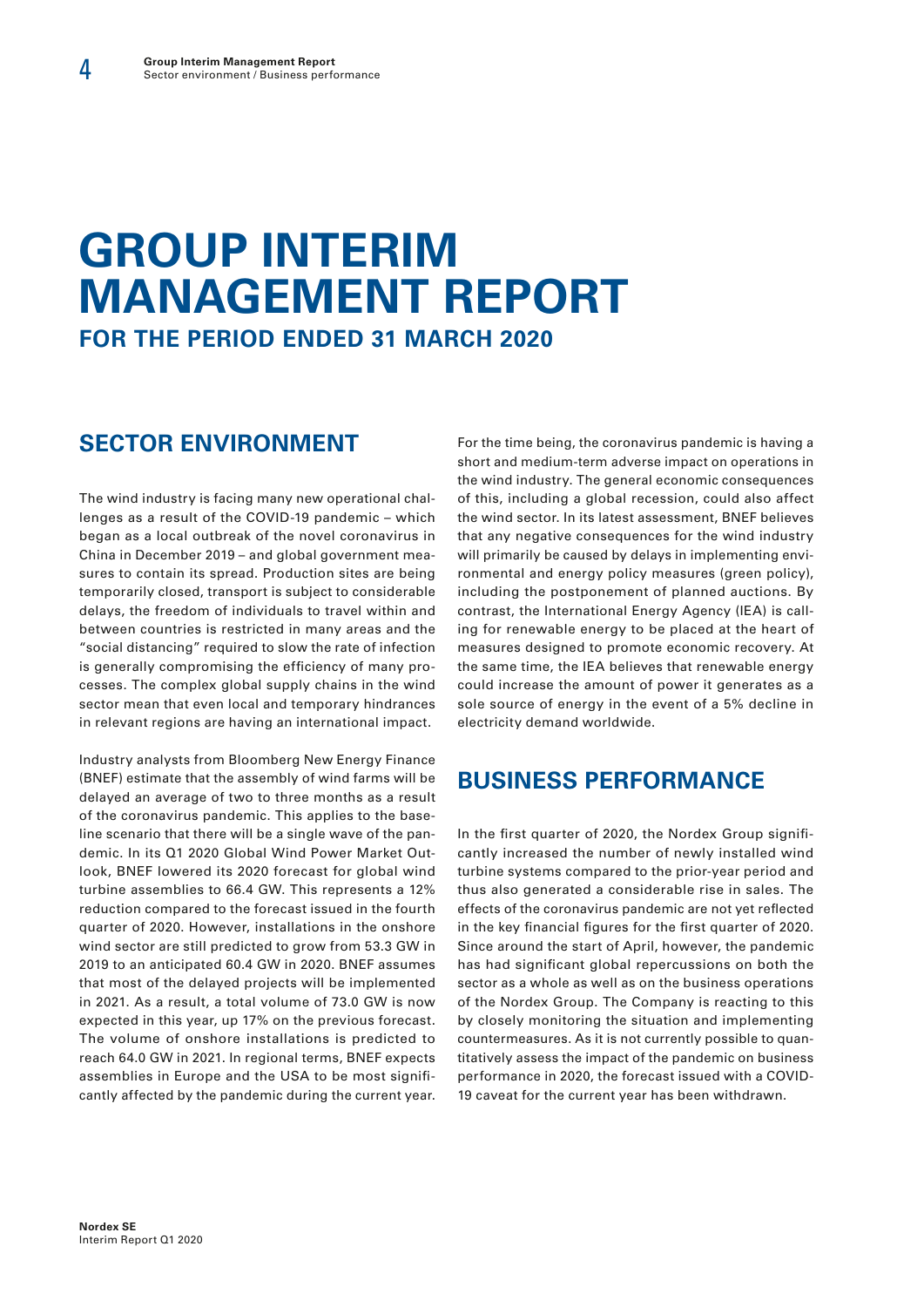5

Customer demand remained high in the first three months of the current financial year with orders for 1.6 gigawatts (GW). The Nordex Group received a large number of orders for wind turbines in the Delta4000 series from Europe in particular.

# **SEGMENT PERFORMANCE**

#### **Segment performance key data**

|              | <b>Projects</b>        |         | <b>Service</b> |         | <b>Group</b> |          |
|--------------|------------------------|---------|----------------|---------|--------------|----------|
| <b>EUR</b>   | <b>Order</b><br>intake | Q1 2019 | Q1 2020        | Q1 2019 | Q1 2020      | Q1 2019  |
| Order intake | 1,184.6                | 810.2   | 139.4          | 79.5    | 1,324.0      | 889.6    |
| Order book   | 5,819.9                | 4,413.8 | 2,624.5        | 2,218.3 | 8,444.4      | 6,632.1  |
| Sales        | 862.6                  | 312.3   | 102.0          | 87.4    | 964.6        | 398.91   |
| <b>EBIT</b>  | 3.1                    | 10.9    | 18.4           | 14.4    | $-23.7$      | $-30.42$ |

After unallocated sales and intrasegment consolidation

<sup>2</sup> After unallocated income and expenses and intrasegment consolidation

In segment reporting, sales, income and expenses that cannot be clearly allocated to the "Projects" or "Service" segments are reported separately as "Not allocated." The complete segment reporting can be found in the notes to the financial statements starting on page 20.

# **NEW ORDERS**

The Nordex Group's incoming orders in the Projects segment increased by 46.2% in the first quarter of 2020 to EUR 1,184.6 million (Q1 2019: EUR 810.2 million). The nominal output of the turbines ordered was 1,643.9 MW (Q1 2019: 1,035.1 MW). The resulted in an average selling price (ASP) per megawatt of output of EUR 0.72 million /MW and was thus on a par with the ASP for the full year 2019 of EUR 0.71 million / MW. New orders during the reporting period came from 13 countries in Europe (79%) and Latin America (21%). The largest individual markets were Norway, Chile and the United Kingdom. The Delta4000 range comprised 85% of the turbines ordered. The 5 MW turbine of the N149/5.X model from the Delta4000 range was used in the 400 MW "Oyfjellet"wind farm in Norway, the first time it has been deployed in a project of this size.

The order book of the Projects segment as of 31 March 2020 amounted to EUR 5,819.9 million, up 31.9% from the prior-year quarter (Q1 2019: EUR 4,413.8 million). Of this order book, 58% was attributable to Europe, 18% to Latin America, 16% to North America and 8% to the Rest of the World. The book-to-bill ratio (ratio of order intake to sales recognized in the Projects segment) stood at 1.37 for the first quarter of 2020 (Q1 2019: 2.59), thus indicating continued growth in future sales.

In the first quarter of 2020, the Service segment received orders valued at EUR 139.4 million, a yearon-year increase of 75% (Q1 2019: EUR 79.5 million). The order book of the Service segment as of 31 March 2020 amounted to EUR 2,624.5 million, up 18.3% from the prior-year reporting date (31 March 2019: EUR 2,218.3 million). As 31 March 2020, Nordex serviced 8,054 wind turbines with a nominal output of 20.6 GW (31 March 2019: 7,680 wind turbines with a combined output of 19.1 GW).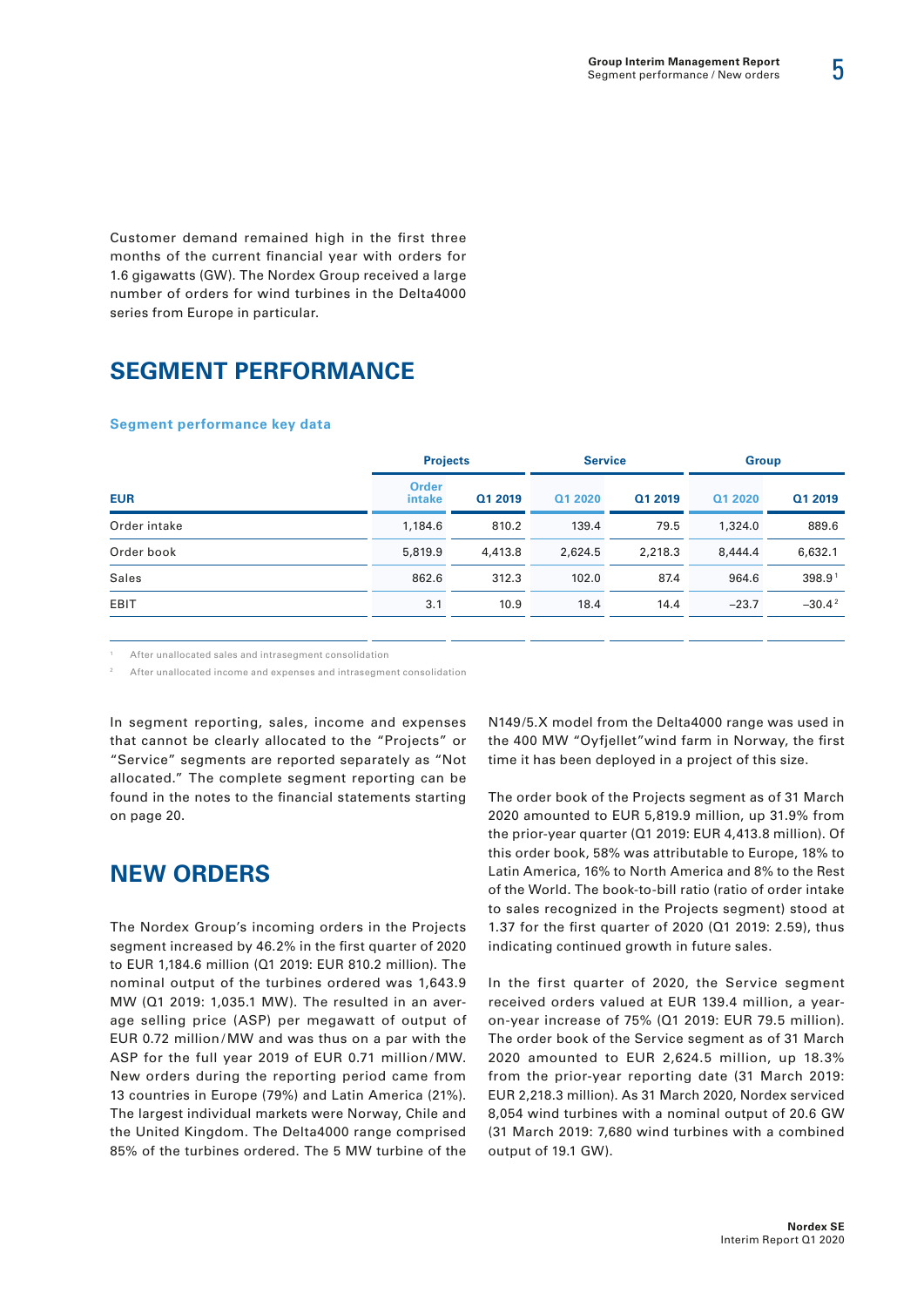# **PRODUCTION AND INSTALLATIONS**

## **Production output**

|                   |         | <b>Turbines (MW)</b> |         | <b>Rotor blades (units)</b> |  |
|-------------------|---------|----------------------|---------|-----------------------------|--|
| <b>Production</b> | Q1 2020 | Q1 2019              | Q1 2020 | Q1 2019                     |  |
| Germany           | 856.3   | 264.3                | 168     | 84                          |  |
| Spain             | 486.2   | 304.2                | 0       | 216                         |  |
| <b>Brazil</b>     | 79.7    | 24.0                 |         |                             |  |
| India             | 194.9   | 105.6                | 108     |                             |  |
| Mexico            |         |                      | 45      |                             |  |
| Argentina         | 24.3    |                      |         |                             |  |
| <b>Total</b>      | 1,641.4 | 698.1                | 321     | 300                         |  |
|                   |         |                      |         |                             |  |

In the first quarter of 2020, the Nordex Group produced a total of 448 turbines (Q1 2019: 214 turbines) with a total nominal output of 1,641.4 MW (Q1 2019: 698.1 MW). Of this total, 210 nacelles were manufactured in Germany, 147 in Spain and 61 in India. Twenty-three nacelles were produced at the Brazilian plant and seven turbines were made in Argentina. The Group's own rotor blade plants in Germany, India and Mexico manufactured a total of 321 rotor blades in the first quarter of 2020 (Q1 2019: 300). The Spanish plant did not produce any rotor blades in the first quarter of 2020 as production is being switched to blades for wind turbines in the Delta4000 range. External suppliers also manufactured an additional 528 rotor blades according to Nordex's designs and specifications in the first three months of 2020.

## **Installations**

|               |         | <b>Installed capacity (MW)</b> |  |  |
|---------------|---------|--------------------------------|--|--|
| <b>Region</b> | Q1 2020 | Q1 2019                        |  |  |
| Europe        | 538.9   | 80.9                           |  |  |
| North America | 114.3   | 0.0                            |  |  |
| Latin America | 138.0   | 180.0                          |  |  |
| Rest of world | 108.0   | 0.0                            |  |  |
| Total         | 899.2   | 260.9                          |  |  |
|               |         |                                |  |  |

In the first quarter of 2020, the Nordex Group installed 269 wind turbines in 21 countries with a total nominal output of 899.2 MW (Q1 2019: 84 turbines in eight countries with an output of 260.9 MW). Europe accounted for 60% of installations, while 13% was attributable to North America, 15% to Latin America and 12% to the 'Rest of the World' reporting region.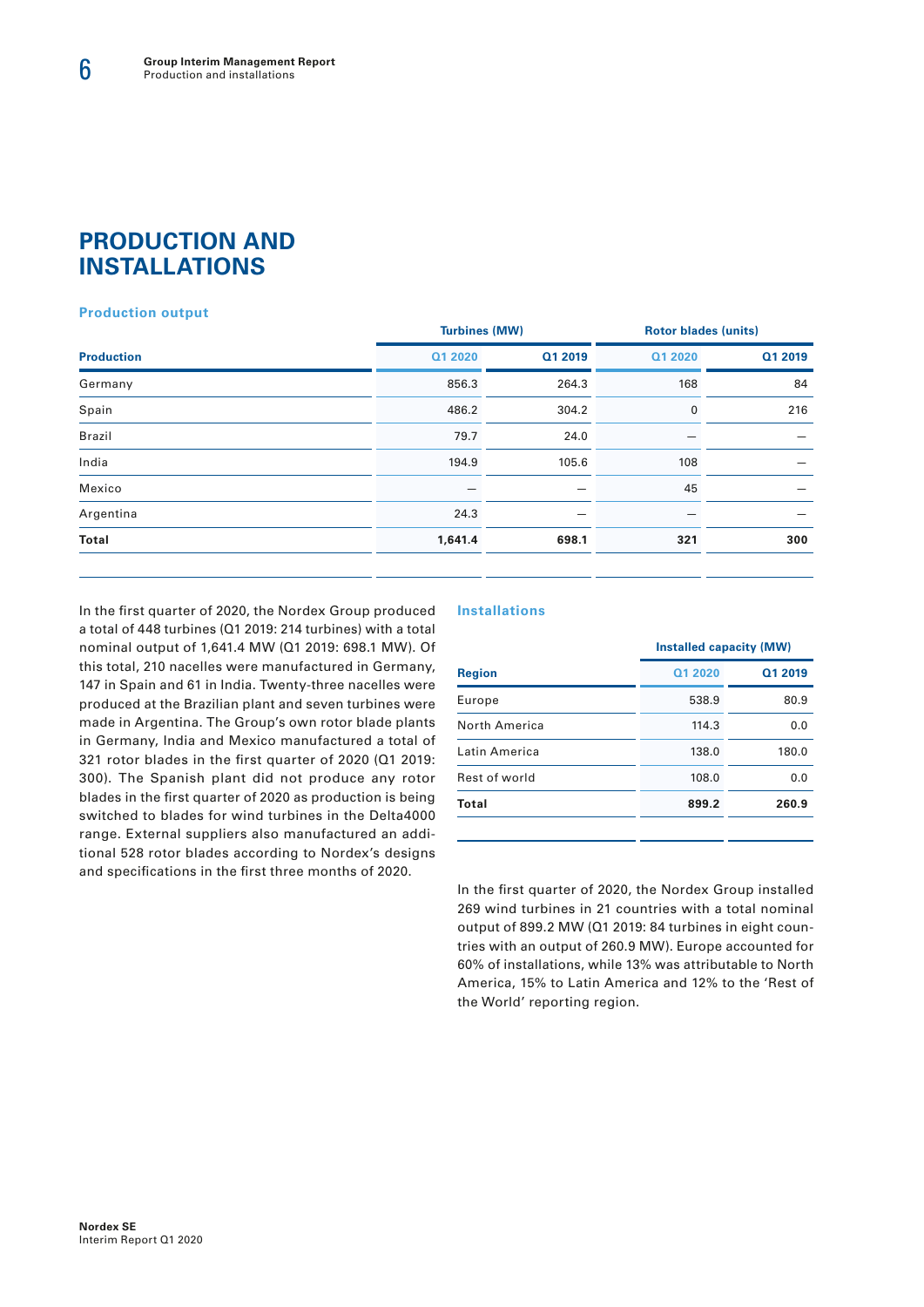# **RESULTS OF OPERATIONS, FINANCIAL POSITION AND NET ASSETS**

#### **Selected key data**

|                                                     | $01.01 -$<br>31.03.2020 | $01.01 -$<br>31.03.2019 | <b>Change</b> |
|-----------------------------------------------------|-------------------------|-------------------------|---------------|
| <b>Sales</b><br>(in EUR million)                    | 964.6                   | 398.9                   | 141.8%        |
| <b>EBITDA</b> margin<br>(in %)                      | 1.4                     | 0.8                     | $0.6$ PP      |
| EBIT margin <sup>1</sup><br>(in %)                  | $-1.7$                  | $-5.9$                  | 4.2 PP        |
| Capital expenditure<br>(CAPEX)<br>(in EUR million)  | 37.3                    | 22.0                    | 69.5%         |
| Financial result<br>(in EUR million)                | $-17.8$                 | $-13.4$                 | n/a           |
| Consolidated net<br>profit/loss<br>(in EUR million) | $-38.0$                 | $-35.0$                 | n/a           |
| Earnings per share <sup>2</sup><br>(in EUR)         | $-0.36$                 | $-0.36$                 | n/a           |
| Working capital ratio<br>(in %, as of 31 March)     | $-7.5$                  | $-1.5$                  | $-6.0$ PP     |
| Free cash flow<br>(in EUR million)                  | $-56.9$                 | $-76.3$                 | n/a           |
| Equity ratio<br>(in %, as of 31 March)              | 17.3                    | 19.7                    | $-2.4$ PP     |

excluding impairment losses from purchase price allocation (PPA) for Acciona Windpower

based on a weighted average of 106.681 million shares (previous year: 96.982 million shares)

The Nordex Group's consolidated sales rose considerably by 141.8% year-on-year to EUR 964.6 million in the first quarter of 2020 (Q1 2019: EUR 398.9 million). This is primarily due to the installation figures, which also more than doubled. Sales in the Projects segment increased substantially by 176.2% to EUR 862.6 million (Q1 2019: EUR 312.3 million). The Service segment also grew its sales by 16.7% to EUR 102.0 million (Q1 2019: EUR 87.4 million). As a result, the Service segment's contribution to overall sales was 10.6% in the reporting period.

Gross revenue increased by 75.0% to EUR 1,021.5 million in the first quarter of 2020 (Q1 2019: EUR 583.6 million). Gross profit (gross revenue less cost of materials) rose to EUR 156.3 million (Q1 2019: EUR 142.5 million). Structural costs (staff costs and net other operating income / expenses) increased slightly by 2.9% to EUR 143.2 million (Q1 2019: EUR 139.2 million).

Earnings before interest, taxes, depreciation and amortization (EBITDA) in the first quarter of 2020 thus came to EUR 13.1 million (Q1 2019: EUR 3.3 million). The EBITDA margin was 1.4% (Q1 2019: 0.8%). Depreciation, amortization and impairment losses totaled EUR 36.8 million in the reporting period (Q1 2019: EUR 33.6 million). Of this total, EUR 7.2 million (Q1 2019: EUR 6.8 million) can be attributed to impairment losses arising from the purchase price allocation (PPA) in connection with the acquisition of Acciona Windpower.

Earnings before interest and taxes (EBIT) improved to EUR –23.7 million in the first quarter of 2020 (Q1 2019: EUR –30.4 million), This corresponds to an EBIT margin of –2.5% (Q1 2019: –7.6%) or –1.7% when adjusted for PPA impairment losses (Q1 2019: –5.9%). Excluding unallocated income and expenses, EBIT in the reporting period was EUR 3.1 million in the Projects segment (Q1 2019: EUR 10.9 million) and EUR 18.4 million in the Service segment (Q1 2019: EUR 14.4 million) during the reporting period.

The financial result for the first quarter of 2020 was EUR –17.8 million (Q1 2019: EUR –13.4 million). The income tax result was positive once again at EUR 3.6 million (Q1 2019: EUR 8.8 million), resulting in a consolidated net loss of EUR 38.0 million for the reporting period (Q1 2019: consolidated net loss of EUR 35.0 million). Earnings per share (EPS) came to EUR –0.36 (Q1 2019: EUR –0.36).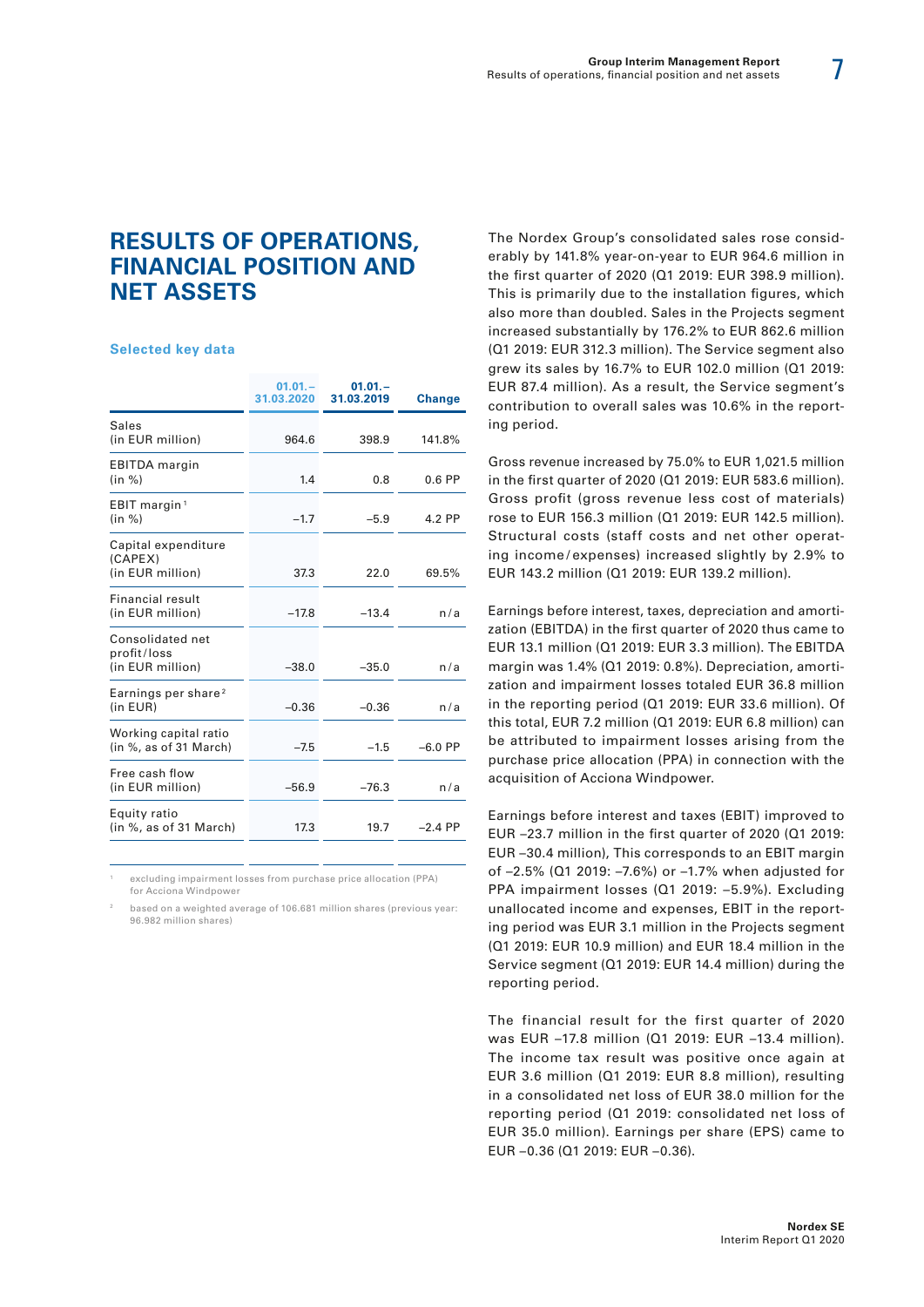The working capital ratio in the first quarter of 2020 remained clearly in negative territory and improved to –7.5% year-on-year as of 31 March 2020 (31 March 2019: –1.5%). During the period under review, the operating cash flow of improved to EUR –21.8 million (Q1 2019: EUR –54.7 million); cash flow from investing activities amounted to EUR –35.1 million (Q1 2019: EUR –21.6 million). The Group thus generated a free cash flow of EUR –56.9 million in the first quarter of 2020 (Q1 2019: EUR –76.3 million).

As of 31 March 2020, the Nordex Group's cash and cash equivalents totaled EUR 432.5 million (31 December 2019: EUR 510.0 million). Net debt (liabilities to banks and bonds less cash and cash equivalents) increased to EUR 156.4 million at the end of the first quarter of 2020 (31 December 2019: EUR 84.0 million) as a result of the reduction in cash and cash equivalents.

Compared with the end of the previous year, total assets rose slightly by 2.2% to EUR 4,092.4 million as of 31 March 2020 (31 December 2019: EUR 4,002.8 million). On the assets side, this is due in particular to an increase in inventories, while on the liabilities side, the increase was primarily attributable to trade payables.

Equity decreased by 5.1% to EUR 707.4 million compared with the end of 2019 (31 December 2019: EUR 745.4 million) as a result of the consolidated net loss. The equity ratio narrowed to 17.3% as a result of the increase in total assets and the lower equity at the reporting date of 31 March 2020 (31 December 2019: 18.6%).

The Nordex Group lifted its capital expenditures (CAPEX) by 69.5% to EUR 37.3 million in the first three months of 2020 (Q1 2019: EUR 22.0 million). Investments in property, plant and equipment rose from EUR 15.8 million to EUR 31.1 million whereas additions to intangible fixed assets remained steady at EUR 6.2 million. CAPEX focused on rotor blade production in Spain and Mexico, production and installation equipment for international projects, and product development.

# **EMPLOYEES**

The number of employees was 7,496 as of 31 March 2020 (31 March 2019: 5,978 employees). This job growth primarily focused on nacelle, rotor blade and tower production, project management and the service business.

# **OPPORTUNITIES AND RISKS**

The Nordex Group has already referred to risks arising from the outbreak of the novel coronavirus (COVID-19) relating to the Company's supply chain and production in the risk report within the 2019 Annual Report. As a result of the development of the virus outbreak into a pandemic that has since reached every continent, an adverse impact on business activities with financial consequences can already be clearly seen from the second quarter onwards. In addition to the supply chain and production at the Group's own plants, this also affects logistics and installation activities as well as what has so far been a fairly small part of the service business. It is not yet possible to make a quantitative assessment of the effects on the key financial figures for the current financial year. The aim of the countermeasures introduced and managed at Group level is to reduce the impact on business performance as much as possible. As described in the following paragraph, the guidance for the 2020 financial year issued with a COVID-19 caveat was withdrawn on 5 May 2020.

In addition to those mentioned above, no opportunities or risks affecting the business performance of the Nordex Group in 2020 arose in the first quarter of 2020 that deviate materially from the opportunities and risks presented in the 2019 Annual Report.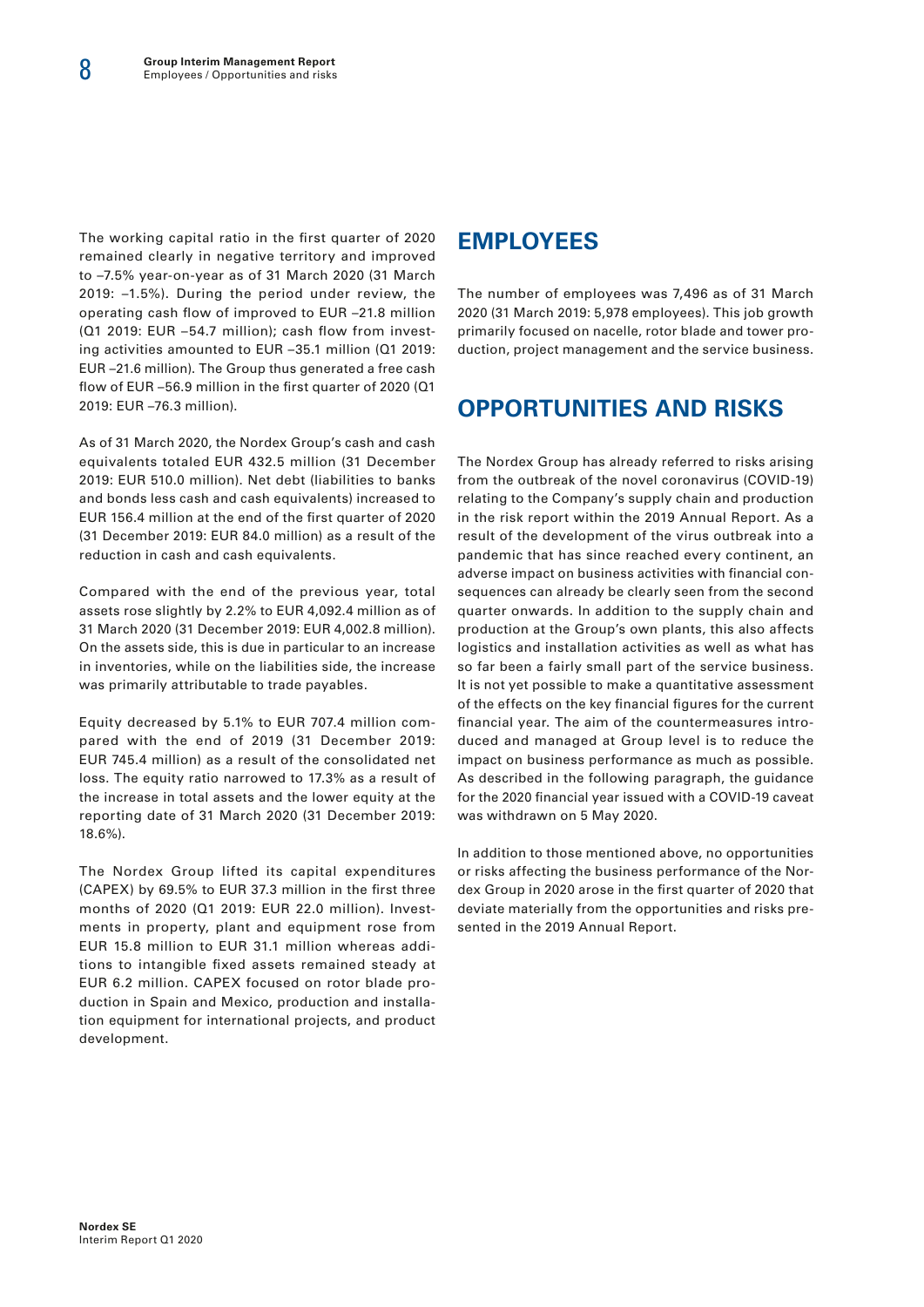# **FORECAST**

The forecast for the 2020 financial year published in the 2019 Annual Report on 24 March 2020 was based on Nordex's expectation that it will be able to process its strong order book efficiently and without any material interruptions despite the measures at that time and possible future measures taken to contain COVID-19. According to this guidance, consolidated sales of EUR 4.2 billion to EUR 4.8 billion and EBITDA within a range between EUR 160 million and EUR 240 million were expected for 2020. The working capital ratio was predicted to be in negative territory at the end of 2020. Investments of at least EUR 140 million were planned for 2020.

On 5 May 2020, the Management Board of Nordex SE withdrew the guidance for the 2020 financial year in an ad-hoc announcement on the grounds that the impact of the pandemic was adversely affecting the Nordex Group's earnings from the second quarter of 2020. However, it is not yet possible to quantify this effect. Due to ongoing uncertainty about the extent and duration of these adverse effects and the subsequent inability to reliable predict their possible further consequences for the supply chain, production and the completion of projects, the conditions for providing a realistic and reliable estimate of the Nordex Group's future business performance no longer exist at present. It is not yet possible to determine when this will once again be the case.

# **EVENTS AFTER THE END OF THE REPORTING PERIOD**

In April, the Nordex Group successfully extended its EUR 1.21 billion guarantee credit facility. The guarantee facility provided by consortium of 21 banks and insurers allows the Nordex Group to secure its project business with customers with customary bank guarantees in the respective main currencies. This guaranteed credit facility is tied to ESG criteria and has been certified as sustainable.

In addition to this and the withdrawal of the 2020 guidance due to the coronavirus pandemic described above, no significant events after the end of the reporting period are known to the Group.

The present interim report for the quarter ended 31 March 2020 (Group interim management report and condensed interim consolidated financial statements) were neither audited nor reviewed by an auditor.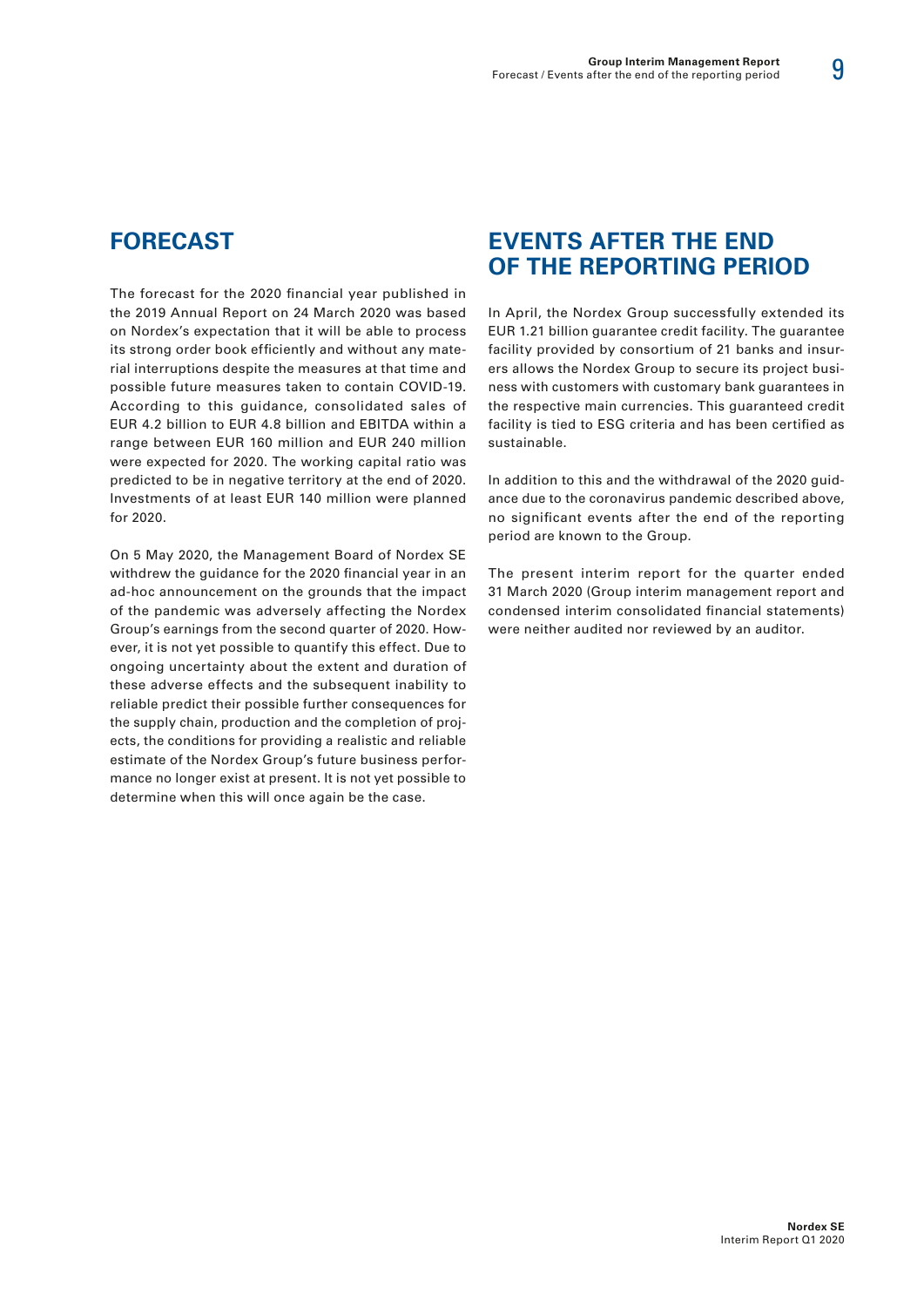# **CONSOLIDATED STATEMENT OF FINANCIAL POSITION**

# **AS OF 31 MARCH 2020**

**Assets**

| <b>EUR thousand</b>                                                  | <b>Note</b>    | 31.03.2020 | 31.12.2019 |
|----------------------------------------------------------------------|----------------|------------|------------|
|                                                                      |                |            |            |
| Cash and cash equivalents                                            | 1              | 432,464    | 509,998    |
| Trade receivables and future receivables from construction contracts | 2              | 372,194    | 345,617    |
| Inventories                                                          | 3              | 1,572,141  | 1,398,421  |
| Income tax receivables                                               |                | 20,953     | 15,818     |
| Other current financial assets                                       | 4              | 36,960     | 26,572     |
| Other current non-financial assets                                   | 5              | 203,434    | 217,376    |
| <b>Current assets</b>                                                |                | 2,638,146  | 2,513,802  |
| Property, plant and equipment                                        | 6              | 444,053    | 440,090    |
| Goodwill                                                             | $\overline{7}$ | 547,758    | 547,758    |
| Capitalized R&D expenses                                             | 8              | 183,589    | 188,490    |
| Other intangible assets                                              | 9              | 23,704     | 27,324     |
| <b>Financial assets</b>                                              |                | 5,130      | 5,107      |
| Investments in associates                                            |                | 618        | 81         |
| Other non-current financial assets                                   | 10             | 15,747     | 15,675     |
| Other non-current non-financial assets                               | 11             | 21,884     | 28,116     |
| Deferred tax assets                                                  | 12             | 211,732    | 236,304    |
| <b>Non-current assets</b>                                            |                | 1,454,215  | 1,488,945  |

| <b>Assets</b> | 4,092,361 | 4,002,747 |
|---------------|-----------|-----------|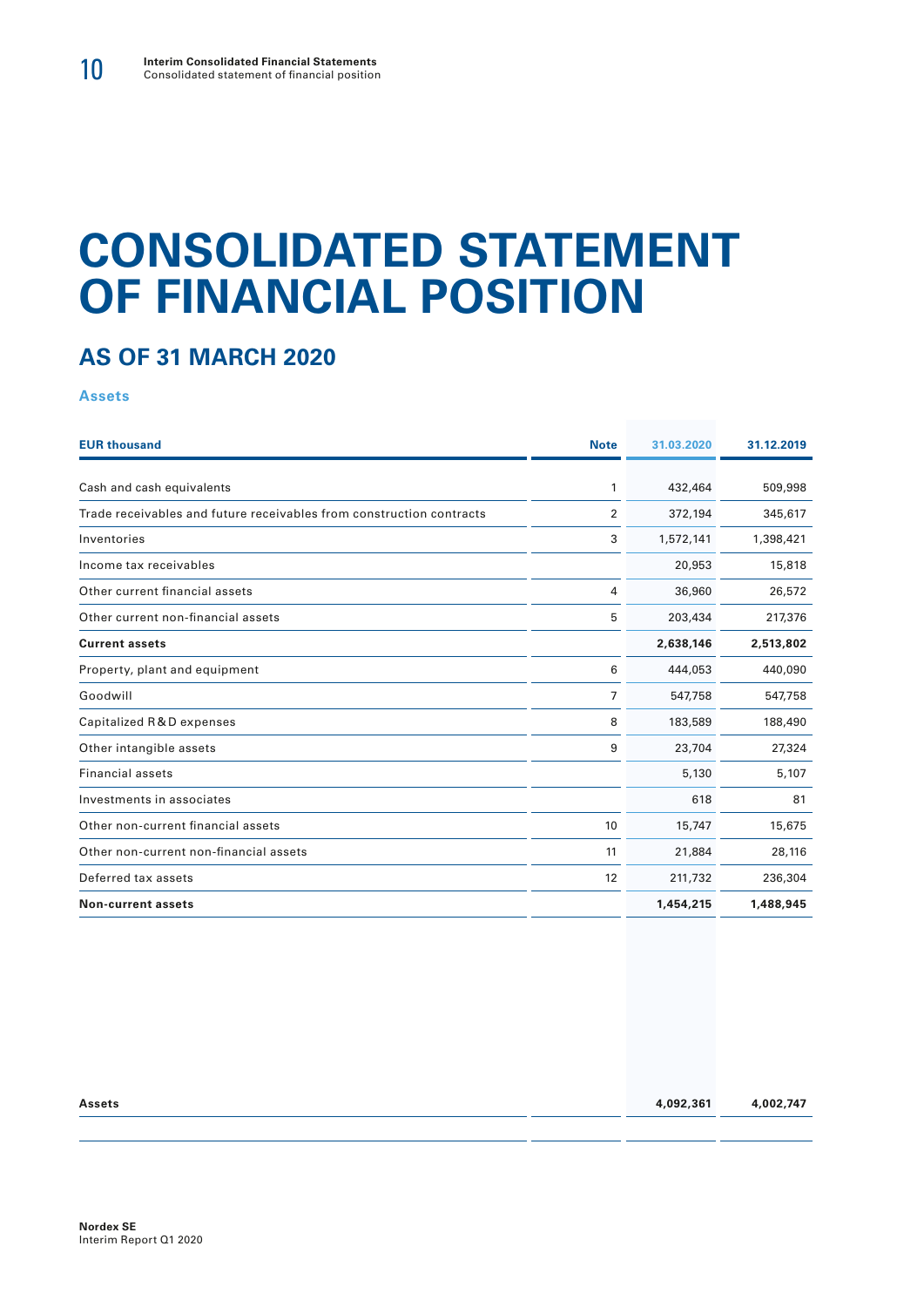# **Equity and liabilities**

| <b>EUR thousand</b>                                           | <b>Note</b> | 31.03.2020 | 31.12.2019   |
|---------------------------------------------------------------|-------------|------------|--------------|
| Current liabilities to banks                                  | 13          | 41,699     | 36,493       |
| Trade payables                                                | 14          | 1,104,005  | 968,455      |
| Income tax payables                                           |             | 23,944     | 6,180        |
| Other current provisions                                      | 15          | 82,203     | 89,691       |
| Other current financial liabilities                           | 16          | 32,425     | 38,513       |
| Other current non-financial liabilities                       | 17          | 1,229,500  | 1,203,834    |
| <b>Current liabilities</b>                                    |             | 2,513,776  | 2,343,166    |
| Non-current liabilities to banks                              | 13          | 274,672    | 280,871      |
| Pensions and similar obligations                              |             | 2,370      | 2,374        |
| Other non-current provisions                                  | 15          | 30,487     | 26,305       |
| Other non-current financial liabilities                       | 18          | 360,106    | 358,132      |
| Other non-current non-financial liabilities                   | 19          | 132,928    | 136,555      |
| Deferred tax liabilities                                      | 12          | 70,661     | 109,957      |
| <b>Non-current liabilities</b>                                |             | 871,224    | 914,194      |
| Subscribed capital                                            |             | 106,681    | 106,681      |
| Capital reserves                                              |             | 606,820    | 606,820      |
| Other retained earnings                                       |             | $-11,062$  | $-11,062$    |
| Reserve for cash flow hedge costs                             |             | 145        | 2,331        |
| Cash flow hedge reserve                                       |             | $-35$      | $-1,087$     |
| Foreign currency adjustment item                              |             | $-14,501$  | $-15,604$    |
| Consolidated net profit carried forward                       |             | 57,308     | 57,308       |
| Consolidated net profit                                       |             | $-37,995$  | $\mathbf{0}$ |
| Share in equity attributable to parent company's shareholders |             | 707,361    | 745,387      |
| Equity                                                        | 20          | 707,361    | 745,387      |
| <b>Equity and liabilities</b>                                 |             | 4,092,361  | 4,002,747    |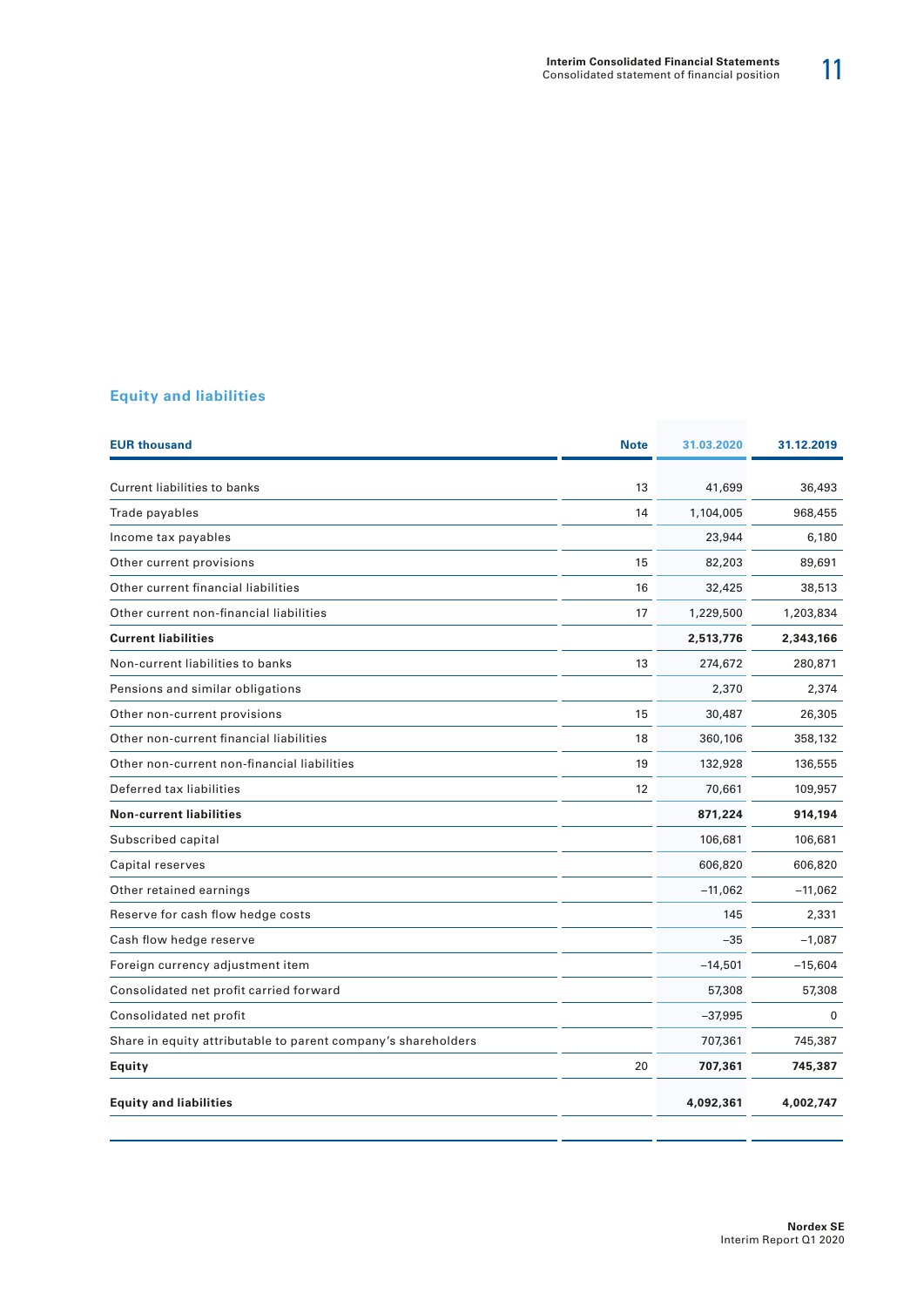# **CONSOLIDATED INCOME STATEMENT**

# **FOR THE PERIOD FROM 1 JANUARY TO 31 MARCH 2020**

| <b>EUR thousand</b>                                   | <b>Note</b> | $01.01.2020 -$<br>31.03.2020 | $01.01.2019 -$<br>31.03.2019 |
|-------------------------------------------------------|-------------|------------------------------|------------------------------|
| <b>Sales</b>                                          | 22          | 964,600                      | 398,898                      |
| Changes in inventories and other own work capitalized | 23          | 56,890                       | 184,661                      |
| <b>Gross revenue</b>                                  |             | 1,021,490                    | 583,559                      |
| Other operating income                                | 24          | 3,012                        | 2,243                        |
| Cost of materials                                     | 25          | $-865,180$                   | $-441,106$                   |
| Staff costs                                           | 26          | $-89,706$                    | $-85,033$                    |
| Depreciation/amortization                             | 27          | $-36,821$                    | $-33,640$                    |
| Other operating expenses                              | 24          | $-56,531$                    | $-56,409$                    |
| <b>Earnings before interest and taxes</b>             |             | $-23,736$                    | $-30,386$                    |
| Profit/loss from equity-accounting method             |             | 537                          | 264                          |
| Impairment of financial assets                        |             | $-39$                        | $-34$                        |
| Other interest and similar income                     |             | 1,182                        | 2,028                        |
| Interest and similar expenses                         |             | $-19,519$                    | $-15,620$                    |
| <b>Financial result</b>                               | 28          | $-17,839$                    | $-13,362$                    |
| Net profit/loss from ordinary activities              |             | $-41,575$                    | $-43,748$                    |
| Income tax                                            | 29          | 3,580                        | 8,750                        |
| Consolidated net profit                               |             | $-37,995$                    | $-34,998$                    |
| Of which attributable to                              |             |                              |                              |
| shareholders of the parent company                    |             | $-37,995$                    | $-34,998$                    |
| Earnings per share (in EUR)                           | 30          |                              |                              |
| Basic <sup>1</sup>                                    |             | $-0.36$                      | $-0.36$                      |
| Diluted <sup>2</sup>                                  |             | $-0.36$                      | $-0.36$                      |
|                                                       |             |                              |                              |

<sup>1</sup> Based on a weighted average of 106,681 million shares (previous year: 96.982 million shares)

<sup>2</sup> Based on a weighted average of 106,681 million shares (previous year: 96.982 million shares)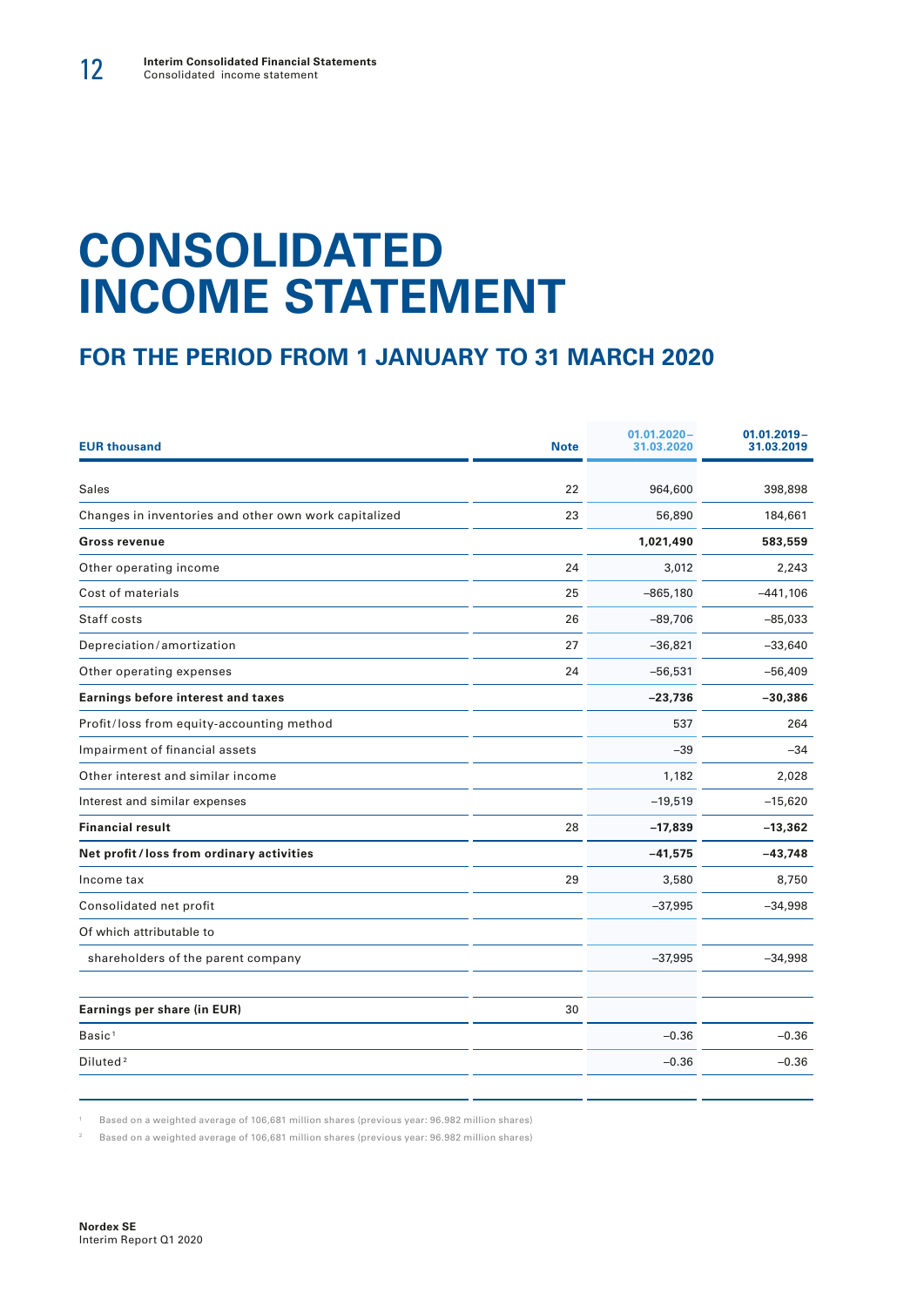# **CONSOLIDATED STATEMENT OF COMPREHENSIVE INCOME**

| <b>EUR thousand</b>                              | $01.01.2020 -$<br>31.03.2020 | $01.01.2019 -$<br>31.03.2019 |
|--------------------------------------------------|------------------------------|------------------------------|
| <b>Consolidated net loss</b>                     | $-37,995$                    | $-34,998$                    |
| Other comprehensive income                       |                              |                              |
| Items that may be reclassified to profit or loss |                              |                              |
| Foreign currency translation difference          | 1,103                        | 2,972                        |
| Cash flow hedges                                 | $-3,215$                     | $-2,836$                     |
| Deferred taxes                                   | 1,029                        | 517                          |
| Cash flow hedge costs                            | 1,547                        | $\mathbf{0}$                 |
| Deferred taxes                                   | $-495$                       | $\mathbf{0}$                 |
| <b>Consolidated comprehensive income</b>         | $-38,026$                    | $-34,345$                    |
| Of which attributable to                         |                              |                              |
| Shareholders of the parent                       | $-38,026$                    | $-34,345$                    |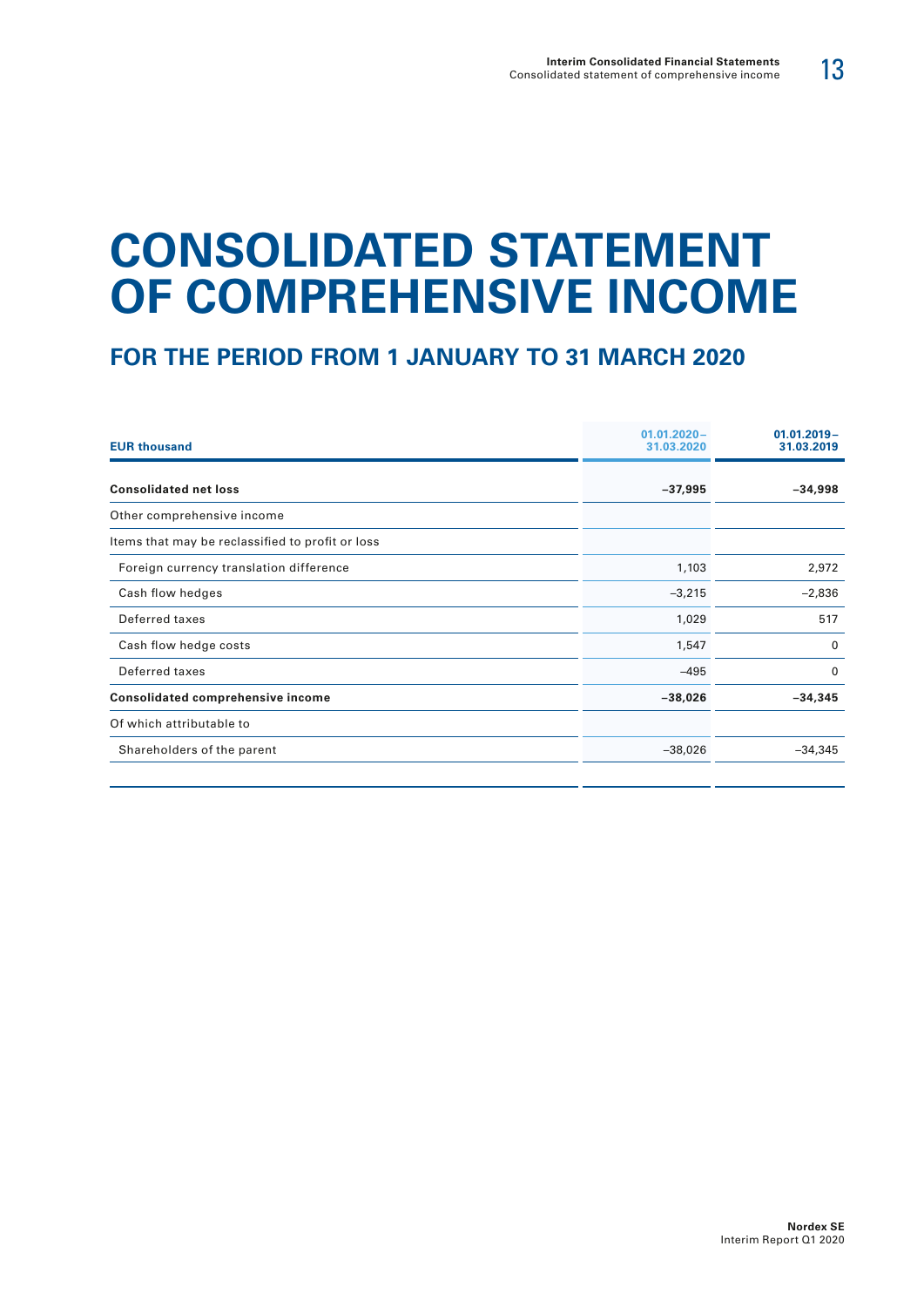# **CONSOLIDATED CASH FLOW STATEMENT**

|           | <b>EUR thousand</b>                                                                           | $01.01.2020 -$<br>31.03.2020 | $01.01.2019 -$<br>31.03.2019 |  |
|-----------|-----------------------------------------------------------------------------------------------|------------------------------|------------------------------|--|
|           | <b>Operating activities</b>                                                                   |                              |                              |  |
|           | Consolidated net loss                                                                         | $-37,995$                    | $-34,998$                    |  |
| $\ddot{}$ | Amortization of non-current assets                                                            | 36,860                       | 33,674                       |  |
| =         | Consolidated net loss plus depreciation / amortization                                        | $-1,135$                     | $-1,324$                     |  |
|           | Increase in inventories                                                                       | $-173,720$                   | $-294,418$                   |  |
| $-/+$     | Increase/decrease in trade receivables and future receivables<br>from construction contracts  | $-26,577$                    | 2,543                        |  |
| $\ddot{}$ | Increase in trade payables                                                                    | 135,550                      | 41,848                       |  |
| $\ddot{}$ | Increase in prepayments received                                                              | 53,201                       | 192,115                      |  |
| Ξ.        | Payments made from changes in working capital                                                 | $-11,546$                    | $-57,912$                    |  |
| $+/-$     | Decrease/increase in other assets not attributed<br>to investing or financing activities      | 39,987                       | $-20,248$                    |  |
| $-/-$     | Decrease/increase in pensions and similar obligations                                         | $-4$                         | 10                           |  |
| -/+       | Decrease/increase in other provisions                                                         | $-3,306$                     | 1,565                        |  |
| $-/-$     | Decrease/increase in other liabilities not attributed<br>to investing or financing activities | $-53,354$                    | 37,001                       |  |
|           | Profit from the disposal of non-current assets                                                | $-1,644$                     | $-617$                       |  |
|           | Other interest and similar income                                                             | $-1,182$                     | $-2,028$                     |  |
| $\ddot{}$ | Interest received                                                                             | 248                          | 1,733                        |  |
| $\ddot{}$ | Interest and similar expenses                                                                 | 19,519                       | 15,620                       |  |
|           | Interest paid                                                                                 | $-19,073$                    | $-18,712$                    |  |
|           | Income tax                                                                                    | $-3,580$                     | $-8,750$                     |  |
|           | Taxes paid                                                                                    | $-177$                       | $-1,124$                     |  |
| $\ddot{}$ | Other non-cash expenses/income                                                                | 13,421                       | 53                           |  |
| =         | Payments made/received from other operating activities                                        | $-9,145$                     | 4,503                        |  |
| =         | Cash flow from operating activities                                                           | $-21,826$                    | $-54,733$                    |  |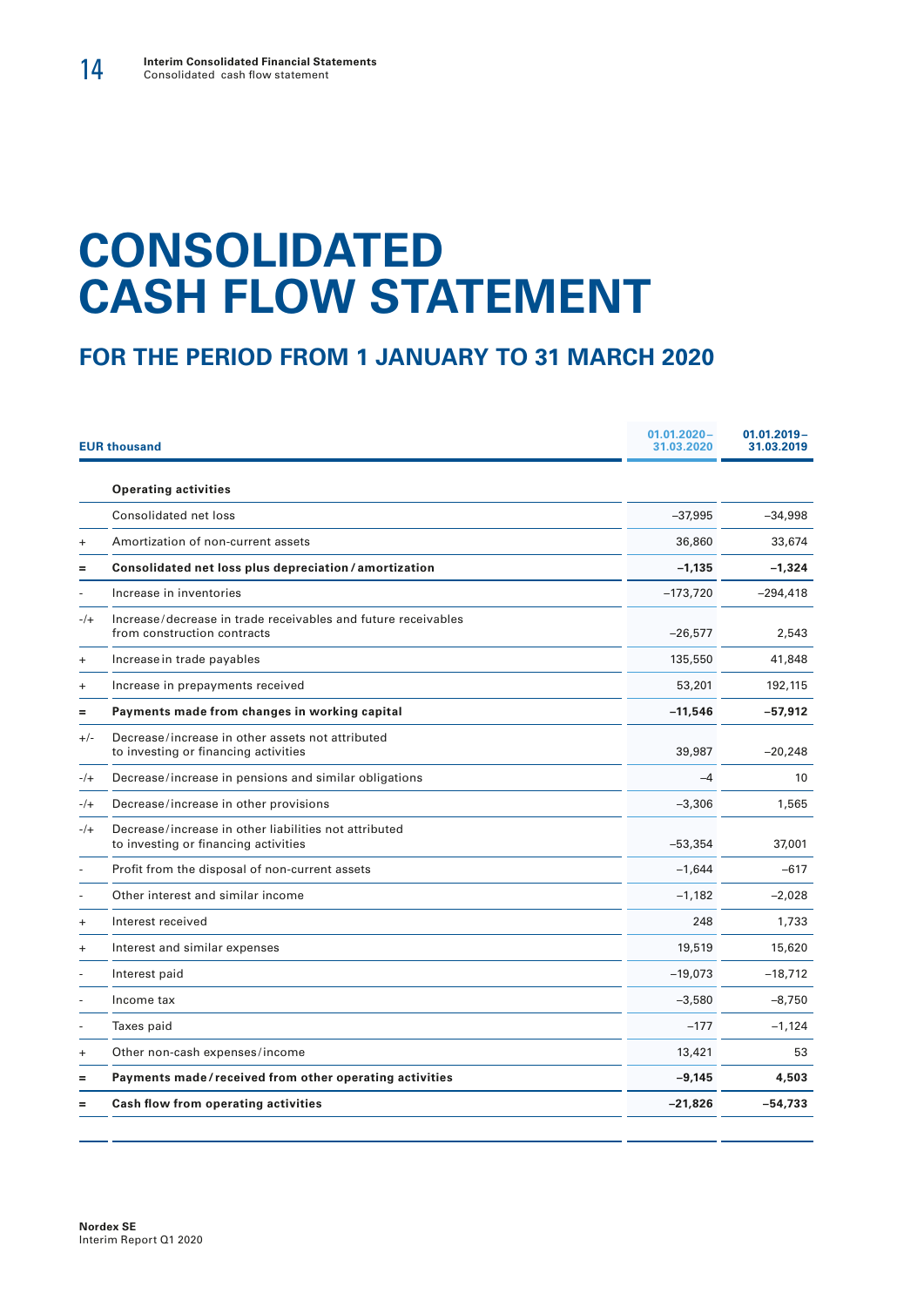|                | <b>EUR thousand</b>                                                                                                                               | $01.01.2020 -$<br>31.03.2020 | $01.01.2019 -$<br>31.03.2019 |
|----------------|---------------------------------------------------------------------------------------------------------------------------------------------------|------------------------------|------------------------------|
|                | <b>Investing activities</b>                                                                                                                       |                              |                              |
| $+$            | Payments received from the disposal of property,<br>plant and equipment/intangible assets                                                         | 2,680                        | 4,650                        |
|                | Payments made for investments in property,<br>plant and equipment/intangible assets                                                               | $-37,309$                    | $-22,043$                    |
| $\ddot{}$      | Payments received from the disposal of long-term financial assets                                                                                 | 65                           | 833                          |
| $\overline{a}$ | Payments made for investments in long-term financial assets                                                                                       | $-511$                       | $-5,042$                     |
| =              | Cash flow from investing activities                                                                                                               | $-35,075$                    | $-21.602$                    |
| $\ddot{}$      | Bank loans received                                                                                                                               | 3,739                        | 7,581                        |
|                | Bank loans repaid                                                                                                                                 | $-6,250$                     | $-6,250$                     |
|                | Repayment of lease liabilities                                                                                                                    | $-4.165$                     | $-3.780$                     |
| $=$            | Cash flow from financing activities                                                                                                               | $-6,676$                     | $-2.449$                     |
|                | Net change in cash and cash equivalents                                                                                                           | $-63,577$                    | $-78,784$                    |
| $\ddot{}$      | Cash and cash equivalents at the beginning of the period                                                                                          | 509,998                      | 609,805                      |
|                | Exchange rate-induced change in cash and cash equivalents                                                                                         | $-13,957$                    | $-317$                       |
| $=$            | Cash and cash equivalents at the end of the period<br>(Cash and cash equivalents as shown in the consolidated<br>statement of financial position) | 432,464                      | 530,704                      |
|                |                                                                                                                                                   |                              |                              |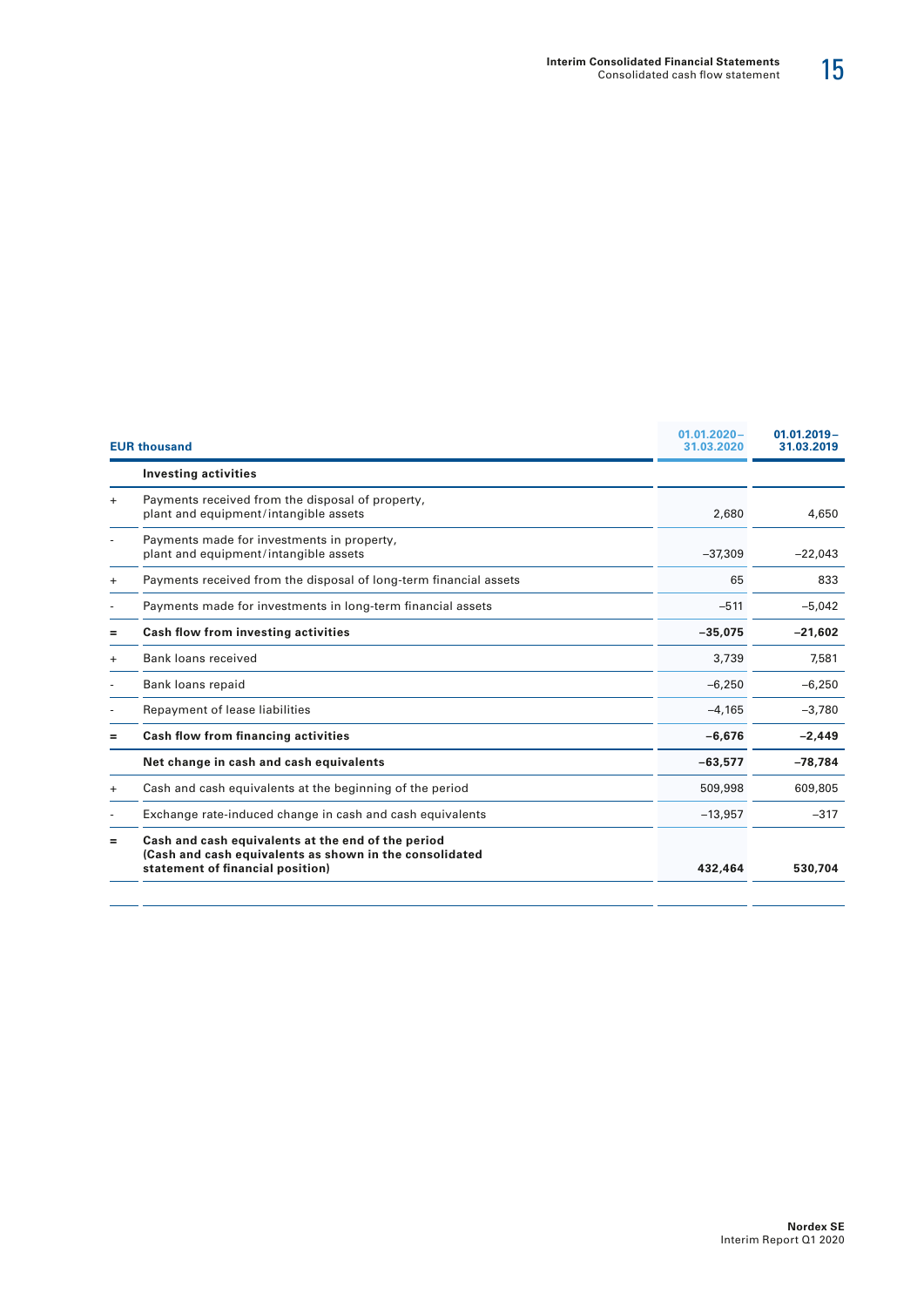# **CONSOLIDATED STATEMENT OF CHANGES IN EQUITY**

| <b>EUR thousand</b>                              | <b>Subscribed</b><br>capital | <b>Capital</b><br>reserves | <b>Other</b><br>retained<br>earnings |  |  |
|--------------------------------------------------|------------------------------|----------------------------|--------------------------------------|--|--|
| 01.01.2020                                       | 106,681                      | 606,820                    | $-11,062$                            |  |  |
| Consolidated comprehensive income                |                              |                            | 0                                    |  |  |
| Consolidated net loss                            |                              |                            |                                      |  |  |
| Other comprehensive income                       |                              |                            |                                      |  |  |
| Items that may be reclassified to profit or loss |                              |                            |                                      |  |  |
| Foreign currency translation difference          |                              |                            |                                      |  |  |
| Cash flow hedges                                 |                              |                            | 0                                    |  |  |
| Deferred taxes                                   |                              |                            |                                      |  |  |
| Cash flow hedge costs                            |                              |                            |                                      |  |  |
| Deferred taxes                                   |                              |                            |                                      |  |  |
| 31.03.2020                                       | 106,681                      | 606,820                    | $-11,062$                            |  |  |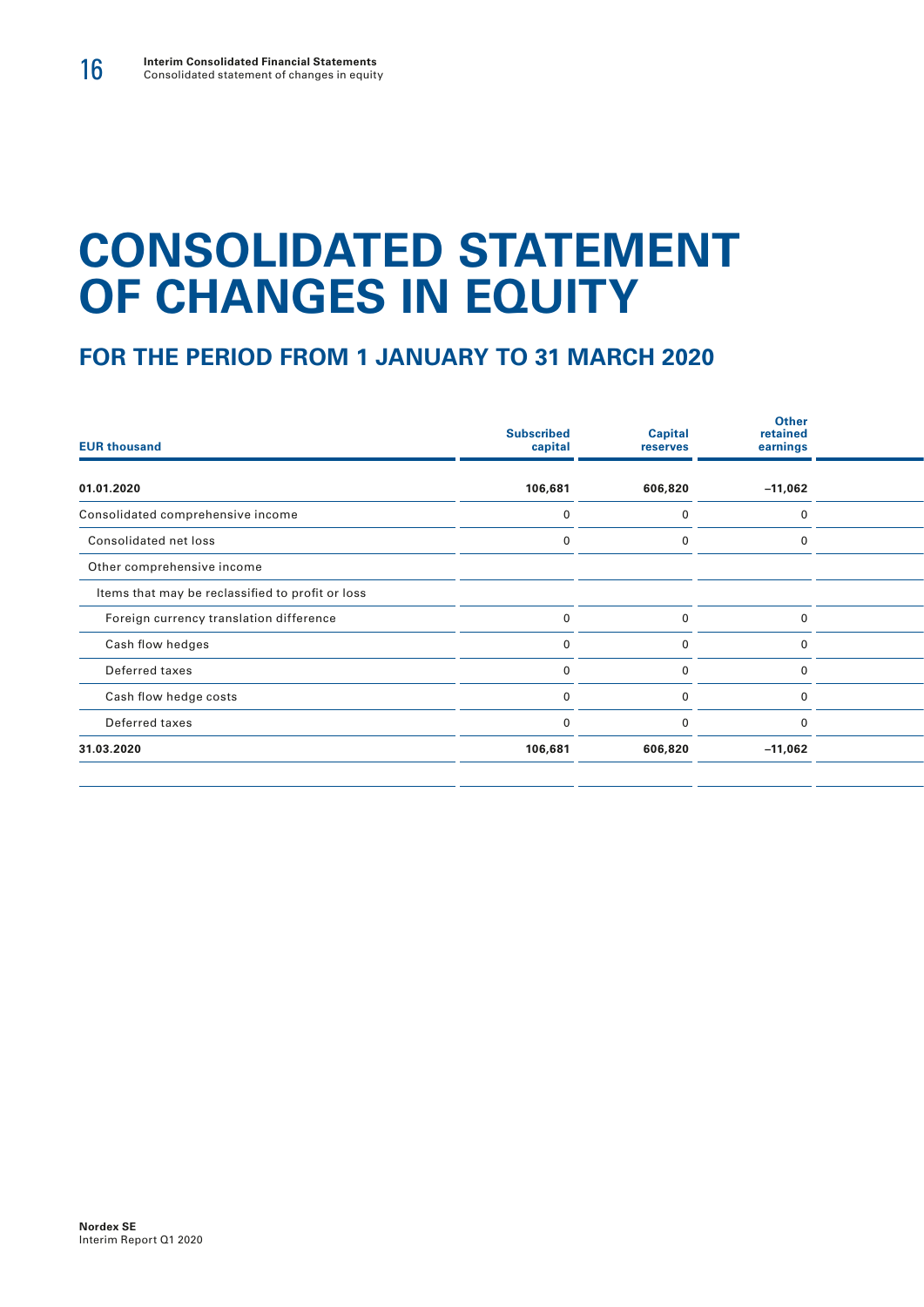| <b>Total</b> | <b>Share in equity</b><br>attributable to<br>shareholders<br>of the parent | <b>Consolidated</b><br>net profit | <b>Consolidated</b><br>net profit<br>carried forward | hedge reserve flow hedge costs adjustment item | Cash flow Reserve for cash Foreign currency |              |
|--------------|----------------------------------------------------------------------------|-----------------------------------|------------------------------------------------------|------------------------------------------------|---------------------------------------------|--------------|
|              |                                                                            |                                   |                                                      |                                                |                                             |              |
| 745,387      | 745,387                                                                    | $\mathbf{0}$                      | 57,308                                               | $-15,604$                                      | $-1,087$                                    | 2,331        |
| $-38,026$    | $-38,026$                                                                  | $-37,995$                         | $\mathbf 0$                                          | 1,103                                          | 1,052                                       | $-2,186$     |
| $-37,995$    | $-37,995$                                                                  | $-37,995$                         | $\mathbf{0}$                                         | $\mathbf 0$                                    | $\Omega$                                    | $\mathbf 0$  |
|              |                                                                            |                                   |                                                      |                                                |                                             |              |
|              |                                                                            |                                   |                                                      |                                                |                                             |              |
| 1,103        | 1,103                                                                      | $\overline{0}$                    |                                                      | 1,103                                          | $\Omega$                                    | $\mathbf 0$  |
| $-3,215$     | $-3,215$                                                                   | $\mathbf{0}$                      | $\Omega$                                             | $\mathbf 0$                                    | $\Omega$                                    | $-3,215$     |
| 1,029        | 1,029                                                                      | $\mathbf{0}$                      |                                                      | $\mathbf{0}$                                   | $\Omega$                                    | 1,029        |
| 1,547        | 1,547                                                                      | $\Omega$                          | $\Omega$                                             | $\Omega$                                       | 1,547                                       | $\mathbf{0}$ |
| $-495$       | $-495$                                                                     | $\Omega$                          |                                                      | $\Omega$                                       | $-495$                                      | $\mathbf{0}$ |
| 707,361      | 707,361                                                                    | $-37,995$                         | 57,308                                               | $-14,501$                                      | $-35$                                       | 145          |
|              |                                                                            |                                   |                                                      |                                                |                                             |              |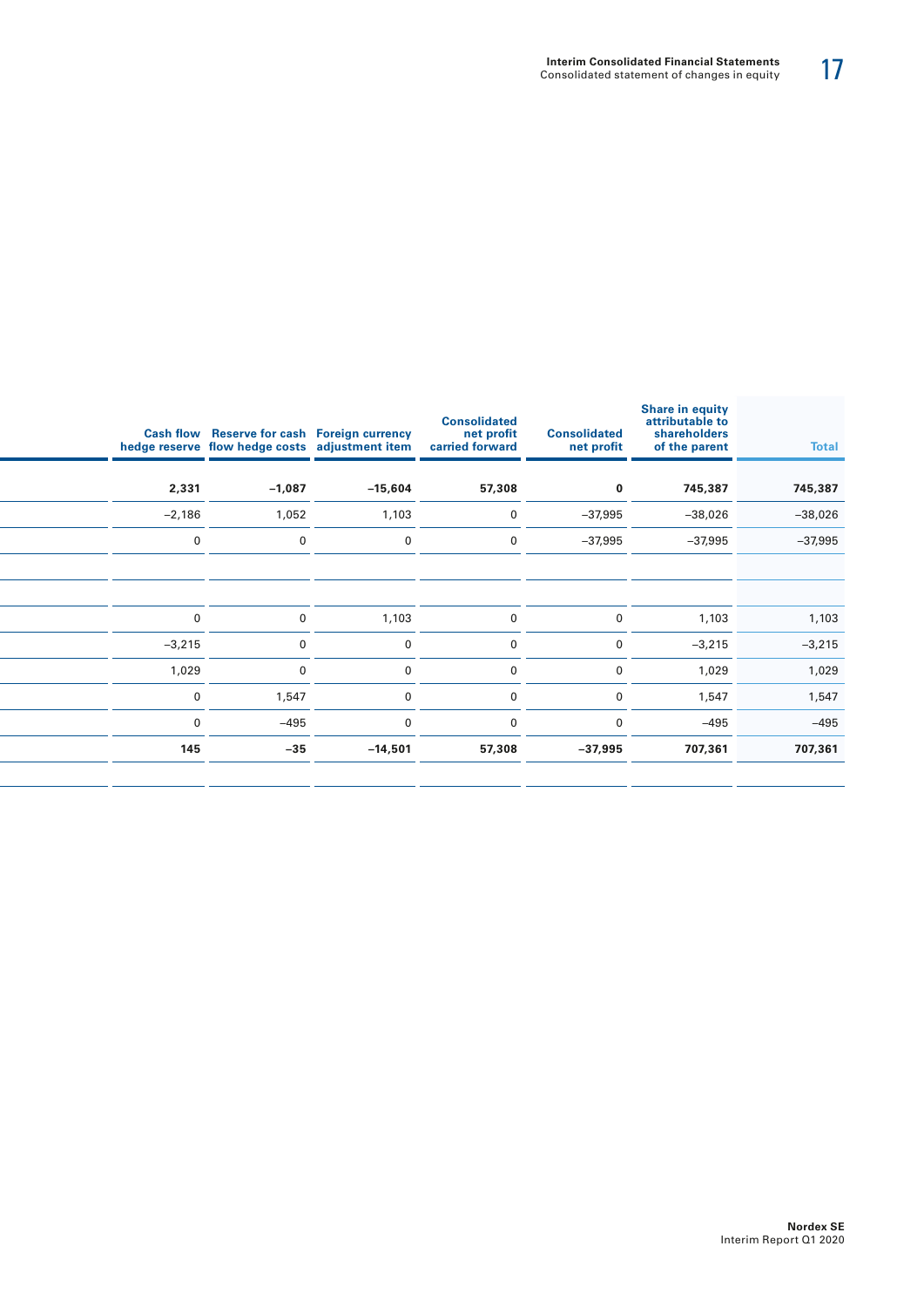# **CONSOLIDATED STATEMENT OF CHANGES IN EQUITY**

| <b>EUR thousand</b>                              | <b>Subscribed</b><br>capital | <b>Capital</b><br>reserves | <b>Other</b><br>retained<br>earnings |  |  |
|--------------------------------------------------|------------------------------|----------------------------|--------------------------------------|--|--|
| 01.01.2019                                       | 96,982                       | 597,626                    | 24,193                               |  |  |
| Consolidated comprehensive income                |                              |                            | $\Omega$                             |  |  |
| Consolidated net profit or loss                  |                              |                            | 0                                    |  |  |
| Other comprehensive income                       |                              |                            |                                      |  |  |
| Items that may be reclassified to profit or loss |                              |                            |                                      |  |  |
| Foreign currency translation difference          |                              |                            | $\Omega$                             |  |  |
| Cash flow hedges                                 |                              |                            |                                      |  |  |
| Deferred taxes                                   |                              |                            |                                      |  |  |
| Cash flow hedge costs                            |                              |                            |                                      |  |  |
| Deferred taxes                                   |                              |                            | $\Omega$                             |  |  |
| 31.03.2019                                       | 96,982                       | 597,626                    | 24,193                               |  |  |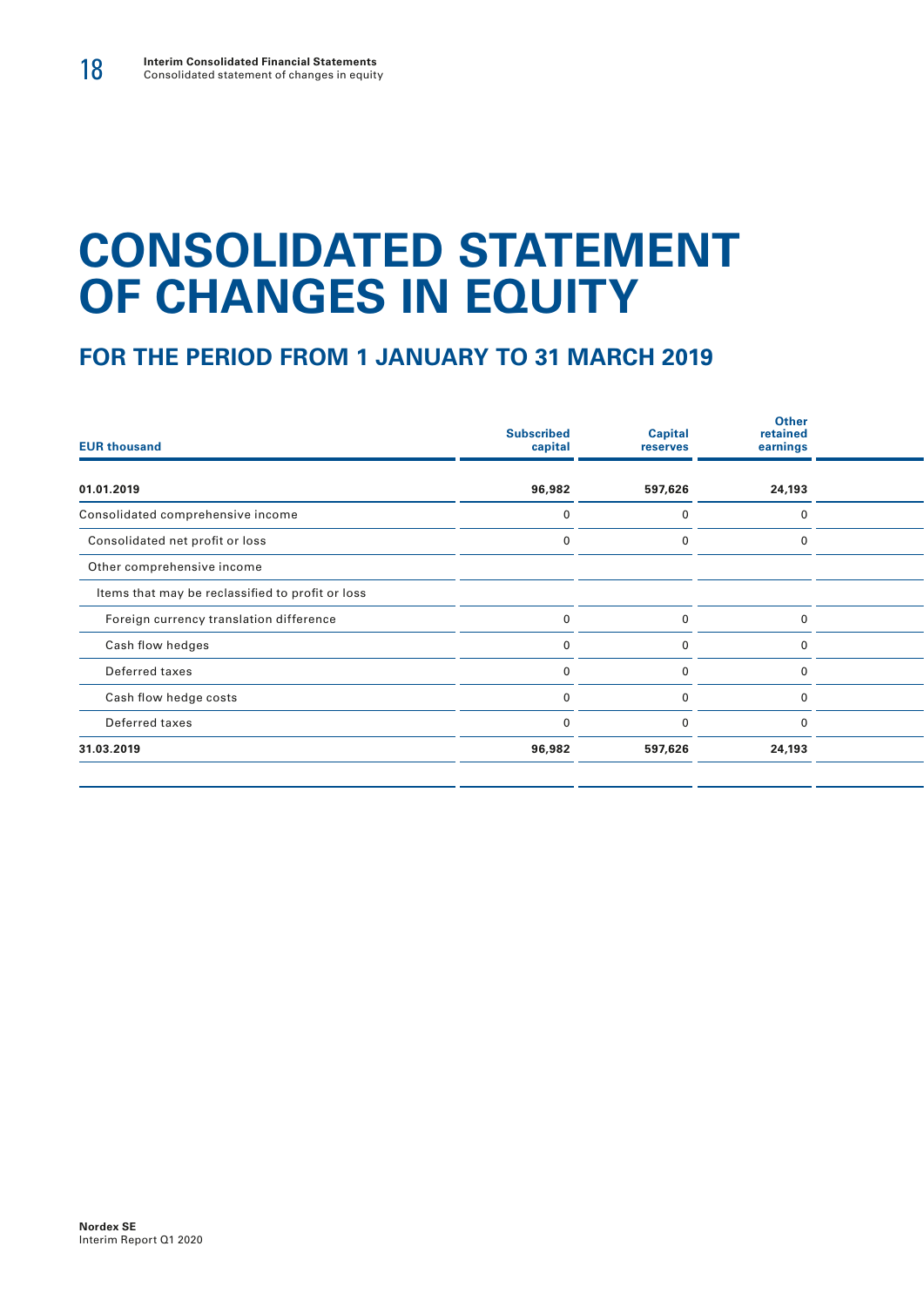| <b>Total</b>   | <b>Share in equity</b><br>attributable to<br>shareholders<br>of the parent | <b>Consolidated</b><br>net profit | <b>Consolidated</b><br>net profit<br>carried forward | <b>Reserve for cash</b><br>flow hedge costs | <b>Cash flow</b><br>hedge reserve |
|----------------|----------------------------------------------------------------------------|-----------------------------------|------------------------------------------------------|---------------------------------------------|-----------------------------------|
|                |                                                                            |                                   |                                                      |                                             |                                   |
| 697,290        | 697,290                                                                    | $\mathbf{0}$                      | $-2,553$                                             | $-17,182$                                   | $-1,776$                          |
| $-34,345$      | $-34,345$                                                                  | $-34,998$                         | $\mathbf{0}$                                         | 2,972                                       | $-2,319$                          |
| $-34,998$      | $-34,998$                                                                  | $-34,998$                         | $\mathbf{0}$                                         | $\Omega$                                    | $\overline{0}$                    |
|                |                                                                            |                                   |                                                      |                                             |                                   |
|                |                                                                            |                                   |                                                      |                                             |                                   |
| 2,972          | 2,972                                                                      | $\overline{0}$                    | $\mathbf 0$                                          | 2,972                                       | $\overline{0}$                    |
| $-2,836$       | $-2,836$                                                                   |                                   |                                                      |                                             | $-2,836$                          |
| 517            | 517                                                                        |                                   |                                                      | $\Omega$                                    | 517                               |
| $\overline{0}$ | $\Omega$                                                                   |                                   |                                                      | $\Omega$                                    | $\Omega$                          |
|                |                                                                            |                                   |                                                      | $\Omega$                                    | $\Omega$                          |
| 662,945        | 662,945                                                                    | $-34,998$                         | $-2,553$                                             | $-14,210$                                   | $-4,095$                          |
|                |                                                                            |                                   |                                                      |                                             |                                   |

J.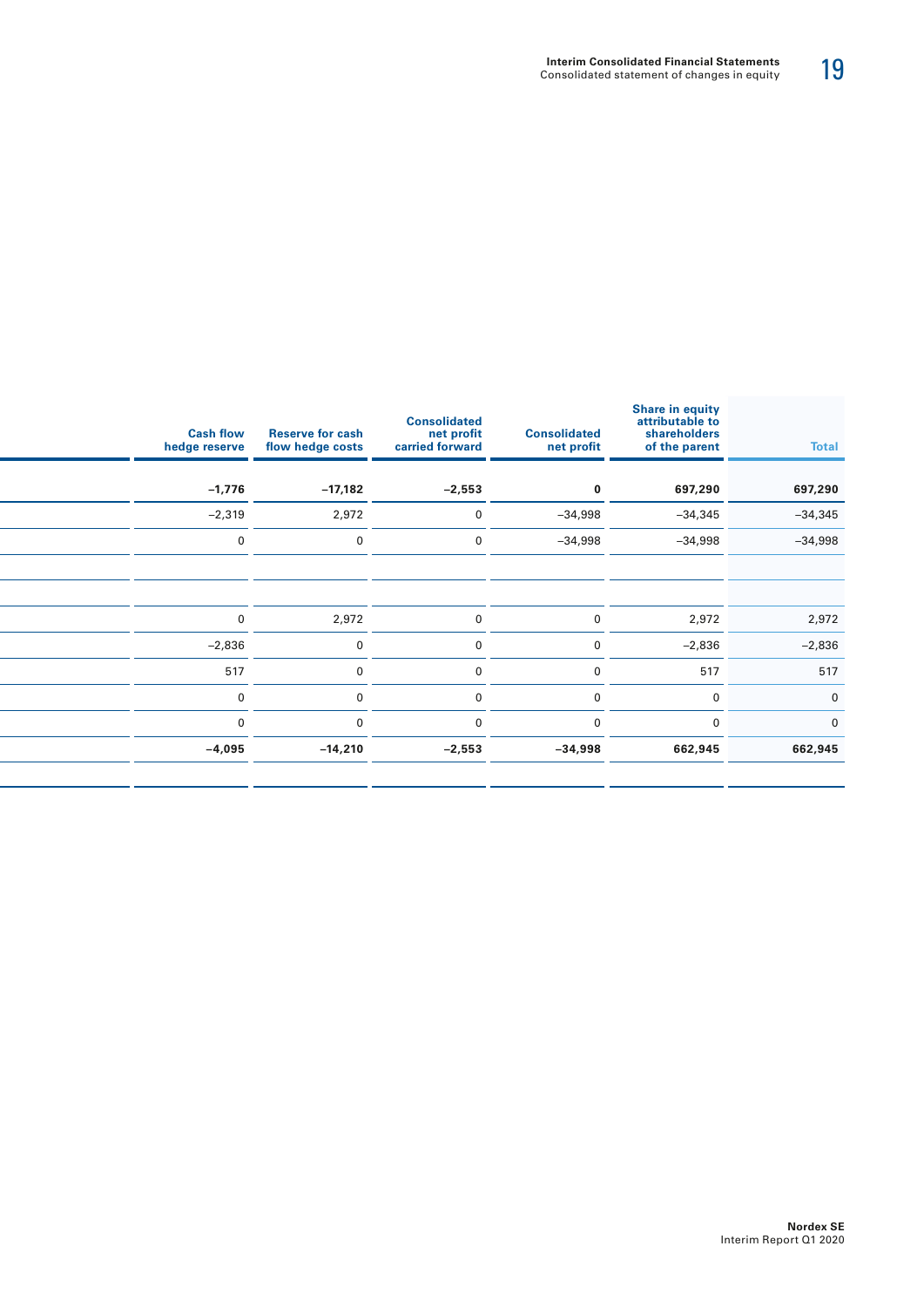# **NOTES TO THE CONSOLIDATED FINANCIAL STATEMENTS FOR THE INTERIM PERIOD FROM**

**1 JANUARY TO 31 MARCH 2020**

# **ACCOUNTING POLICIES**

## **BASIS OF PREPARATION**

These unaudited and unreviewed condensed interim consolidated financial statements of Nordex SE and its subsidiaries for the first three months of 2020 were prepared in accordance with the International Financial Reporting Standards (IFRSs) issued by the International Accounting Standards Board (IASB) as applicable in the European Union. All IFRSs and interpretations applicable as of 31 March 2020 have been observed, in particular IAS 34 Interim Financial Reporting.

These interim consolidated financial statements should be read in conjunction with the consolidated financial statements for the 2019 financial year. The accounting policies contained in the consolidated financial statements as of 31 December 2019 also apply to the interim consolidated financial statements as of March 31, 2020, unless explicit reference is made to changes. For more information on the applied accounting policies, see the consolidated notes for the financial year from 1 January to 31 December 2019. The consolidated financial statements for the financial year from 1 January to 31 December 2019 are available on the Internet at www. nordex-online.com under Investor Relations.

The business results for the first three months of 2020 are not necessarily indicative of the results expected for the year as a whole. Expenses incurred irregularly during the financial year have only been recognized or accrued in the interim consolidated financial statements to the extent that such recognition or accrual would also be appropriate at the end of the financial year.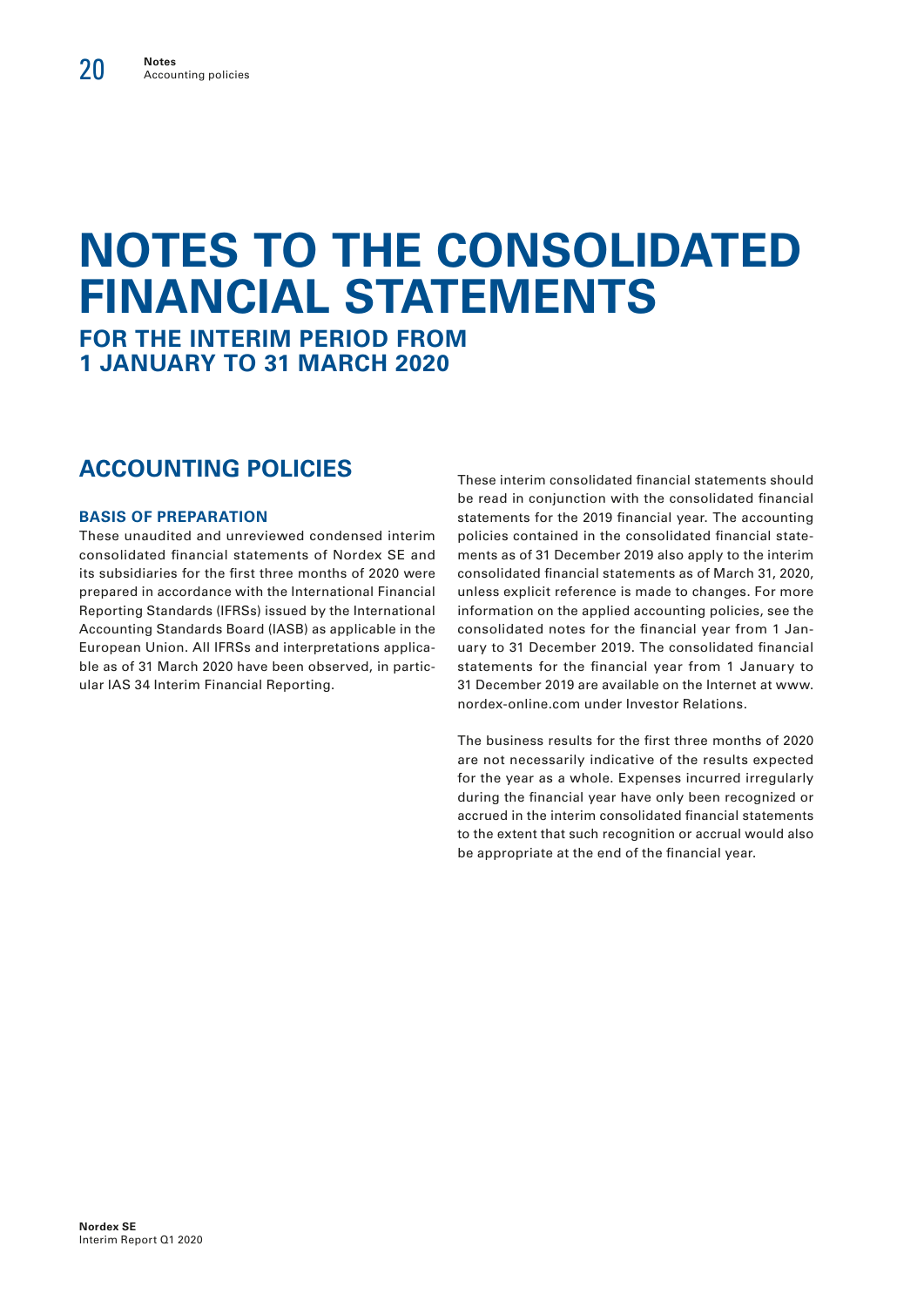# **FOREIGN CURRENCY TRANSLATION**

The following table sets out the exchange rates against the euro of the Group's most important foreign currencies:

## **The Group's most important foreign currencies**

| <b>Exchange rates</b><br>EUR 1.00 equals |                     | <b>Average exchange rates</b><br>for the interim period |            | <b>Closing rates</b><br>as of 31.03./31.12. |
|------------------------------------------|---------------------|---------------------------------------------------------|------------|---------------------------------------------|
|                                          | 01.01. - 31.03.2020 | 01.01. - 31.03.2019                                     | 31.03.2020 | 31.12.2019                                  |
| ARS                                      | 67.6741             | 44.3835                                                 | 70.5388    | 67.2748                                     |
| <b>AUD</b>                               | 1.6738              | 1.5934                                                  | 1.7967     | 1.5995                                      |
| <b>BRL</b>                               | 4.8830              | 4.2884                                                  | 5.7001     | 4.5157                                      |
| <b>CLP</b>                               | 884.1472            | 760.1383                                                | 936.1542   | 844.8800                                    |
| GBP                                      | 0.8608              | 0.8691                                                  | 0.8864     | 0.8508                                      |
| <b>HRK</b>                               | 7.4887              | 7.4252                                                  | 7.6255     | 7.4395                                      |
| <b>INR</b>                               | 79.8148             | 80.3356                                                 | 82.8988    | 80.1873                                     |
| <b>MXN</b>                               | 21.8592             | 21.9807                                                 | 26.1772    | 21.2202                                     |
| <b>PLN</b>                               | 4.3201              | 4.2938                                                  | 4.5506     | 4.2568                                      |
| <b>SEK</b>                               | 10.6609             | 10.3838                                                 | 11.0613    | 10.4468                                     |
| <b>TRY</b>                               | 6.7340              | 6.0752                                                  | 7.206      | 6.6845                                      |
| <b>USD</b>                               | 1.1023              | 1.1417                                                  | 1.0956     | 1.1234                                      |
| ZAR                                      | 16.8530             | 15.8479                                                 | 19.6078    | 15.7778                                     |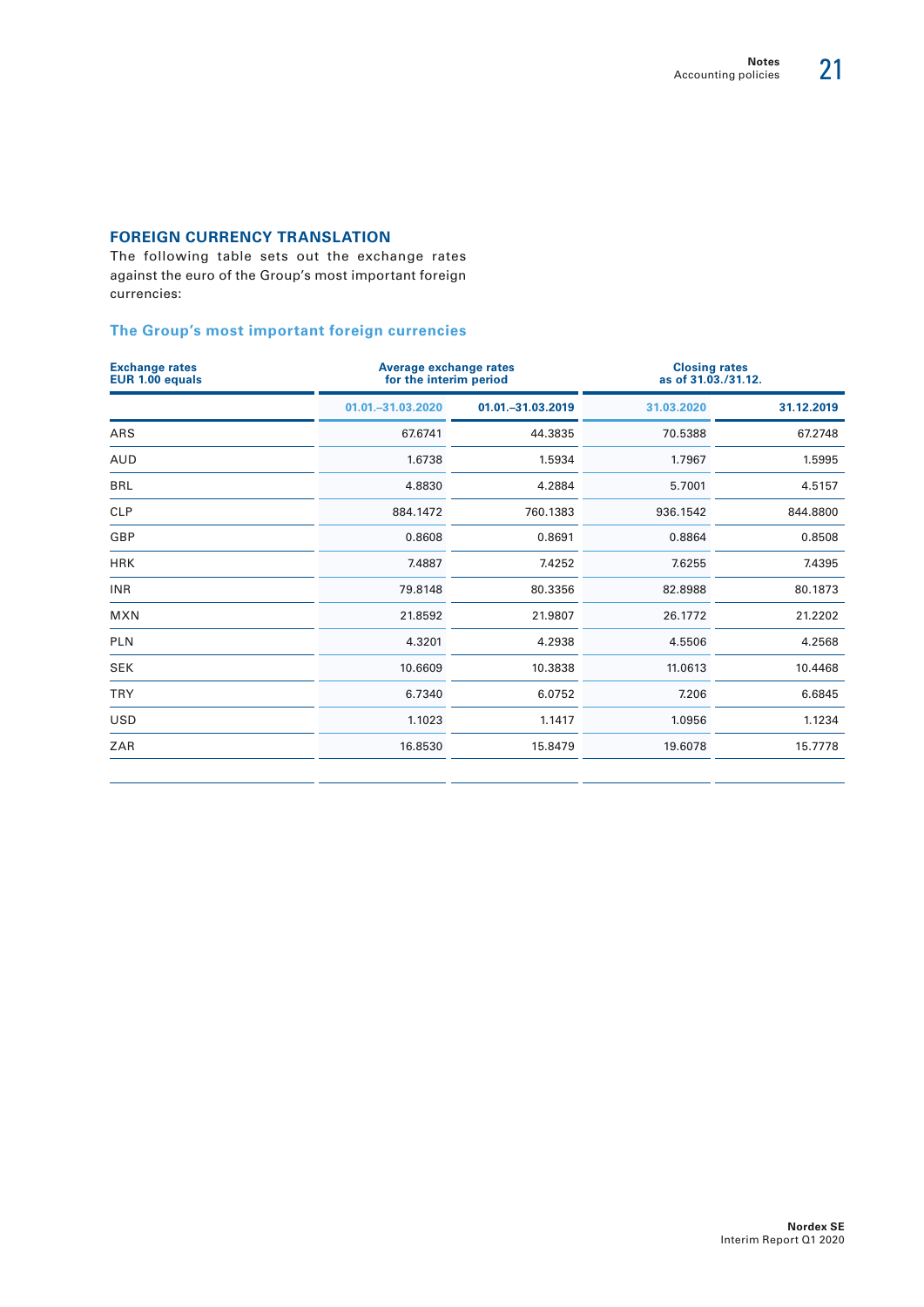# **FINANCIAL RISK MANAGEMENT**

## **DEBT INSTRUMENTS**

#### **Promissory note**

On 6 April 2016, Nordex SE placed a promissory note with a volume of EUR 550,000 thousand for which Nordex Energy GmbH is jointly and severally liable with national and international investors. The promissory note currently is comprised of tranches with original terms of five, seven and ten years, each subject to fixed or variable interest. Depending on the tranche, the interest rate is between 1.8% and 3.0%. Utilization as at 31 March 2020 under the loan agreement including accrued interest amounted to EUR 247,653 thousand (31 December 2019: EUR 242,297 thousand).

#### **Research and development loan**

In addition, Nordex has been granted a longterm research and development facility of up to EUR 100,000 thousand by the European Investment Bank. Nordex intends to use this loan to finance the development of increasingly more efficient technical solutions to additionally extend its competitive lead. The loan has a term of eight years from the date on which it is drawn and is repaid in installments. The borrower is Nordex Energy GmbH, with the main Nordex Group companies holding joint and several liability. Utilization as at 31 March 2020 under the loan agreement including accrued interest amounted to EUR 46,931 thousand (31 December 2019: EUR 53,511 thousand).

#### **Syndicated multi-currency guarantee facility**

Nordex SE also has a syndicated multi-currency guarantee facility with a volume of EUR 1,210,000 thousand that runs until 15 April 2021 and in which the main Nordex Group companies hold joint and several liability. As at 31 March 2020, EUR 1,023,122 thousand (31 December 2019: EUR 989,654 thousand) of the multi-currency guarantee facility had been drawn down in the form of guarantees. Ancillary credit facilities have also been set up under the multi-currency guarantee facility for Nordex Energy Brasil – Comercio e Industria de Equipamentos Ltda. and Nordex India Private Limited. As of 31 March 2020, the cash drawdowns plus accrued interest on these facilities amounted to EUR 21,787 thousand (31 December 2019: EUR 21,556 thousand).

#### **Bond**

On 2 February 2018, the Nordex Group successfully placed a bond in the amount of EUR 275,000 thousand with a coupon of 6.50%. This bond was admitted to trading on the International Stock Exchange. The issuer of the unsecured, five-year bond is Nordex SE, with the main Nordex Group companies holding joint and several liability. As at 31 March 2020, the liability recognized including accrued interest and costs amounted to EUR 272,490 thousand (31 December 2019: EUR 276,582 thousand).

All financings are equal in rank and unsecured.

The loan by the European Investment Bank and the syndicated multi-currency guarantee facility are further subject to uniform and agreed financial covenants such as equity ratio, leverage and interest coverage, compliance with which is confirmed in quarterly reports to the banks. As in the previous year, the financial covenants were met in the first three months of 2020.

The banks may only terminate the existing facilities for good cause, which includes breach of the financial covenants.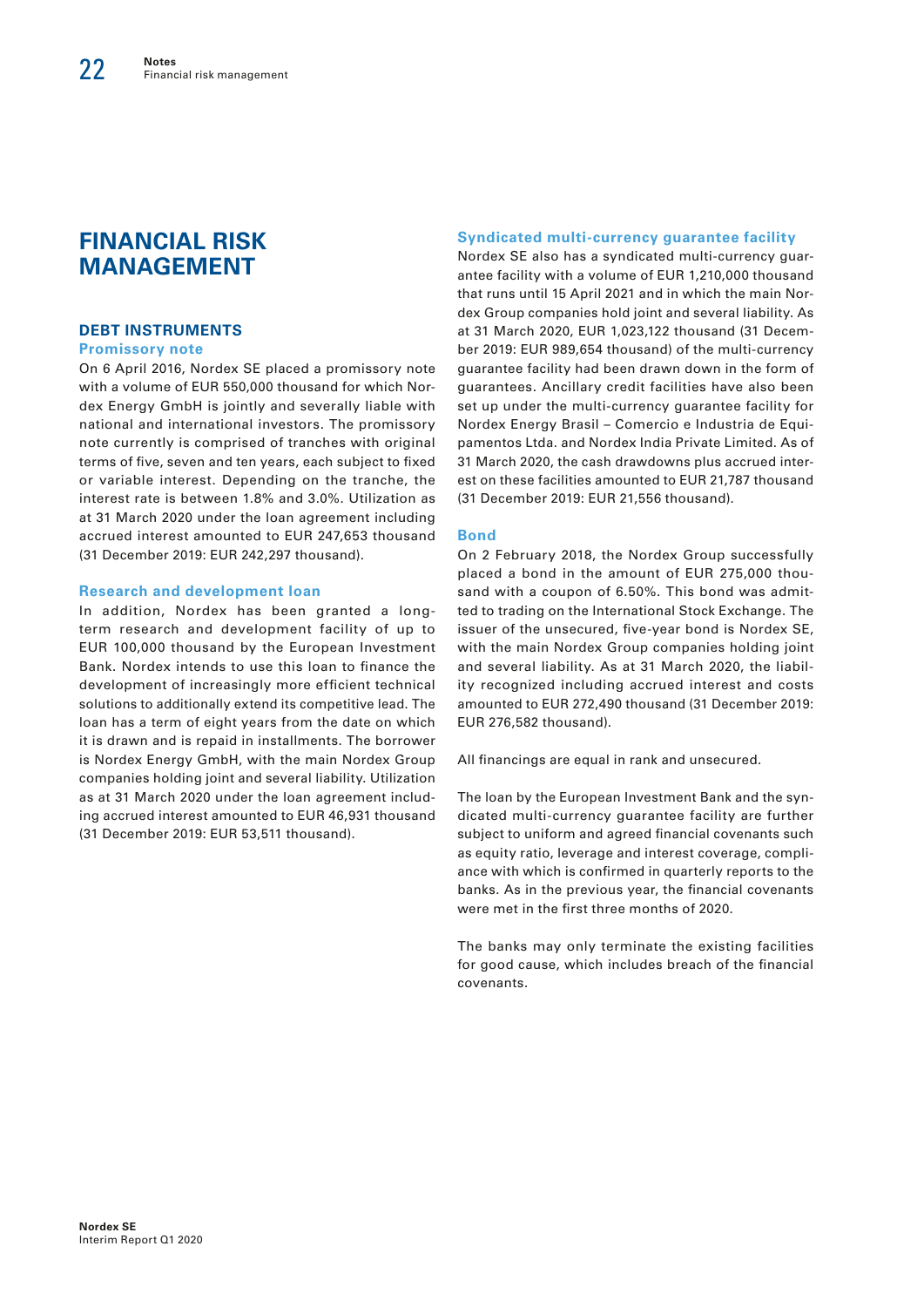#### **Capital risk management**

The main aims of capital risk management are to ensure sustained growth in enterprise value and to safeguard the Group's liquidity and credit rating. Equity stood at EUR 707,361 thousand as at 31 March 2020 (31 December 2019: EUR 745,387 thousand). The Group monitors its capital by means of the working capital employed. Working capital is defined as the sum total of trade receivables, contract assets from projects and inventories less trade payables and prepayments received:

| <b>EUR thousand</b>           | 31.03.2020   | 31.12.2019   |
|-------------------------------|--------------|--------------|
| Trade receivables             | 95,744       | 128,070      |
| Contract assets from projects | 276,450      | 217,547      |
| Inventories                   | 1,572,141    | 1,398,421    |
| Trade payables                | $-1,104,005$ | $-968,455$   |
| Prepayments received          | $-1,128,894$ | $-1.075.694$ |
|                               | $-288.564$   | $-300,111$   |
| Sales <sup>1</sup>            | 3,850,276    | 3,284,573    |
| Working capital ratio         | $-7.5%$      | $-9.1%$      |
|                               |              |              |

1 31 March 2020: sales for the last twelve months,

31 December 2019: actual sales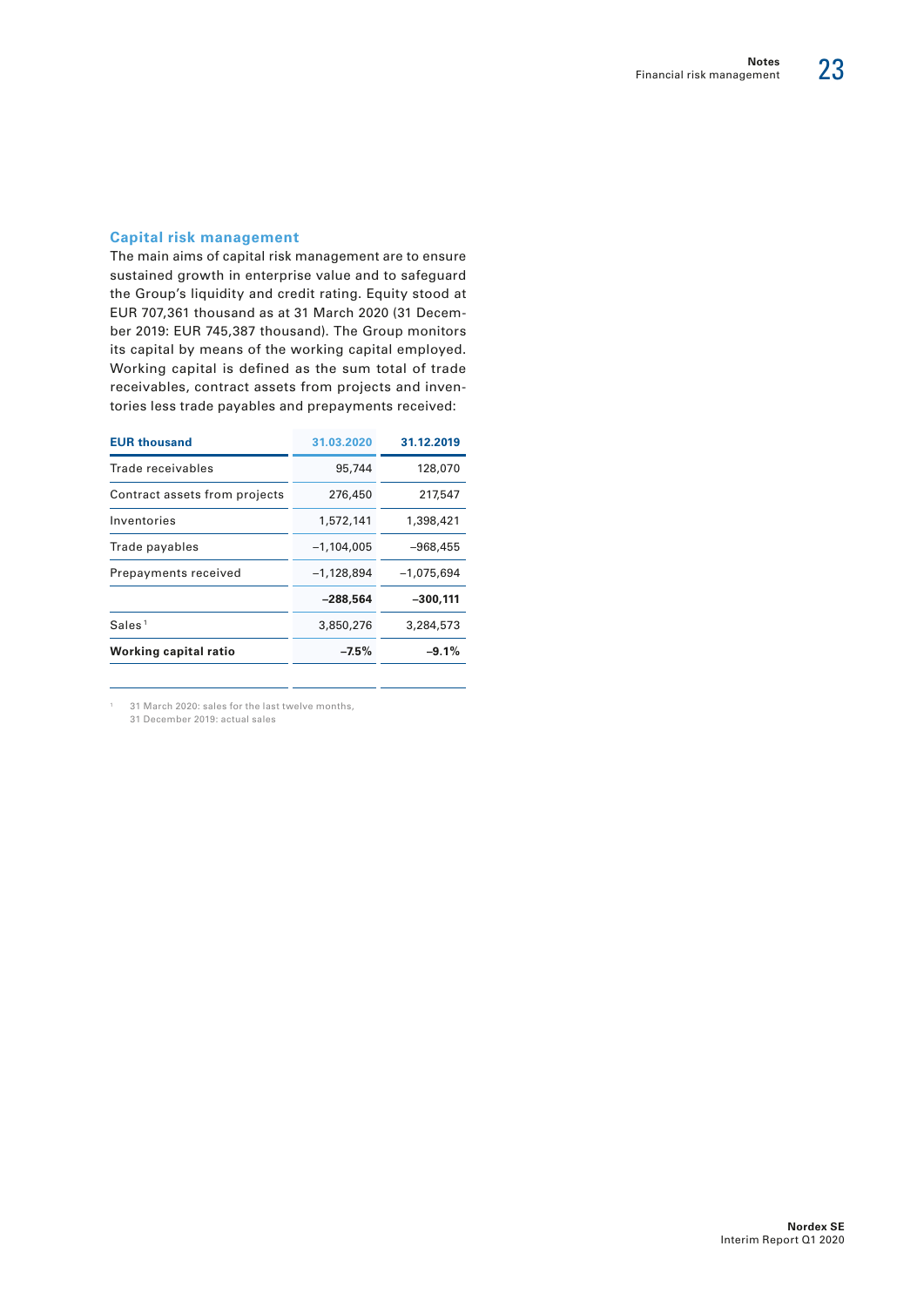# **GROUP SEGMENT REPORTING**

In line with business activities, the reportable segments are the Projects and Service segments. Segment reporting follows the internal reports submitted to the chief operating decision maker, the Management Board of Nordex SE, on the basis of the accounting principles applied to the consolidated financial statements.

|                                                          | <b>Projects</b> |            | <b>Service</b> |           |  |
|----------------------------------------------------------|-----------------|------------|----------------|-----------|--|
| <b>EUR thousand</b>                                      | Q1 2020         | Q1 2019    | Q1 2020        | Q1 2019   |  |
| Sales                                                    | 862,623         | 312,309    | 102,018        | 87,442    |  |
| Changes in inventories and other own work<br>capitalized | 54,517          | 185,162    | $-710$         | $-110$    |  |
| Cost of materials                                        | $-808,822$      | $-394,046$ | $-40,056$      | -38,276   |  |
| Other income and expenses                                | $-105,207$      | $-92,539$  | $-42,840$      | $-34,628$ |  |
| Earnings before interest and taxes                       | 3,111           | 10,886     | 18,412         | 14,428    |  |
| Other interest and similar income                        |                 |            |                |           |  |
| Interest and similar expenses                            |                 |            |                |           |  |
| Other financial result                                   |                 |            | $\Omega$       |           |  |

As in the previous year, intrasegment sales are exclusively attributable to the Service segment, whereas intrasegment cost of materials of EUR 756 thousand (Q1 2019: EUR 519 thousand) is attributable to the Projects segment and EUR 252 thousand (Q1 2019: EUR 447 thousand) to the Not-allocated segment.

#### Non-current assets and sales break down by region as follows:

|                     | Non-current assets <sup>1</sup> |            | <b>Sales</b> |            |  |
|---------------------|---------------------------------|------------|--------------|------------|--|
| <b>EUR thousand</b> | 31.03.2020                      | 31.03.2019 | 31.03.2020   | 31.03.2019 |  |
| Europe              | 555,982                         | 556,199    | 459,272      | 156,775    |  |
| Latin America       | 29,164                          | 31,296     | 188,096      | 172,379    |  |
| North America       | 15,693                          | 14,240     | 174,682      | 66,368     |  |
| Rest of world       | 50,507                          | 54,169     | 142,550      | 3,376      |  |
|                     | 651,346                         | 655,904    | 964,600      | 398,898    |  |

1 Non-current assets include property, plant and equipment, capitalized development expenses as well as other intangible assets and prepayments made.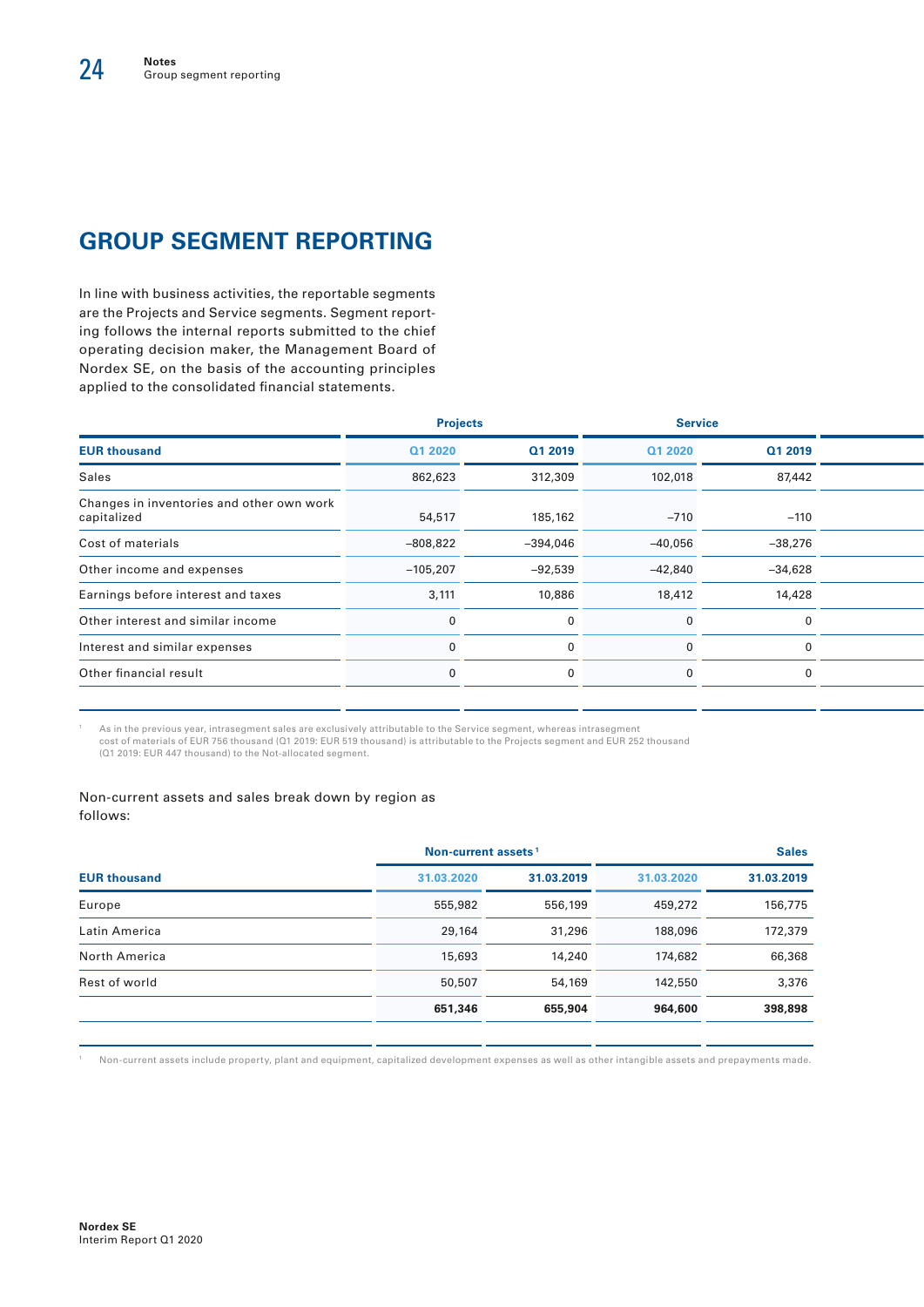|            | <b>Total</b> |              | Consolidation <sup>1</sup> |           | <b>Not allocated</b> |
|------------|--------------|--------------|----------------------------|-----------|----------------------|
| Q1 2019    | Q1 2020      | Q1 2019      | Q1 2020                    | Q1 2019   | Q1 2020              |
| 398,898    | 964,600      | $-966$       | $-1,008$                   | 113       | 967                  |
| 184,661    | 56,890       | $\mathbf{0}$ | $\Omega$                   | $-391$    | 3,083                |
| $-441,106$ | $-865,180$   | 966          | 1,008                      | $-9,750$  | $-17,310$            |
| $-172,839$ | $-180,046$   | $\mathbf{0}$ |                            | $-45,672$ | $-31,999$            |
| $-30,386$  | $-23,736$    | $\mathbf{0}$ | $\mathbf 0$                | $-55,700$ | $-45,259$            |

Further information can be found in the Group management report.

 $1,182$   $2,028$  0 0  $1,182$   $2,028$ Interest and similar expenses 0 0 0 0 –19,519 –15,620 0 0 –19,519 –15,620 Other financial result 0 0 0 0 498 230 0 0 498 230

# **NOTES TO THE STATEMENT OF FINANCIAL POSITION**

## **(1) CASH AND CASH EQUIVALENTS**

Cash and cash equivalents amount to EUR 432,464 thousand (2019: EUR 509,998 thousand), EUR 8,562 thousand (31 December 2019: EUR 8,831 thousand) of which pertains to fixed-term deposits with an original term of more than three months.

Pursuant to IFRS 7 and IFRS 9, cash and cash equivalents are classified as financial assets measured at amortized cost. Given the short residual terms to maturity, amortized cost would equal the fair value as in the previous year.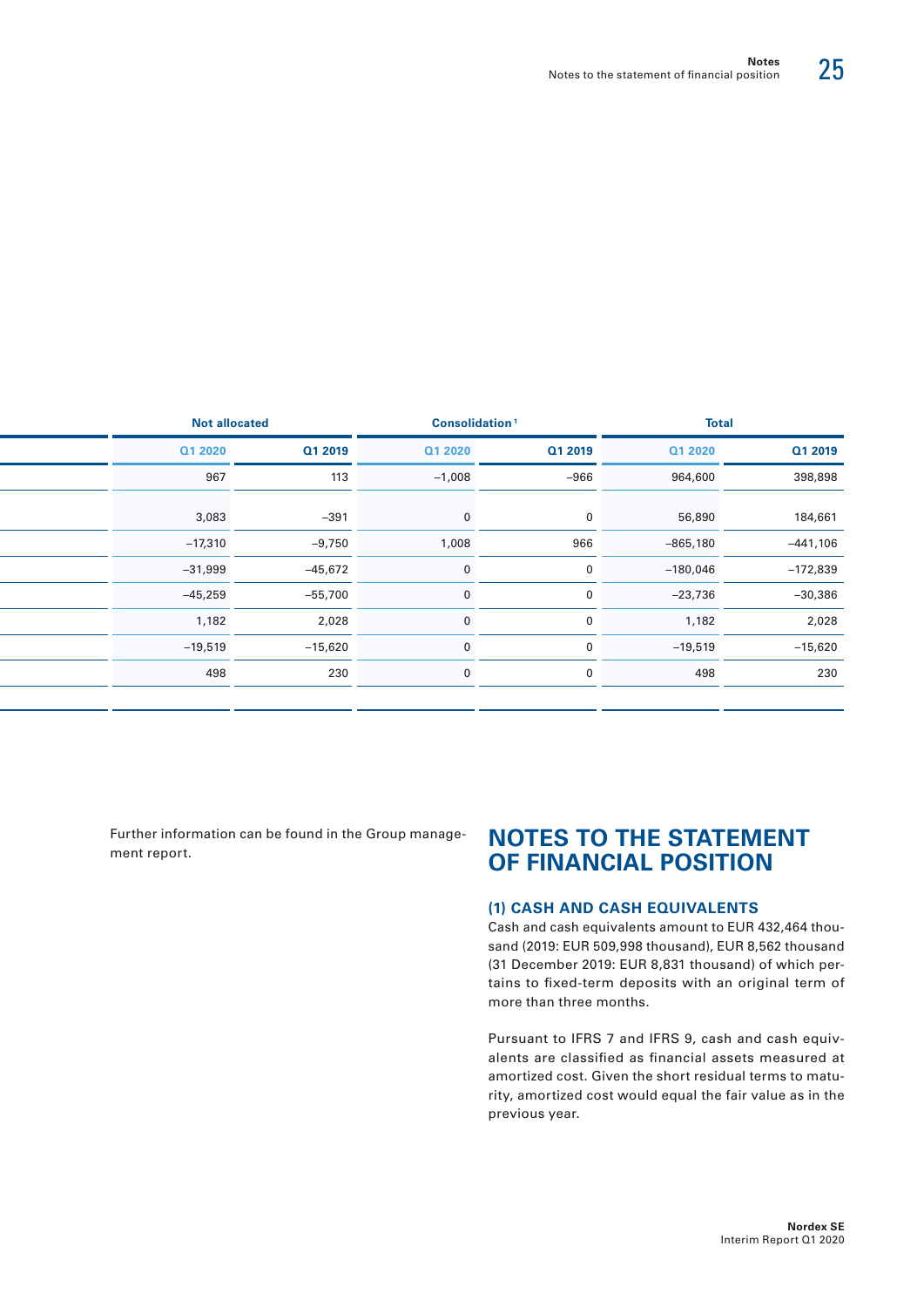## **(2) TRADE RECEIVABLES AND CONTRACT ASSETS FROM PROJECTS**

Trade receivables and contract assets from projects are comprised as follows:

| <b>EUR thousand</b>                           | 31.03.2020   | 31.03.2019   |
|-----------------------------------------------|--------------|--------------|
| Trade receivables (gross)                     | 112,190      | 144,125      |
| Less impairment                               | $-16,446$    | $-16,055$    |
| Trade receivables (net]                       | 95,744       | 128,070      |
| Contract assets from projects<br>(gross)      | 2,770,161    | 2,568,724    |
| Less prepayments received                     | $-2,493,711$ | $-2,351,177$ |
| <b>Contract assets from</b><br>projects (net) | 276,450      | 217,547      |
|                                               | 372,194      | 345,617      |
|                                               |              |              |

## **(3) INVENTORIES**

Inventories break down as follows:

| <b>EUR thousand</b>        | 31.03.2020 | 31.03.2019 |
|----------------------------|------------|------------|
| Raw materials and supplies | 410,397    | 299,256    |
| Work in progress           | 1.064.103  | 1,013,754  |
| Prepayments made           | 97,641     | 85,411     |
|                            | 1,572,141  | 1,398,421  |
|                            |            |            |

Raw materials and supplies primarily comprise production and service material.

## **(4) OTHER CURRENT FINANCIAL ASSETS**

Other current financial assets mainly comprise forward exchange transactions of EUR 9,664 thousand (31 December 2019: EUR 7,255 thousand) and creditors with debit accounts of EUR 6,158 thousand (31 December 2019: EUR 6,239 thousand).

Pursuant to IFRS 7 and IFRS 9, the receivables reported under other current financial assets are classified as financial assets measured at amortized cost. Given the short residual terms to maturity, amortized cost amounting to EUR 27,296 thousand (31 December 2019: EUR 19,317 thousand) would equal the fair value as in the previous year.

Pursuant to IFRS 7 and IFRS 9, the forward exchange transactions reported in other current financial assets in the scope of hedge accounting (cash flow hedges) are classified as effective hedging instruments measured at fair value through other comprehensive income. The fair value amounts to EUR 7,214 thousand (31 December 2019: EUR 6,145 thousand).

Trade receivables are not subject to interest and are generally due for settlement within 30 to 90 days.

Retentions by customers in connection with contract assets from projects are usually associated with punch lists not yet completed and largely refer to final payments outstanding for more than 30 days. Such retentions amount to EUR 31,532 thousand (31 December 2019: EUR 26,756 thousand).

Pursuant to IFRS 7 and IFRS 9, trade receivables are classified as financial assets measured at amortized cost whereas contract assets from projects are not subject to the provisions of IFRS 7 and IFRS 9. Amortized cost would equal the fair value, as in the previous year.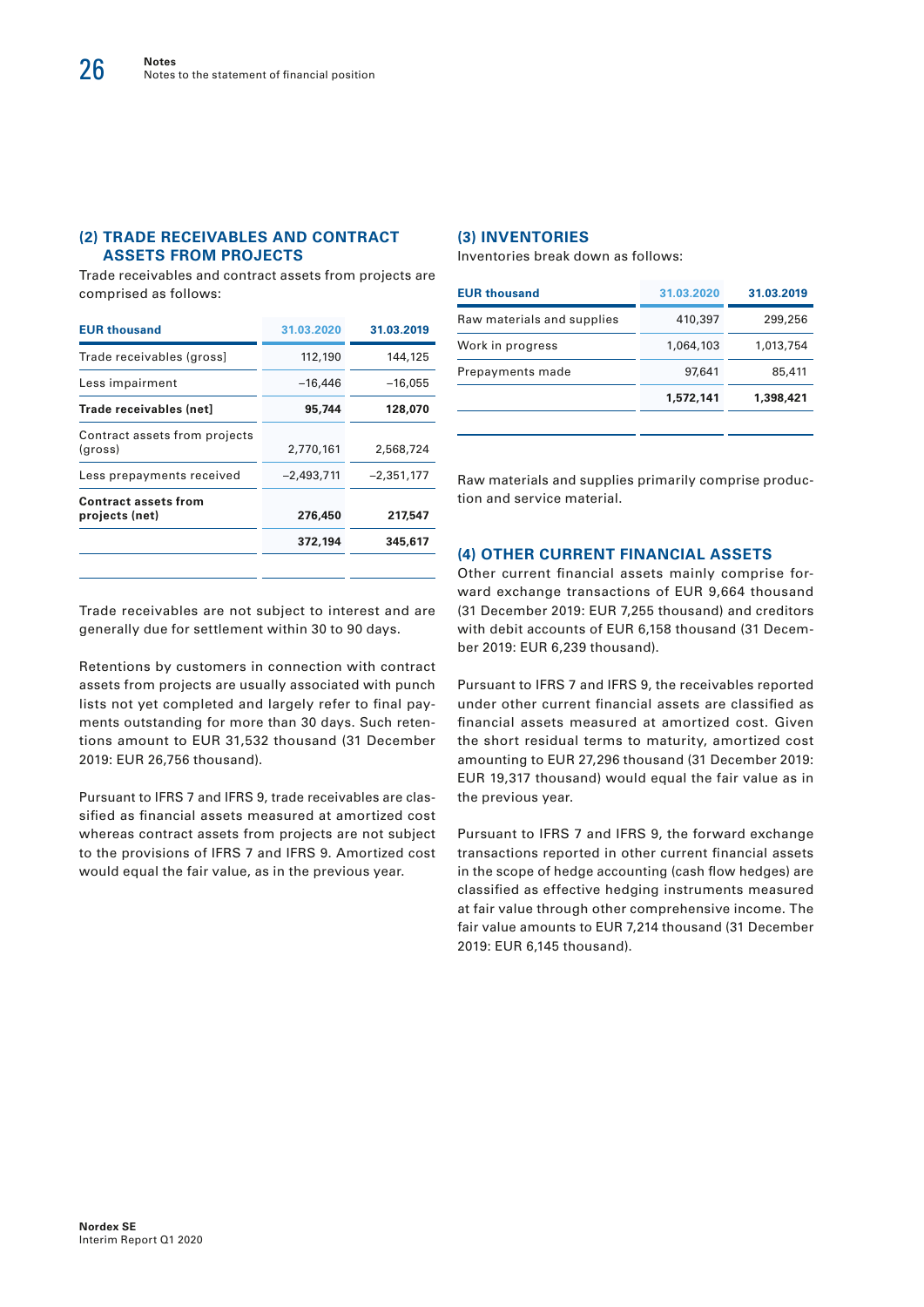Pursuant to IFRS 7 and IFRS 9, the other forward exchange transactions reported under other current financial assets are classified as financial assets measured at fair value through profit or loss. The fair value amounts to EUR 2,450 thousand (31 December 2019: EUR 1,110 thousand). The forward rates and prices are calculated on the basis of the spot price on the reporting date in the light of any discounts or premiums for the remaining term of the contract.

# **(5) OTHER CURRENT NON-FINANCIAL ASSETS**

Other current non-financial assets mainly comprise current tax assets of EUR 170,076 thousand (31 December 2019: EUR 185,497 thousand), contract assets from services of EUR 15,413 thousand (31 December 2019: EUR 13,692 thousand) and prepaid expenses of EUR 10,124 thousand (31 December 2019: EUR 12,964 thousand).

The current tax assets mainly concern current input tax assets.

The contract assets from services concern maintenance contracts where the degree of completion exceeds the billed amount.

Prepaid expenses chiefly comprise costs pertaining to other periods for license fees and the multi-currency guarantee facility.

#### **(6) PROPERTY, PLANT AND EQUIPMENT**

Property, plant and equipment breaks down as follows:

| <b>EUR thousand</b>                                 | 31.03.2020 | 31.03.2019 |
|-----------------------------------------------------|------------|------------|
| Land and buildings                                  | 181,766    | 181,704    |
| Technical equipment<br>and machinery                | 158,890    | 160,122    |
| Other fixtures and fittings,<br>tools and equipment | 56,457     | 54,004     |
| Assets under construction<br>and prepayments made   | 46,940     | 44,260     |
|                                                     | 444,053    | 440,090    |
|                                                     |            |            |

Land and buildings, and other fixtures and fittings, tools and equipment include lease assets in accordance with IFRS 16.

Additions and carrying amounts as of 31 March 2020 are as follows:

| 31.03.2020       |                           |
|------------------|---------------------------|
| <b>Additions</b> | <b>Carrying</b><br>amount |
| 5,138            | 92,423                    |
| 372              | 10,426                    |
| 5,510            | 102,849                   |
|                  |                           |

The capitalized right-of-use assets from leases relate mainly to the new Nordex Group administrative building sold in July 2018 under a sale-and-leaseback agreement without affecting profit or loss, as well as other production and administrative buildings, warehouses, company vehicles and production equipment (e.g. lifting platforms).

Cash outflows for leases in the current financial year amounted to EUR 5,093 thousand as at 31 March 2020 (1 January to 31 March 2019: EUR 4,263 thousand).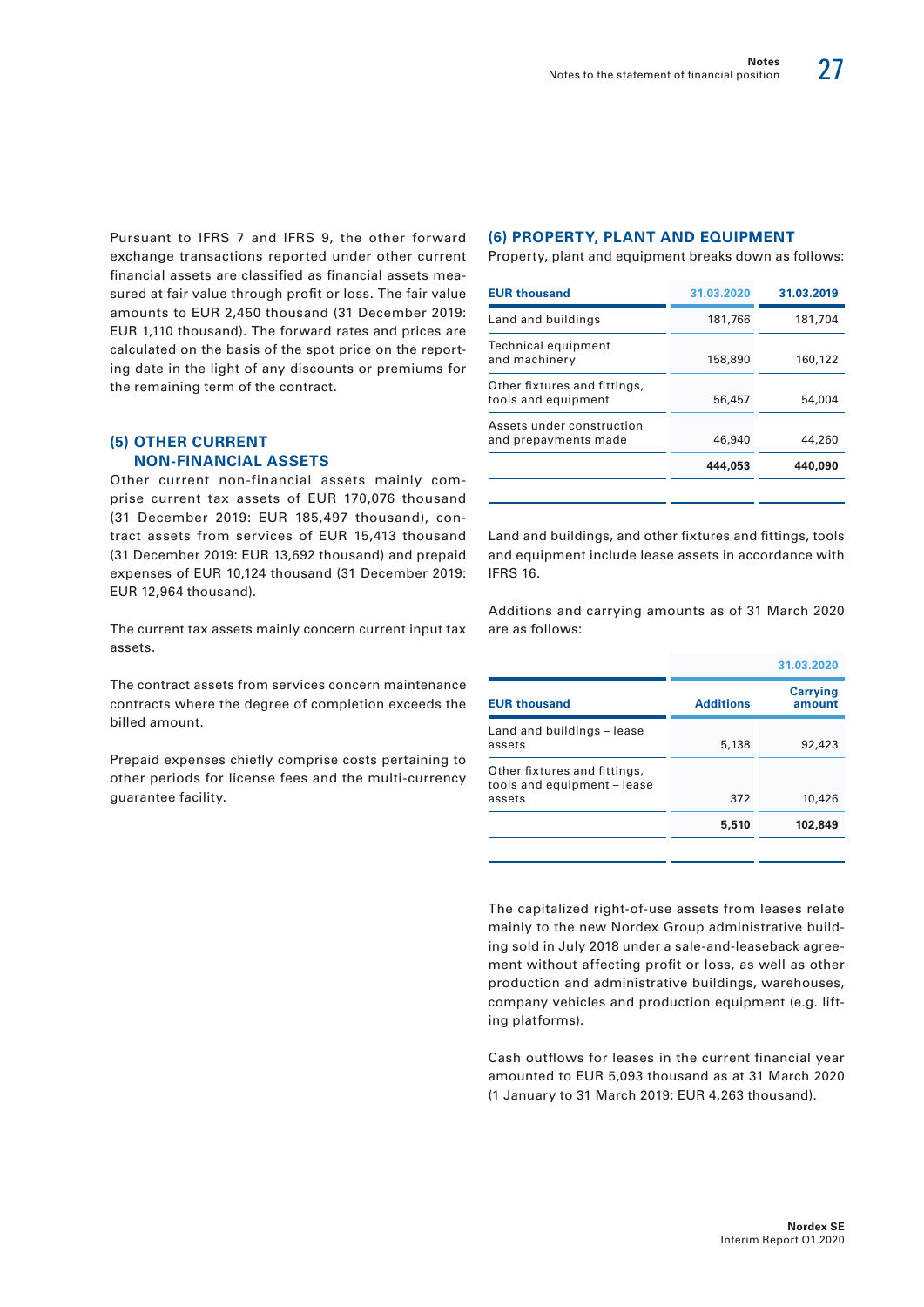For a detailed overview of movements in property, plant and equipment we refer to the statement of changes in property, plant and equipment and intangible assets attached to the notes to the consolidated financial statements.

## **(7) GOODWILL**

As in the previous year, goodwill amounts to EUR 547,758 thousand, with EUR 504,595 thousand in the Projects segment and EUR 43,163 thousand in the Service segment. EUR 537,798 thousand thereof results from the purchase price allocation for Acciona Windpower.

For a detailed overview of goodwill we refer to the statement of changes in property, plant and equipment and intangible assets attached to the notes to the consolidated financial statements.

#### **(8) CAPITALIZED DEVELOPMENT EXPENSES**

As at the reporting date, development expenses of EUR 183,589 thousand (31 December 2019: EUR 188,490 thousand) were capitalized. In the first three months, development expenses of EUR 6,062 thousand (31 December 2019: EUR 27,834 thousand) were capitalized. Additions comprise in particular the enhancement of the Generation Delta wind turbine type N149 and the enhancement of the AW3000 platform. Additional development expenses of EUR 6,146 thousand also arising in the first three months (31 December 2019: EUR 21,675 thousand) did not meet the criteria for capitalization and were therefore recognized in profit or loss. The capitalization ratio therefore amounts to 49.66% (31 December 2019: 56.22%).

For a detailed overview of capitalized development costs we refer to the statement of changes in property, plant and equipment and intangible assets attached to the notes to the consolidated financial statements.

## **(9) OTHER INTANGIBLE ASSETS AND PREPAYMENTS MADE**

Other intangible assets and prepayments made amount to EUR 23,704 thousand as at the reporting date (31 December 2019: EUR 27,324 thousand).

For a detailed overview of other intangible assets and prepayments made we refer to the statement of changes in property, plant and equipment and intangible assets attached to the notes to the consolidated financial statements.

#### **(10) OTHER NON-CURRENT FINANCIAL ASSETS**

Other non-current financial assets mainly comprise receivables from non-consolidated affiliated companies, associates and other long-term equity investments in the amount of EUR 15,129 thousand (31 December 2019: EUR 14,743 thousand).

Receivables from non-consolidated affiliated companies, associates and other long-term equity investments concern the financing of project companies in particular.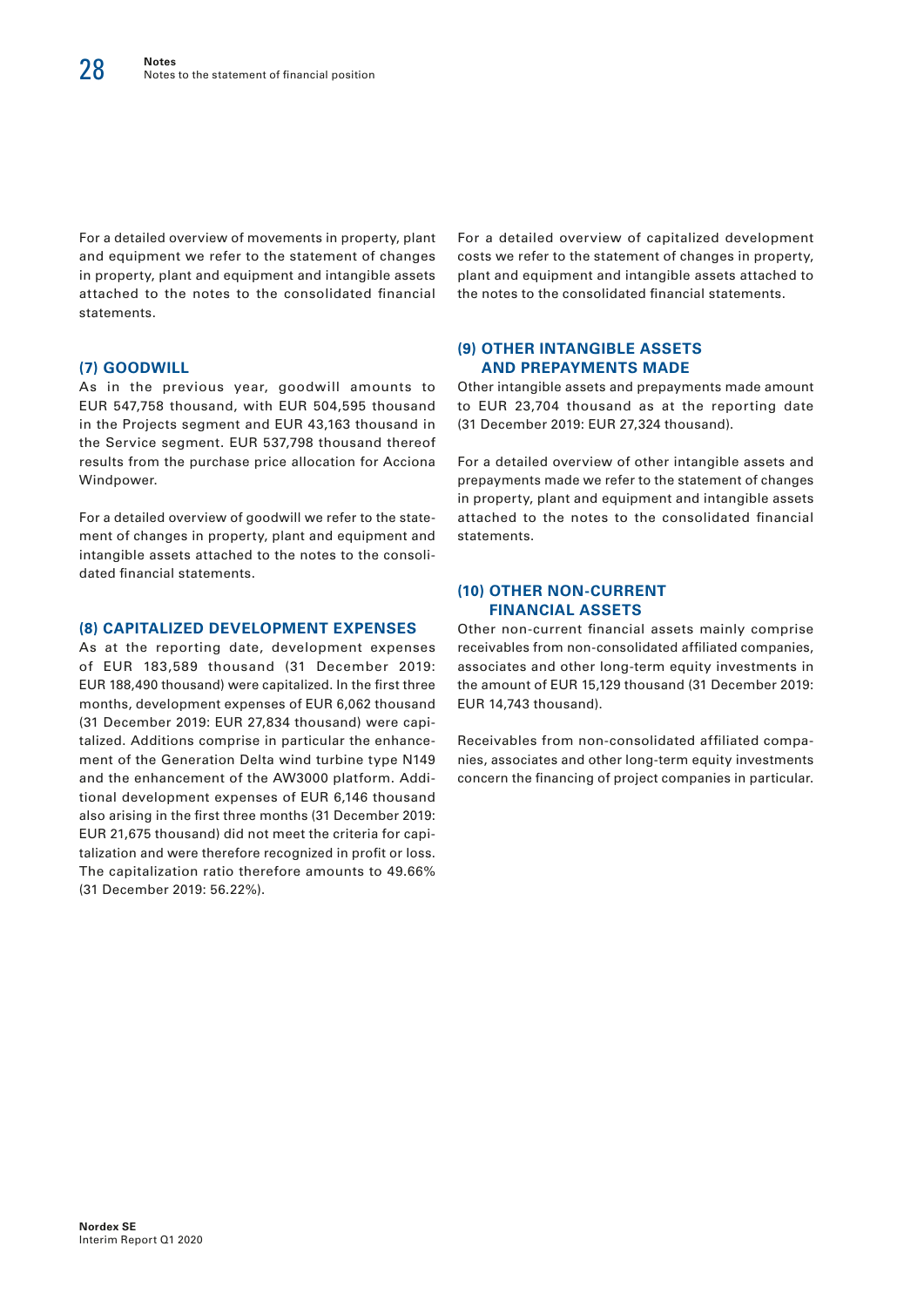Pursuant to IFRS 7 and IFRS 9, the receivables reported under other non-current financial assets are classified as financial assets measured at amortized cost. Given that market interest rates apply, amortized cost amounting to EUR 15,747 thousand (31 December 2019: EUR 15,374 thousand) would equal the fair value as in the previous year.

Pursuant to IFRS 7 and IFRS 9, the forward exchange transactions reported in other non-current financial assets in the scope of hedge accounting (cash flow hedges) are classified as effective hedging instruments measured at fair value through other comprehensive income. The fair value amounts to EUR 0 thousand (31 December 2019: EUR 301 thousand).

## **(11) OTHER NON-CURRENT NON-FINANCIAL ASSETS**

Other non-current non-financial assets primarily comprise prepaid expenses of EUR 12,384 thousand (31 December 2019: EUR 13,138 thousand) and contract assets from services of EUR 9,500 thousand (31 December 2019: EUR 14,719 thousand).

Prepaid expenses chiefly comprise costs pertaining to other periods for license fees.

The contract assets from services concern maintenance contracts where the degree of completion exceeds the billed amount.

#### **(12) DEFERRED TAX ASSETS AND TAX LIABILITIES**

Since the effects of the Coronavirus pandemic cannot be reliably estimated at present, a tax rate of 8.61% has been used to calculate current and deferred taxes. This rate is based on the effective tax rate applicable in the previous year adjusted for non-recurring items.

The changes in deferred tax break down as follows:

| 2020     | 2019     |
|----------|----------|
| 126,347  | 94,402   |
| 19,877   | 33,909   |
| 534      | $-1.377$ |
| $-5.687$ | $-587$   |
| 141,071  | 126,347  |
|          |          |

# **(13) LIABILITIES TO BANKS**

More detailed information on the liabilities to banks is provided in the section on debt instruments.

Pursuant to IFRS 7 and IFRS 9, liabilities to banks are classified as financial liabilities measured at amortized cost. The fair value would amount to EUR 314,059 thousand (31 December 2019: EUR 319,615 thousand), of which EUR 38,121 thousand (31 December 2019: EUR 39,166 thousand) would be classified as current.

#### **(14) TRADE PAYABLES**

Trade payables amount to EUR 1,104,005 thousand (31 December : EUR 968,455 thousand).

Pursuant to IFRS 7 and IFRS 9, trade payables are classified as financial liabilities measured at amortized cost. Given the short residual terms to maturity, amortized cost would equal the fair value as in the previous year.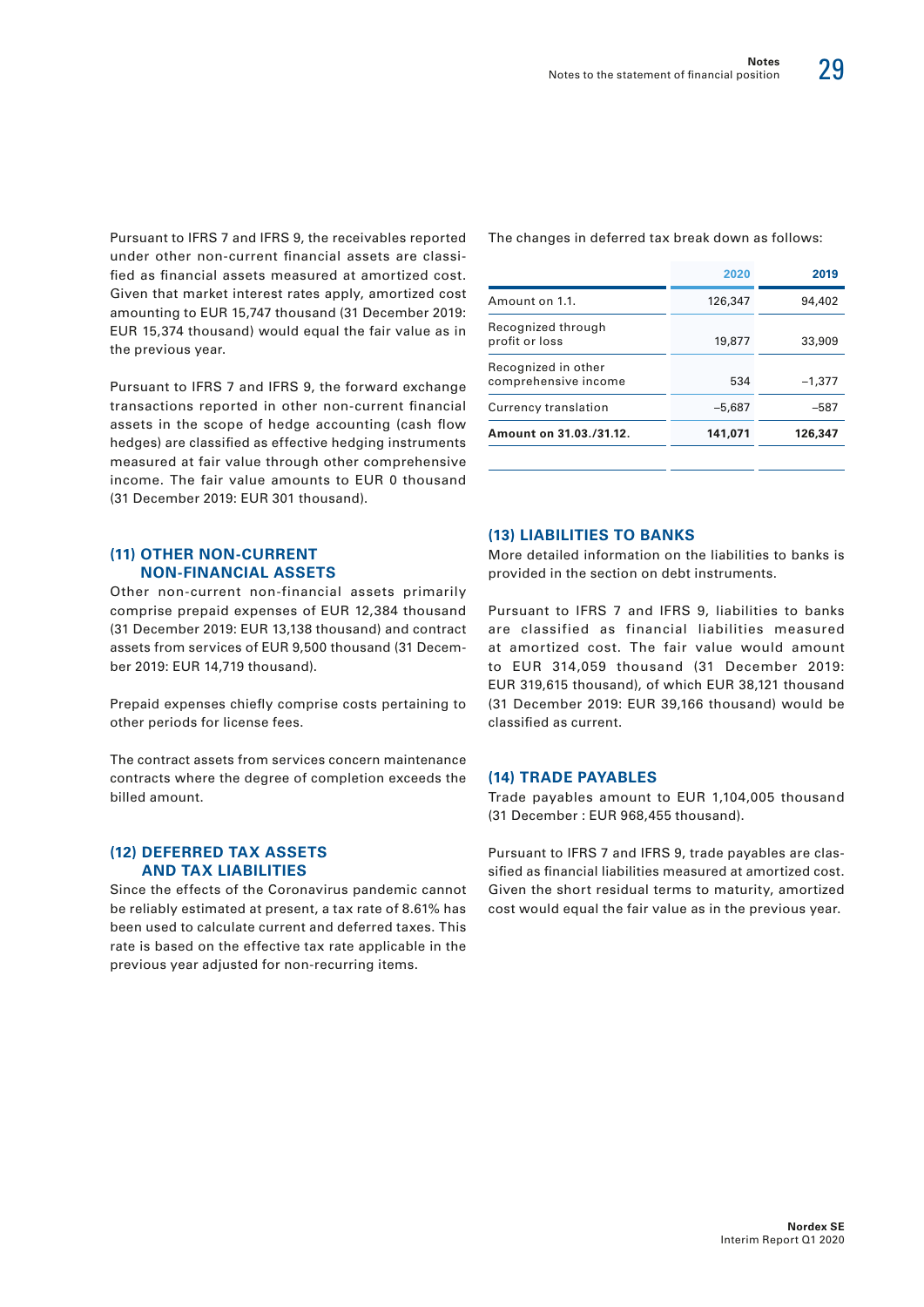## **(15) OTHER PROVISIONS**

Movements in other provisions break down as follows:

| <b>EUR thousand</b>              | 01.01.2020 | <b>Utilization</b> | <b>Reversals</b> | <b>Additions</b> | 31.03.2020 |
|----------------------------------|------------|--------------------|------------------|------------------|------------|
| Individual guarantees            | 56,743     | $-3.727$           | $-1.695$         | 1,933            | 53,254     |
| Warranties, service, maintenance | 30,196     | $-2.392$           | $-1.217$         | 4,333            | 30,920     |
| Others                           | 29,057     | $-772$             | $-26$            | 257              | 28,516     |
|                                  | 115,996    | $-6.891$           | $-2.938$         | 6,524            | 112,690    |
|                                  |            |                    |                  |                  |            |

The provisions for individual guarantees predominantly cover risks arising from possible claims for damages.

The warranty provisions are utilized in accordance with statutory or contractual periods.

Other provisions chiefly concern project risks and legal uncertainties.

#### **(16) OTHER CURRENT FINANCIAL LIABILITIES**

Other current financial liabilities mainly comprise leases of EUR 17,462 thousand (31 December 2019: EUR 17,941 thousand), forward exchange transactions of EUR 6,799 thousand (31 December 2019: EUR 3,479 thousand) and the bond of EUR 2,880 thousand (31 December 2019: EUR 7,448 thousand).

The amount of lease liabilities corresponds to the present value of future lease payments in accordance with IFRS 16.

More detailed information on the bond is provided in the section on debt instruments.

Pursuant to IFRS 7 and IFRS 9, the liabilities reported under other current financial liabilities are classified as financial liabilities measured at amortized cost. Given the short residual terms to maturity, amortized cost amounting to EUR 25,626 thousand (31 December 2019: EUR 35,034 thousand) would equal the fair value as in the previous year. Also included are current lease liabilities that are not allocated to any measurement category.

Pursuant to IFRS 7 and IFRS 9, the forward exchange transactions reported in other current financial liabilities in the scope of hedge accounting (cash flow hedges) are classified as effective hedging instruments measured at fair value through other comprehensive income. The fair value amounts to EUR 5,351 thousand (31 December 2019: EUR 2,990 thousand).

Pursuant to IFRS 7 and IFRS 9, the other forward exchange transactions reported under other current financial liabilities are classified as financial liabilities measured at fair value through profit or loss. The fair value amounts to EUR 1,448 thousand (31 December 2019: EUR 489 thousand). The forward rates and prices are calculated on the basis of the spot price on the reporting date in the light of any discounts or premiums for the remaining term of the contract.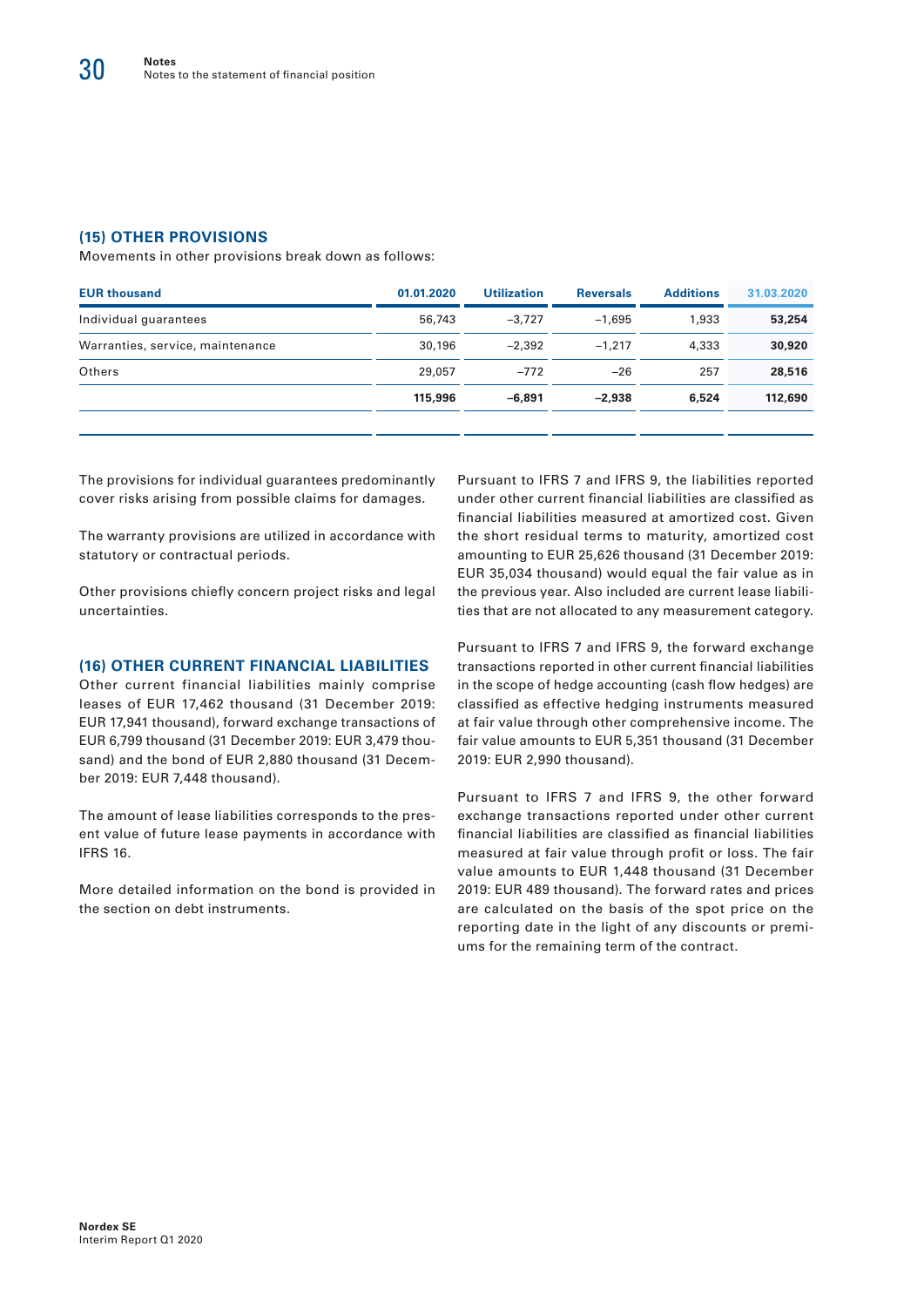## **(17) OTHER CURRENT NON-FINANCIAL LIABILITIES**

Other current non-financial liabilities mainly comprise prepayments received of EUR 1,129,894 thousand (31 December 2019: EUR 1,075,694 thousand), accrued liabilities of EUR 48,257 thousand (31 December 2019: EUR 60,732 thousand), contract liabilities from services of EUR 27,509 thousand (31 December 2019: EUR 25,176 thousand) and other tax liabilities of EUR 15,798 thousand (31 December 2019: EUR 33,504 thousand).

Accrued liabilities mainly comprise staff costs.

The contract liabilities from services concern maintenance contracts where the degree of completion is lower than the billed amount.

The other tax liabilities mainly relate to value-added tax.

#### **(18) OTHER NON-CURRENT FINANCIAL LIABILITIES**

Other non-current financial liabilities mainly comprise the bond in the amount of EUR 269,610 thousand (31 December 2019: EUR 269,134 thousand) and leases of EUR 87,444 thousand (31 December 2019: EUR 86,107 thousand).

More detailed information on the bond is provided in the section on debt instruments.

The amount of lease liabilities corresponds to the present value of future lease payments in accordance with IFRS 16.

Pursuant to IFRS 7 and IFRS 9, the liabilities reported under other non-current financial liabilities are classified as financial liabilities measured at amortized cost. Based on the bond's share price of 73.59% as at the reporting date, the fair value would be EUR 278,479 thousand (31 December 2019: EUR 368,940 thousand). Also included are non-current lease liabilities that are not allocated to any measurement category.

## **(19) OTHER NON-CURRENT NON-FINANCIAL LIABILITIES**

Other non-current non-financial liabilities mainly comprise contract liabilities from services of EUR 129,467 thousand (31 December 2019: EUR 132,131 thousand).

The contract liabilities from services concern maintenance contracts where the degree of completion is lower than the billed amount.

#### **(20) EQUITY**

Equity breaks down as follows:

| 31.03.2020 | 31.12.2019 |
|------------|------------|
| 106,681    | 106,681    |
| 606,820    | 606,820    |
| $-11,062$  | $-11,062$  |
| 145        | 2,331      |
| $-35$      | $-1,087$   |
| $-14,501$  | $-15,604$  |
| 57,308     | 57,308     |
| $-37,995$  | 0          |
| 707,361    | 745,387    |
| 707,361    | 745,387    |
|            |            |

Further details of the changes in the individual equity items can be found in the attached consolidated statement of changes in equity.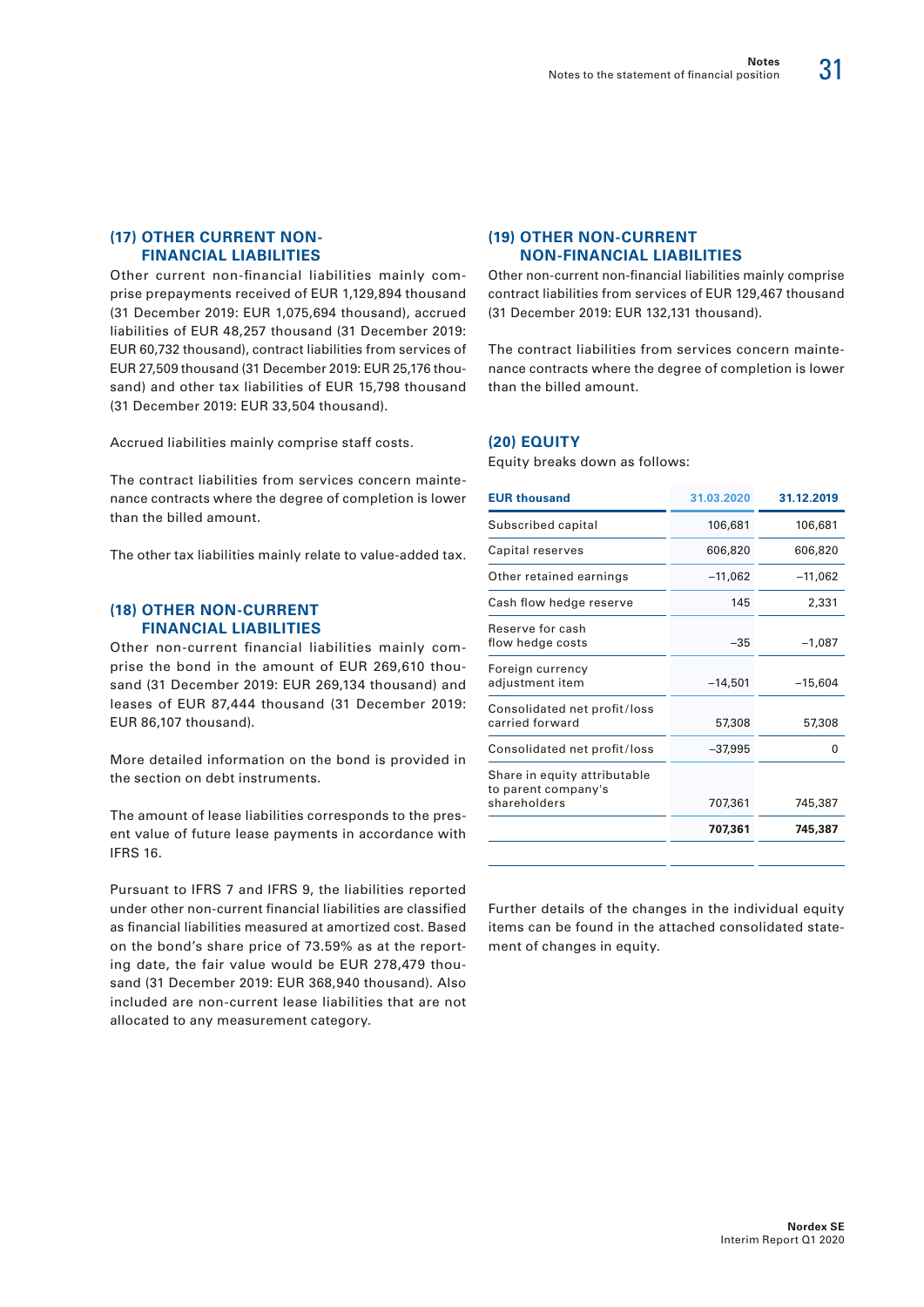# **(21) ADDITIONAL DISCLOSURES ON FINANCIAL INSTRUMENTS**

**2020**

The following table shows the financial assets and liabilities as well as their fair values and their allocation to the fair value hierarchy defined in IFRS 13 that should be applied when determining the fair value of a financial instrument:

| ZUZU<br><b>EUR thousand</b>                                                          | Level 1 | Level <sub>2</sub> | Level <sub>3</sub> | <b>Total</b> |
|--------------------------------------------------------------------------------------|---------|--------------------|--------------------|--------------|
| <b>Financial assets</b>                                                              |         |                    |                    |              |
| Forward exchange transactions in the scope<br>of hedge accounting (cash flow hedges) |         | 7,214              |                    | 7,214        |
| Other forward exchange transactions                                                  |         | 2,450              |                    | 2,450        |
| <b>Financial liabilities</b>                                                         |         |                    |                    |              |
| Liabilities to banks                                                                 |         | 314,059            |                    | 314,059      |
| Bond                                                                                 | 199,862 |                    |                    | 199,862      |
| Forward exchange transactions in the scope<br>of hedge accounting (cash flow hedges) |         | 5,351              |                    | 5,351        |
| Other forward exchange transactions                                                  |         | 1,448              |                    | 1,448        |
|                                                                                      |         |                    |                    |              |

| 2019<br><b>EUR thousand</b>                                                          | Level 1 | Level <sub>2</sub> | Level <sub>3</sub> | <b>Total</b> |
|--------------------------------------------------------------------------------------|---------|--------------------|--------------------|--------------|
| <b>Financial assets</b>                                                              |         |                    |                    |              |
| Forward exchange transactions in the scope<br>of hedge accounting (cash flow hedges) |         | 6,446              |                    | 6,446        |
| Other forward exchange transactions                                                  |         | 1,110              |                    | 1,110        |
| <b>Financial liabilities</b>                                                         |         |                    |                    |              |
| Liabilities to banks                                                                 |         | 319,615            |                    | 319,615      |
| Bond                                                                                 | 287,389 |                    |                    | 287,389      |
| Forward exchange transactions in the scope<br>of hedge accounting (cash flow hedges) |         | 2,990              |                    | 2,990        |
| Other forward exchange transactions                                                  |         | 489                |                    | 489          |
|                                                                                      |         |                    |                    |              |

The bond is allocated to Level 1 because it has been admitted to trading at the International Stock Exchange.

Liabilities to banks as part of financial liabilities are allocated to Level 2. The same applies to forward exchange transactions.

There were no reclassifications between levels, neither in comparison with the previous year nor during the year under review.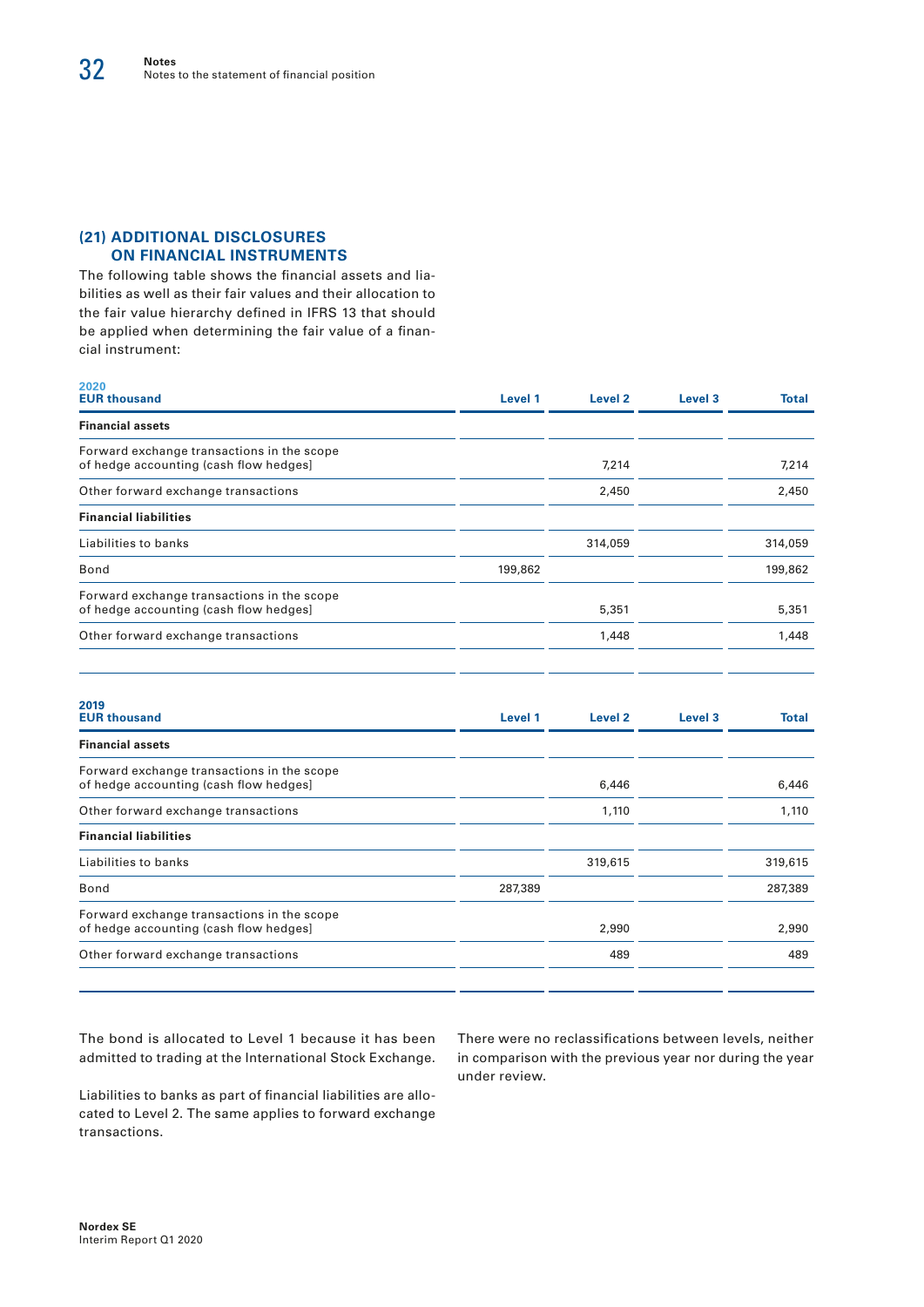# **NOTES TO THE INCOME STATEMENT**

#### **(22) SALES**

Sales break down to the Projects and Service segments as follows:

| <b>EUR thousand</b>        | $01.01 -$<br>31.03.2020 | $01.01 -$<br>31.03.2019 |
|----------------------------|-------------------------|-------------------------|
| Projects                   | 862,623                 | 312,309                 |
| Service                    | 102,018                 | 87,442                  |
| Not allocated              | 967                     | 113                     |
| Intrasegment consolidation | $-1,008$                | $-966$                  |
|                            | 964,600                 | 398,898                 |
|                            |                         |                         |

#### **(23) CHANGES IN INVENTORIES AND OTHER OWN WORK CAPITALIZED**

Changes in inventories stand at EUR 50,349 thousand (1 January to 31 March 2019: EUR 179,271 thousand).

Own work capitalized is measured at EUR 6,541 thousand (1 January to 31 March 2019: EUR 5,390 thousand) and, as in the previous year, relates to capitalized expenses for developing and enhancing new and existing wind turbines.

#### **(24) OTHER OPERATING INCOME / OTHER OPERATING EXPENSES**

Other operating income /expenses mainly comprise other staff costs of EUR –23,710 thousand (1 January to 31 March 2019: EUR –11,676 thousand), currency translation losses / forward exchange transactions of EUR –14,523 thousand (1 January to 31 March 2019: EUR –8,520 thousand), legal and consulting costs of EUR –9,365 thousand (1 January to 31 March 2019: EUR –4,804 thousand), maintenance of EUR –8,752 thousand (1 January to 31 March 2019: EUR –5,265 thousand), travel expenses of EUR –8,623 thousand (1 January to 31 March 2019: EUR –6,100 thousand) and leases of EUR –3,565 thousand (1 January to 31 March 2019: EUR –3,642 thousand).

# **(25) COST OF MATERIALS**

The cost of materials breaks down as follows:

| <b>EUR thousand</b>                         | $01.01 -$<br>31.03.2020 | $01.01 -$<br>31.03.2019 |
|---------------------------------------------|-------------------------|-------------------------|
| Cost of raw materials<br>and other supplies | 654,817                 | 315,355                 |
| Cost of services purchased                  | 210,363                 | 125,751                 |
|                                             | 865,180                 | 441.106                 |
|                                             |                         |                         |

Cost of raw materials and other supplies mainly comprise expenses for construction components.

The cost of purchased services primarily results from third-party services and commissions for order processing, third-party freight and order provisions.

#### **(26) STAFF COSTS**

Staff costs break down as follows:

| <b>EUR thousand</b>                                                      | $01.01 -$<br>31.03.2020 | $01.01 -$<br>31.03.2019 |
|--------------------------------------------------------------------------|-------------------------|-------------------------|
| Wages and salaries                                                       | 72,323                  | 69,586                  |
| Social security and<br>expenditure on retirement<br>benefits and support | 17,383                  | 15,447                  |
|                                                                          | 89,706                  | 85,033                  |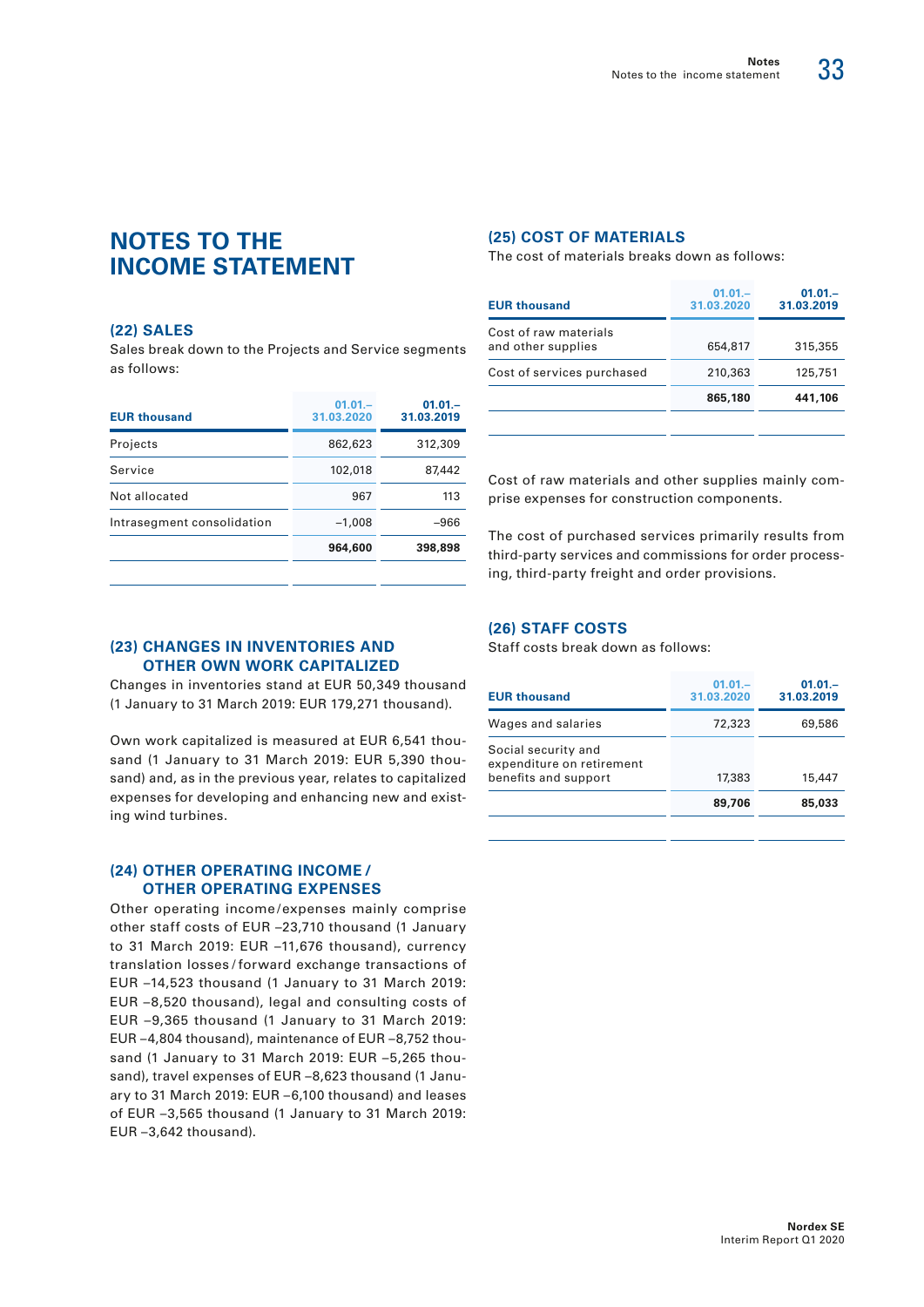#### The Group headcount was as follows:

|                       | $01.01 -$<br>31.03.2020 | $01.01 -$<br>31.03.2019 | <b>Change</b> |
|-----------------------|-------------------------|-------------------------|---------------|
| <b>Reporting date</b> |                         |                         |               |
| Office staff          | 3,306                   | 2,809                   | 497           |
| Technical staff       | 4,190                   | 3,169                   | 1,021         |
|                       | 7,496                   | 5,978                   | 1,518         |
| Average               |                         |                         |               |
| Office staff          | 3,261                   | 2,790                   | 471           |
| Technical staff       | 4,006                   | 3,036                   | 970           |
|                       | 7,267                   | 5,826                   | 1.441         |
|                       |                         |                         |               |

The increase in the number of employees is mainly due to the continued expansion of production facilities in Mexico and Brazil, and the expansion of the services business.

#### **(27) DEPRECIATION / AMORTIZATION**

Depreciation and amortization breaks down as follows:

| <b>EUR thousand</b>                                 | $01.01 -$<br>31.03.2020 | $01.01 -$<br>31.03.2019 |
|-----------------------------------------------------|-------------------------|-------------------------|
| Depreciation of property,<br>plant and equipment    | 22,360                  | 18,303                  |
| Amortization of capitalized<br>development expenses | 10,928                  | 12,828                  |
| Amortization of other<br>intangible assets          | 3.533                   | 2,509                   |
|                                                     | 36,821                  | 33,640                  |
|                                                     |                         |                         |

Depreciation includes EUR 4,857 thousand for depreciation of lease assets in accordance with IFRS 16 (1 January to 31 March 2019: EUR 3,678 thousand); of this amount EUR 3,515 thousand (1 January to 31 March 2019: EUR 2,499 thousand) concern land and buildings and EUR 1,342 thousand (1 January to 31 March 2019: EUR 1,179 thousand) other fixtures and fittings, tools and equipment.

#### **(28) FINANCIAL RESULT**

The financial result breaks down as follows:

| <b>EUR thousand</b>                           | $01.01 -$<br>31.03.2020 | $01.01 -$<br>31.03.2019 |
|-----------------------------------------------|-------------------------|-------------------------|
| Profit/loss from equity-<br>accounting method | 537                     | 264                     |
| Impairment of<br>financial assets             | $-39$                   | -34                     |
| Net profit/loss from<br>investments           | 498                     | 230                     |
| Other interest and<br>similar income          | 1,182                   | 2,028                   |
| Interest and similar expenses                 | $-19,519$               | $-15,620$               |
| Interest result                               | -18,337                 | $-13,592$               |
|                                               | -17,839                 | -13,362                 |

Net gains/losses from valuation using the equity method reflect the share of profit of associates.

The impairment of financial assets item concerns the impairment of long-term receivables from project companies.

Interest income and expense arises primarily from deposits with banks, and from guarantee commissions, the bond, factoring and the promissory note. Of the interest expense, EUR 928 thousand (1 January to 31 March 2019: EUR 483 thousand) is attributable to leases in accordance with IFRS 16.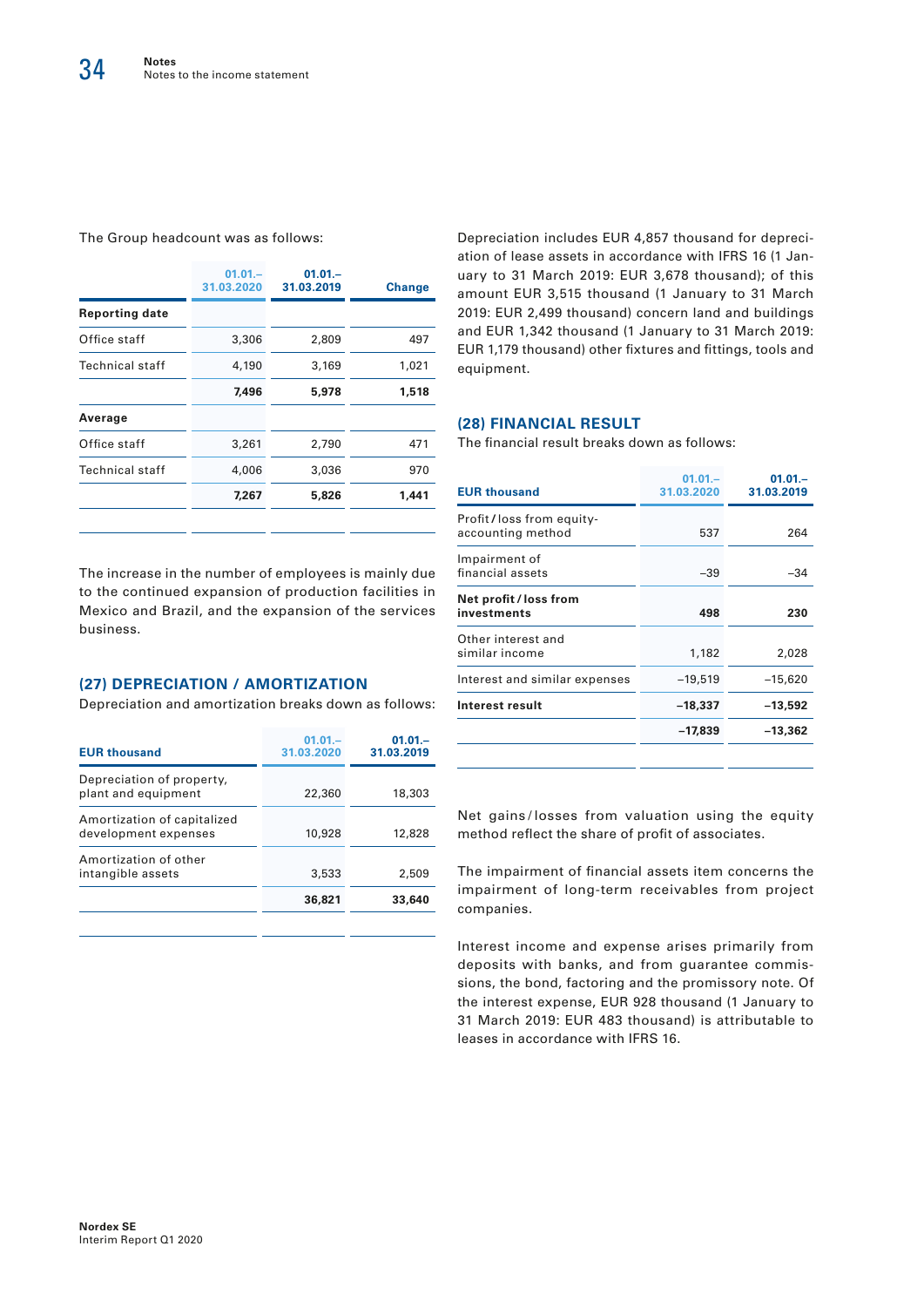# **(29) INCOME TAX**

Income tax breaks down as follows:

| <b>Total income tax</b> | 3,580                   | 8,750                   |
|-------------------------|-------------------------|-------------------------|
| Deferred taxes          | 19,877                  | 14,825                  |
| Current income tax      | $-16,297$               | $-6.075$                |
| <b>EUR thousand</b>     | $01.01 -$<br>31.03.2020 | $01.01 -$<br>31.03.2019 |

#### **(30) EARNINGS PER SHARE Basic**

| per share                                           | EUR                    | -0.36                   | -0.36                   |
|-----------------------------------------------------|------------------------|-------------------------|-------------------------|
| <b>Basic earnings</b>                               |                        |                         |                         |
| Weighted average<br>number of shares                |                        | 106,680,691             | 96,982,447              |
| of which share-<br>holders of the parent<br>company | EUR<br>thousand        | $-37,995$               | $-34.998$               |
| Consolidated net loss<br>for the year               | <b>EUR</b><br>thousand | $-37,995$               | $-34.998$               |
|                                                     |                        | $01.01 -$<br>31.03.2020 | $01.01 -$<br>31.03.2019 |

#### **Verwässert**

Diluted earnings per share also stand at EUR –0.36 (1 January to 31 March 2019: EUR –0.36).

# **OTHER FINANCIAL OBLIGATIONS AND CONTINGENT LIABILITIES**

There are no future cash outflows from leases which the Nordex Group has entered into but which have not yet begun.

Moreover, principally in the real estate segment there are lease contracts with extension and termination options. However, these are not considered to be reasonably certain and therefore have not been recognized. However, utilization of these extension and termination options is reviewed annually and they will be recognized in the statement of financial position in case of a change of view.

The Nordex Group has contingent liabilities arising from pending litigation in connection with its operating business; as the probability of an outflow of resources as of the reporting date was not sufficiently determinable, no provisions have been set aside in this connection.

There are also guarantees in the amount of EUR 6,674 thousand (31 December 2019: EUR 6,674 thousand) vis-à-vis affiliated, non-consolidated project companies, which are not expected to be utilized; there are no contingent liabilities to associates.

# **RELATED PARTY DISCLOSURES**

As at the reporting date, Acciona S.A. held a 36.27% (31 December 2019: 36.27%) share in Nordex SE. As such, Nordex SE is an associated company of Acciona S.A.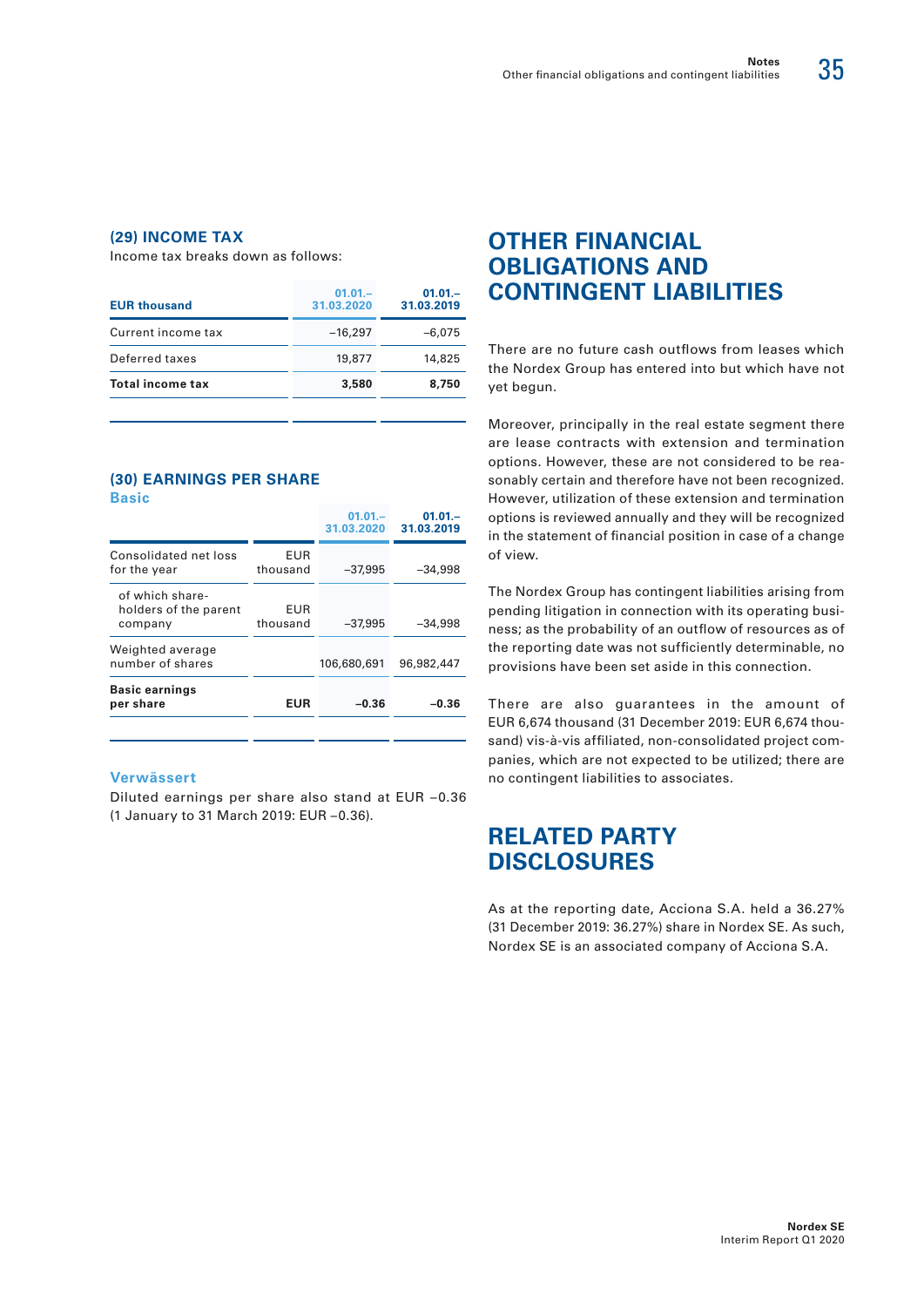The balances and transactions with companies from the Acciona Group are set out in the following table:

|                |                  | <b>Transaction amount</b><br>Income $(+)$ and expense $(-)$                                |                                |  |  |
|----------------|------------------|--------------------------------------------------------------------------------------------|--------------------------------|--|--|
| 31.03.2020     |                  |                                                                                            | $01.01 -$<br>31.03.2019        |  |  |
|                | 163,775/-150,054 | 0/0                                                                                        | 16,889/0                       |  |  |
| 14,090/-12,658 | 8,685/-13,746    | 7,589/-81                                                                                  | 1,221/-249                     |  |  |
| 94,327/-96,288 | 97.174/0         | 16,366/0                                                                                   | 4/0                            |  |  |
| 1,934/-69,726  | 587/-28,688      | $526/-902$                                                                                 | 0/0                            |  |  |
| 1,008/0        | 496/0            | $460/-216$                                                                                 | 0/0                            |  |  |
| 2,924/0        | 2,710/0          | 0/0                                                                                        | 0/0                            |  |  |
| 366/-700       | $2,626/-2,047$   | $167/-392$                                                                                 | $379/-166$                     |  |  |
|                |                  | <b>Balances outstanding Receivables</b><br>$(+)$ and liabilities $(-)$<br>163,806/-156,952 | 31.12.2019 01.01. - 31.03.2020 |  |  |

During the financial year, no orders to deliver and assemble wind power systems (1 January to 31 March 2019: EUR 226,221 thousand) were placed by Acciona Group companies.

classed as an associated company. As in the previous year, there were no business transactions with Mr. Klatten or companies attributable to him.

In addition, the shares in GN Renewable Investments S.a.r.l. (30.00%) are also classified as associated companies.

In 2014, Supervisory Board member Jan Klatten indirectly acquired an interest of 44.20% in the Polish wind farm company C&C Wind Sp. z o.o. in a market-wide tender process. The Nordex Group holds a 40.00% share of this company. Accordingly, C&C Wind Sp. z o.o. is

The balances and transactions with these companies are set out in the following table:

|                                   | <b>Balances outstanding Receivables</b><br>$(+)$ and liabilities $(-)$ |            | <b>Transaction amount</b><br>Income $(+)$ and expense $(-)$ |                         |  |  |
|-----------------------------------|------------------------------------------------------------------------|------------|-------------------------------------------------------------|-------------------------|--|--|
| <b>EUR thousand</b>               | 31.03.2020                                                             | 31.12.2019 | $01.01 -$<br>31.03.2020                                     | $01.01 -$<br>31.03.2019 |  |  |
| C&C Wind Sp.zo.o.                 | 0/0                                                                    | 0/0        | 537/0                                                       | 264/0                   |  |  |
| GN Renewable Investments S.a.r.l. | 0/0                                                                    | 0/0        | 0/0                                                         | 11/0                    |  |  |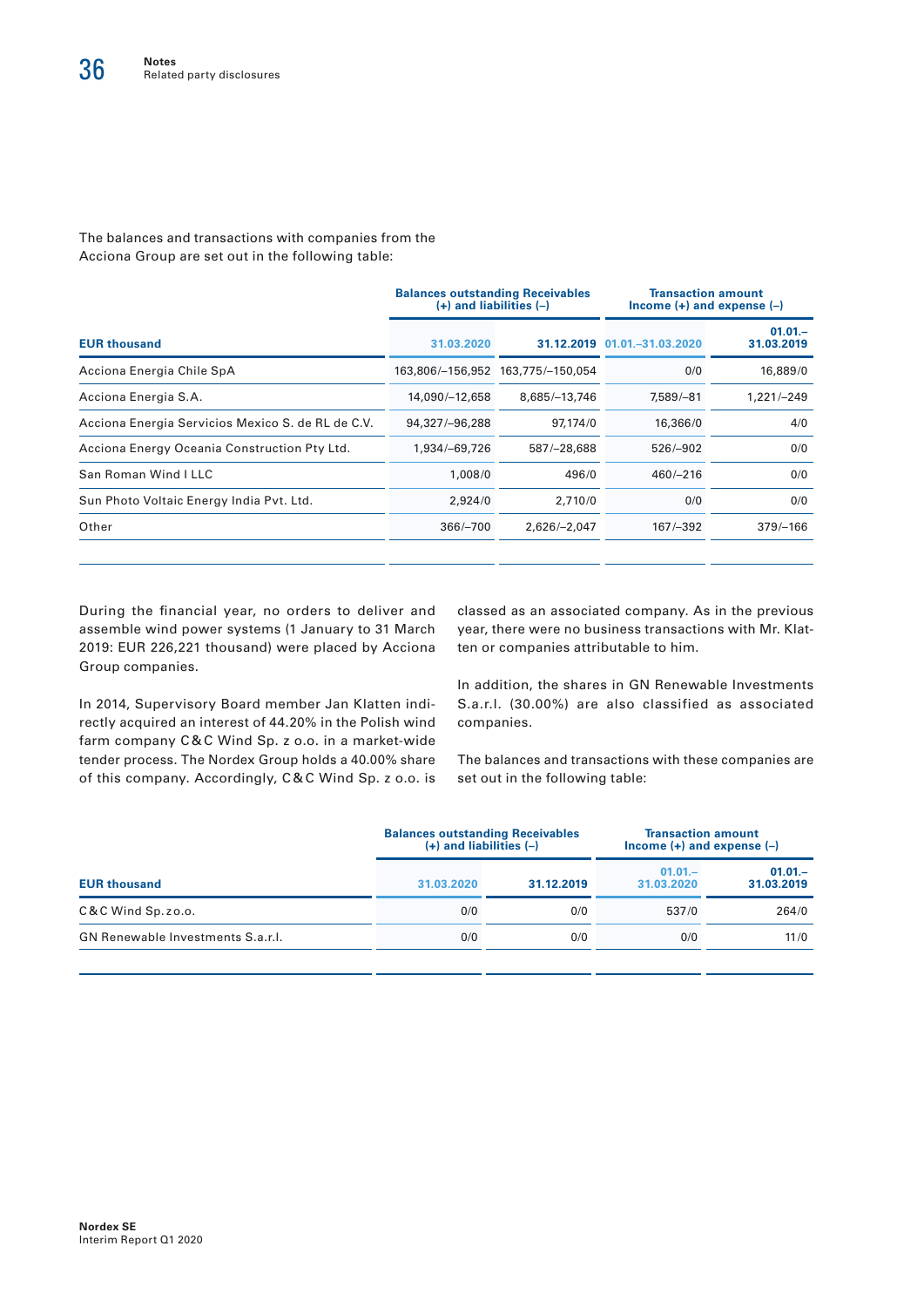# **CONSOLIDATED CASH FLOW STATEMENT**

Of the cash flow from operating activities in the amount of EUR –21,826 thousand (1 January to 31 March 2019: EUR –54,733 thousand) EUR –1,135 thousand (1 January to 31 March 2019: EUR –1,324 thousand) is attributable to the consolidated net loss including depreciation, amortization and impairment. Changes in working capital resulted in payments of EUR 11,546 thousand (1 January to 31 March 2019: EUR 57,912 thousand). Payments made for other operating activities stand at EUR –9,145 thousand (1 January to 31 March 2019: payments received of EUR 4,503 thousand).

Cash flow from investing activities amounted to EUR –35,075 thousand (1 January to 31 March 2019: EUR –21,602 thousand). Investments of EUR 31,071 thousand (1 January to 31 March 2019: EUR 15,806 thousand) were made in property, plant and equipment, mainly related to the establishment and expansion of rotor blade production in Mexico and Spain and the procurement of production and assembly equipment for international projects. Development projects of EUR 6,062 thousand (1 January to 31 March 2019: EUR 6,885 thousand) were capitalized.

Cash flow from financing activities amounted to EUR –6,676 thousand (1 January to 31 March 2019: EUR –2,449 thousand) and is attributable to the repayment of the research and development loan from the European Investment Bank and the repayment of lease liabilities. Cash drawdowns of the multi-currency guarantee facility had an offsetting effect.

# **EVENTS AFTER THE REPORTING DATE**

In April 2020, the Nordex Group extended its syndicated multi-currency guarantee facility of EUR 1,210,000 thousand for a further three years until April 2023, with the option of extending it twice thereafter for another year each time. The facility continues to be unsecured and also includes ancillary credit facilities of EUR 100,000 thousand, which can be used to draw on bilateral bank loans or guarantees. The banking syndicate led by Banca IMI (Intesa Sanpaolo Group), BNP Parisbas, Commerzbank, HSBC and UniCredit Bank comprises a total of 21 national and international banks and insurance companies.

Any further events occurring after the reporting date caused by economic factors arising prior to 31 March 2020 are included in the interim consolidated financial statements as at 31 March 2020.

**Nordex SE Rostock, May 2020**

José Luis Blanco Chairman of the Management Board

Christoph Burkhard Member of the Management Board

Patxi Landa Member of the Management Board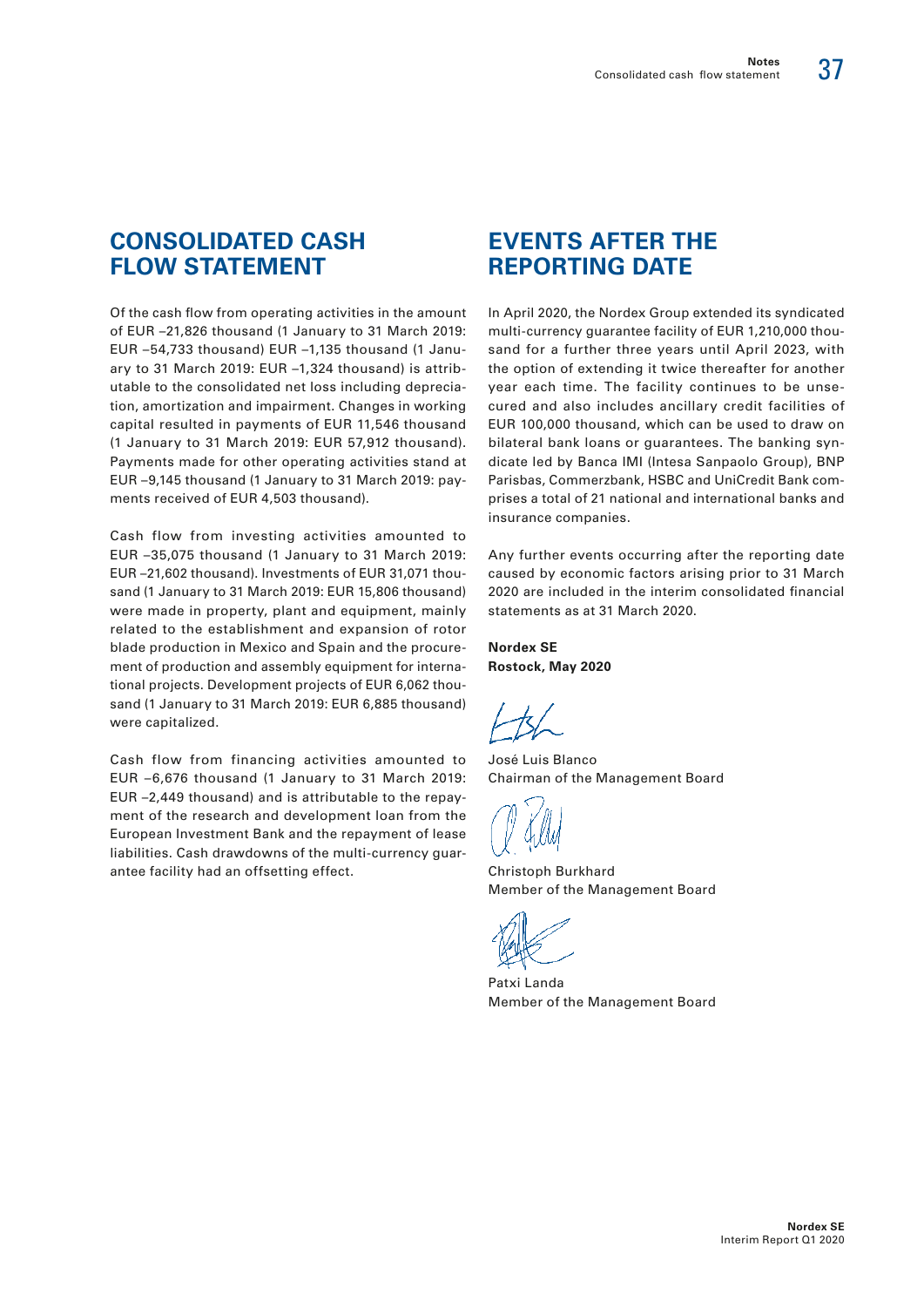# **STATEMENT OF CHANGES IN PROPERTY, PLANT AND EQUIPMENT AND INTANGIBLE ASSETS**

|                                        |                  | Cost             |                               |                                |                                         |  |
|----------------------------------------|------------------|------------------|-------------------------------|--------------------------------|-----------------------------------------|--|
| <b>Opening</b><br>balance<br>01.012020 | <b>Additions</b> | <b>Disposals</b> | <b>Reclassi-</b><br>fications | <b>Currency</b><br>translation | <b>Closing</b><br>balance<br>31.03.2020 |  |
|                                        |                  |                  |                               |                                |                                         |  |
| 237,363                                | 5,937            | $\Omega$         | $\Omega$                      | $-377$                         | 242,923                                 |  |
| 341,143                                | 15,931           | 1,476            | 531                           | $-9,324$                       | 346,805                                 |  |
| 127,200                                | 8,880            | 43               | 8                             | $-1,765$                       | 134,280                                 |  |
| 44,261                                 | 5,832            | $\Omega$         | $-539$                        | $-2,506$                       | 47,048                                  |  |
| 749,967                                | 36,580           | 1,519            | $\mathbf 0$                   | $-13,972$                      | 771,056                                 |  |
|                                        |                  |                  |                               |                                |                                         |  |
| 552,259                                | $\Omega$         |                  |                               | $\mathbf 0$                    | 552,259                                 |  |
| 444,214                                | 6,062            | $\Omega$         | $\Omega$                      | $-34$                          | 450,242                                 |  |
| 165,481                                | 177              | $\Omega$         | $\Omega$                      | $-8,395$                       | 157,263                                 |  |
| 1,161,954                              | 6,239            | $\bf{0}$         | $\bf{0}$                      | $-8,429$                       | 1,159,764                               |  |
|                                        |                  |                  |                               |                                |                                         |  |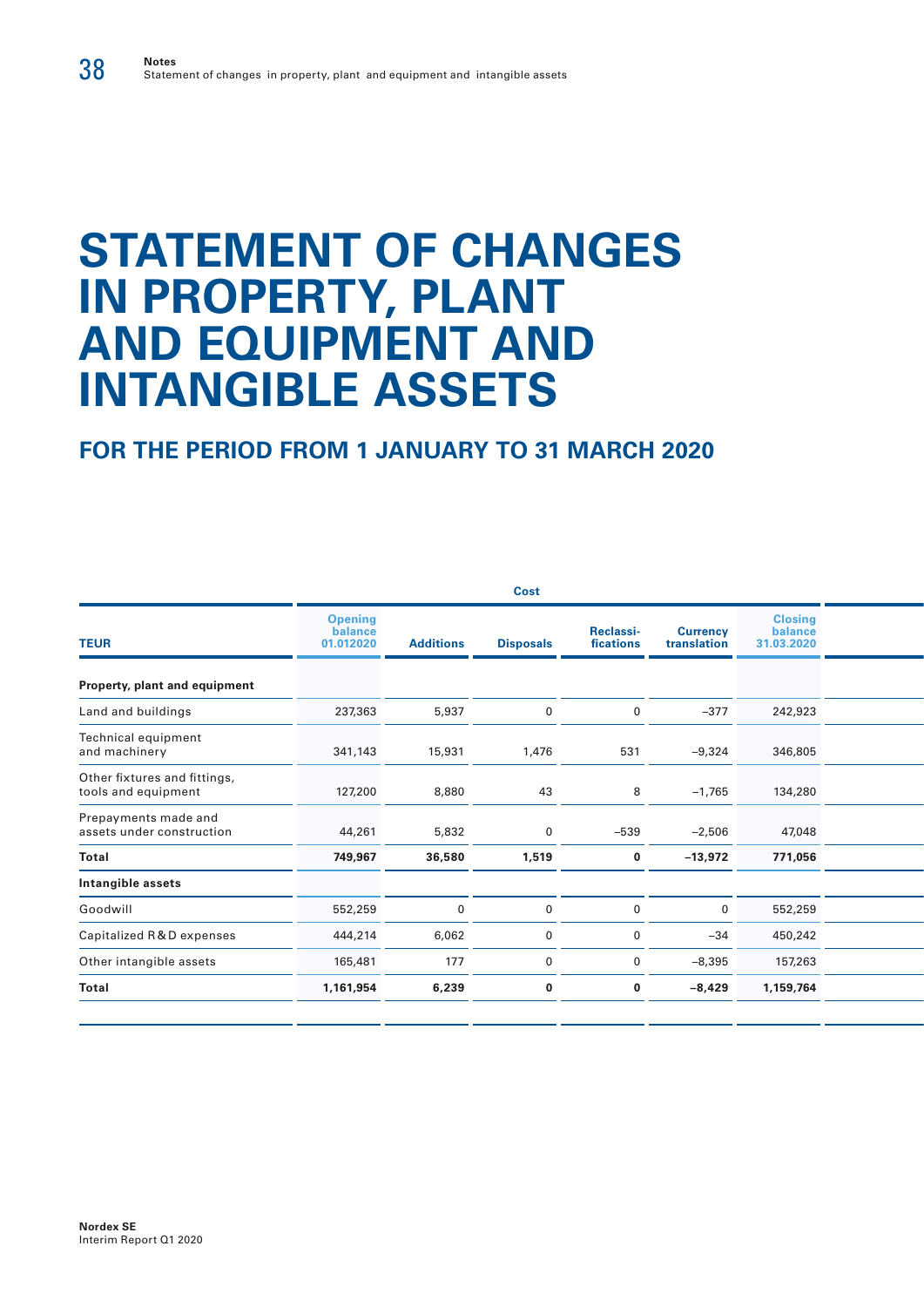| <b>Depreciation / amortization</b> |                               |  |  |                                         | <b>Carrying amount</b> |            |  |
|------------------------------------|-------------------------------|--|--|-----------------------------------------|------------------------|------------|--|
|                                    | <b>Reclassi-</b><br>fications |  |  | <b>Closing</b><br>balance<br>31.03.2020 | 31.03.2020             | 31.12.2019 |  |
|                                    |                               |  |  |                                         |                        |            |  |
|                                    | 342                           |  |  | 61,157                                  | 181,766                | 181,704    |  |
|                                    | $-4,572$                      |  |  | 187,915                                 | 158,890                | 160,122    |  |
|                                    | $-520$                        |  |  | 77,823                                  | 56,457                 | 54,004     |  |
|                                    | $-1$                          |  |  | 108                                     | 46,940                 | 44,260     |  |
|                                    | $-4,751$                      |  |  | 327,003                                 | 444,053                | 440,090    |  |
|                                    | $\mathsf{O}\xspace$           |  |  | 4,501                                   | 547,758                | 547,758    |  |
|                                    |                               |  |  | 266,653                                 | 183,589                | 188,490    |  |
|                                    | $-8,131$                      |  |  | 133,559                                 | 23,704                 | 27,324     |  |
|                                    | $-8,130$                      |  |  | 404,713                                 | 755,051                | 763,572    |  |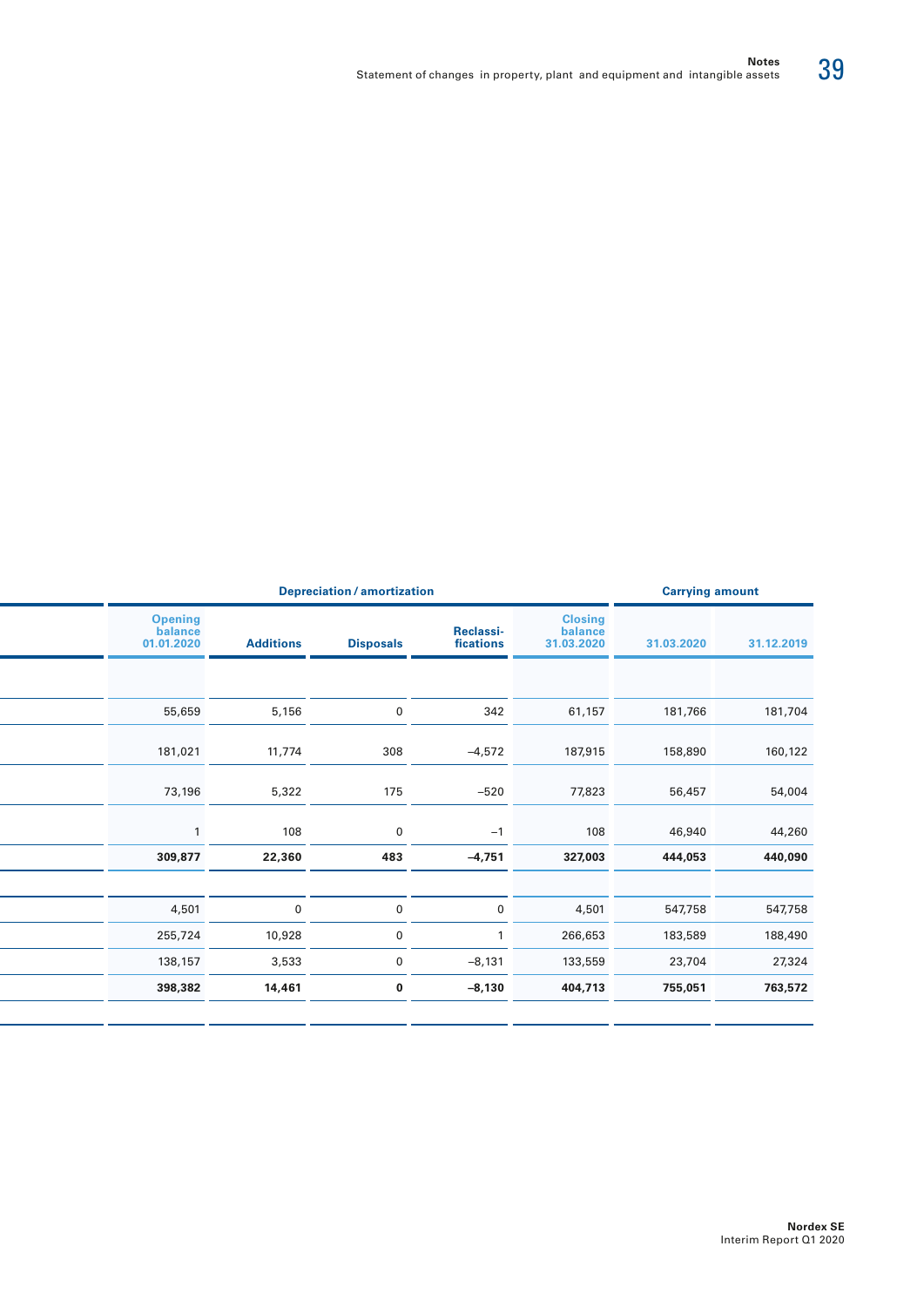# **RESPONSIBILITY STATEMENT**

To the best of our knowledge, and in accordance with the applicable reporting principles for interim reporting, the interim consolidated financial statements for the first three months as at 31 March 2020 give a true and fair view of the assets, liabilities, financial position and profit or loss of the group, and the interim management report of the Group includes a fair review of the development and performance of the business and the position of the group, together with a description of the material opportunities and risks associated with the expected development of the group for the remaining months of the financial.

**Nordex SE Rostock, May 2020**

José Luis Blanco Chairman of the Management Board

Christoph Burkhard Member of the Management Board

Patxi Landa Member of the Management Board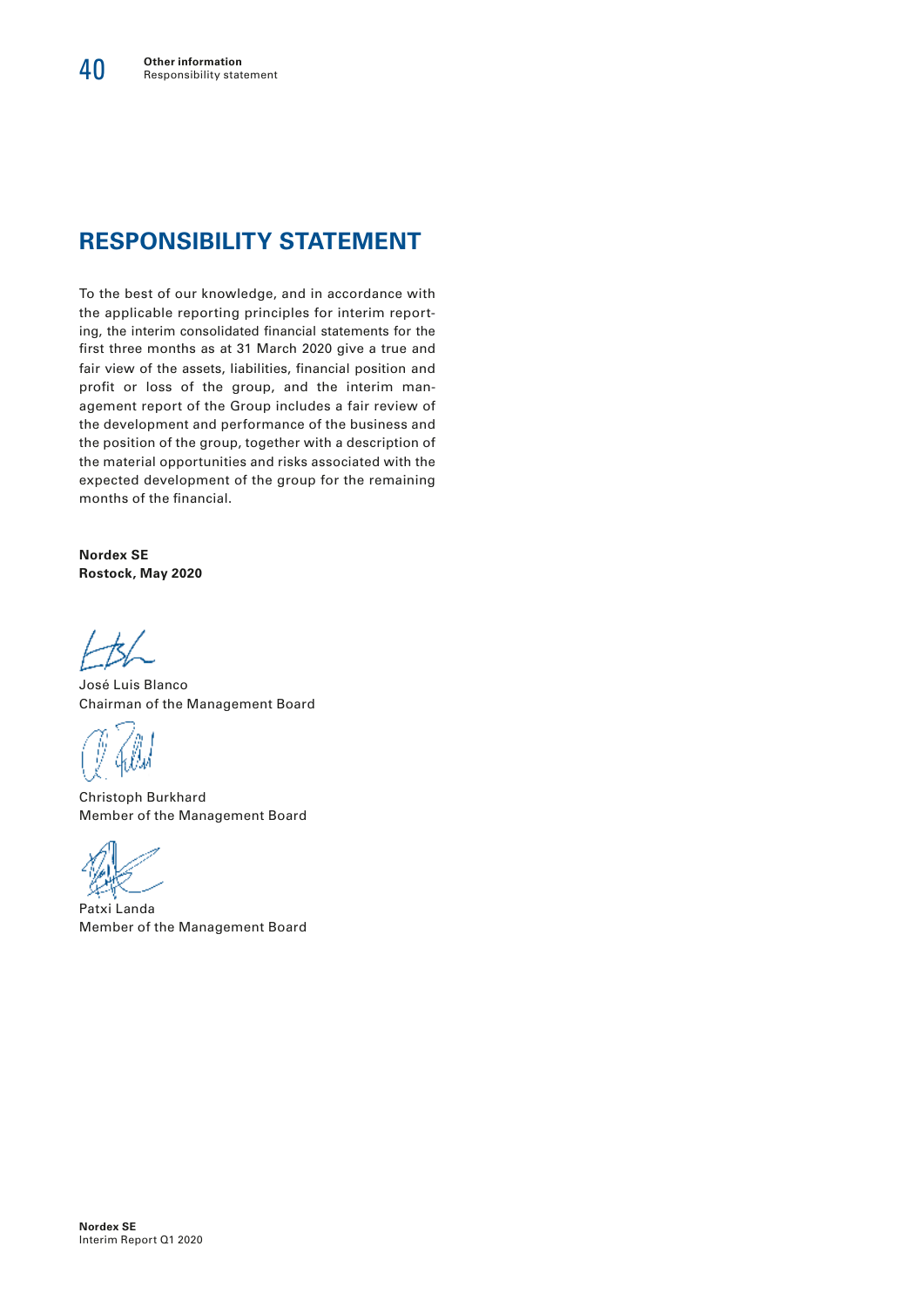41

# **FINANCIAL CALENDAR, PUBLISHING INFORMATION AND CONTACT**

#### **Financial calendar**

| 11 May 2020      | Consolidated interim report, Q1 2020 |
|------------------|--------------------------------------|
| 26 May 2020      | Virtual Annual General Meeting       |
| 13 August 2020   | Consolidated interim report, H1 2020 |
| 13 November 2020 | Consolidated interim report, Q3 2020 |

#### **Publishing Information and Contact**

| <b>Published by</b>         | <b>Investor Relations-Team</b> | <b>Editing &amp; Text</b>               |  |  |  |  |
|-----------------------------|--------------------------------|-----------------------------------------|--|--|--|--|
| Nordex SE                   | Felix Zander                   | Nordex SE, Hamburg                      |  |  |  |  |
| <b>Investor Relations</b>   | Telephone + 49 40 30030-1116   |                                         |  |  |  |  |
| Langenhorner Chaussee 600   |                                | Photography                             |  |  |  |  |
| 22419 Hamburg               | Tobias Vossberg                | Nordex SE, Hamburg                      |  |  |  |  |
| Germany                     | Telephone + 49 40 30030-2502   |                                         |  |  |  |  |
|                             |                                | <b>Consulting, Concept &amp; Design</b> |  |  |  |  |
| Telephone +49 40 30030-1000 | <b>Rolf Becker</b>             | Silvester Group                         |  |  |  |  |
| Fax<br>+49 40 30030 - 1101  | Telephone + 49 40 30030-1892   | www.silvestergroup.com                  |  |  |  |  |
|                             |                                |                                         |  |  |  |  |

www.nordex-online.com investor-relations@nordex-online.com

#### **Disclaimer**

This Interim Report contains forward-looking statements that relate to macroeconomic developments, the business and the net assets, financial position and results of operations of the Nordex Group. Forward-looking statements by definition do not depict the past and are in some instances indicated by words such as "believe", "anticipate", "predict", "plan", "estimate", "aim", "expect", "assume" and similar expressions. Forward-looking statements are based on the Company's current plans, estimates, projections and forecasts, and are therefore subject to risks and uncertainties that could cause actual development or the actual results or performance to differ materially from the development, results or performance expressly or implicitly assumed in these forward-looking statements. Readers of this Interim Report are expressly cautioned not to place undue reliance on these forward-looking statements, which apply only as of the date of this Interim Report. Nordex SE does not intend and does not undertake any obligation to revise these forward-looking statements. The English version of the Interim Report constitutes a translation of the original German version. Only the German version is legally binding.